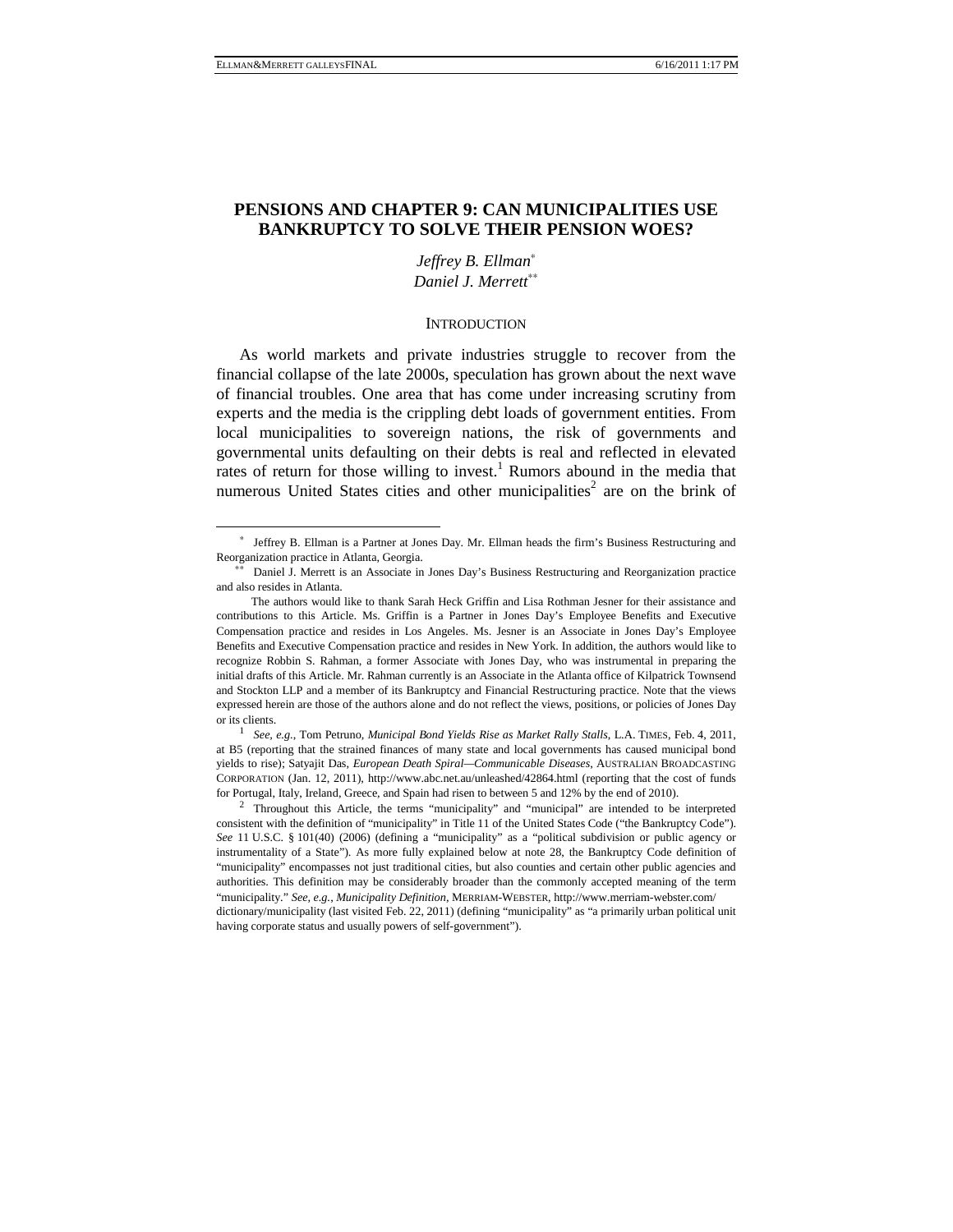defaulting on their obligations.<sup>3</sup> Faced with unsustainable and deepening budgetary shortfalls, municipalities are being forced to consider every option to extricate themselves from their difficult financial positions.<sup>4</sup>

The crisis among the nation's municipalities has many fathers, and every troubled municipality faces its own unique challenges.<sup>5</sup> Yet some common drivers can be identified. Not unlike private entities, municipalities across the nation have found themselves trapped in an extended cycle of declining revenues. 6 Plummeting real estate values and high rates of foreclosure have

 <sup>3</sup> *See, e.g.*, Jeannette Neumann, *Global Finance: Warning From S&P on Munis*, WALL ST. J., Jan. 24, 2011, at C3 (reporting "growing fears that some state and local governments will default on their debt"); Sara Behunek, *Three American Cities on the Brink of Broke*, FORTUNE (May 28, 2010), http://money.cnn.com/

<sup>2010/05/28/</sup>news/economy/american\_cities\_broke.fortune/index.htm (reporting on potential defaults by Detroit, Michigan; Harrisburg, Pennsylvania; and Jefferson County, Alabama); William Selway, *U.S. Mayors Say City Bond Defaults Likely Amid Strain*, BUS. WK. (Jan. 19, 2011), http://www.businessweek.com/news/

<sup>2011-01-19/</sup>u-s-mayors-say-city-bond-defaults-likely-amid-strain.html (predicting the number of defaults among United States cities by the Chicago and Los Angeles mayors, along with banking analyst Meredith Whitney's forecast of as many as 100 significant municipal defaults).<br><sup>4</sup> The budgeted general-fund shortfalls among America's major cities are illustrative of the scale of the

crisis. For example, for fiscal year 2011, Detroit projected a shortfall in its general fund of \$126 million; Los Angeles projected a \$492 million shortfall; and New York estimated a budget deficit of almost \$5 billion. *See* THOMAS GINSBERG, PEW CHARITABLE TRUSTS, NOT OUT OF THE WOODS: THE RECESSION'S CONTINUING IMPACT ON BIG CITY TAXES, SERVICES AND PENSIONS 2 (Larry Eichel ed., 2010). For the same period, Chicago projected a shortfall of over \$650 million in its general fund—nearly 20% of its proposed general fund budget. *See* Amy Merrick, *Chicago Projects Record Budget Shortfall*, WALL ST. J., Jul. 30, 2010, http://online.wsj.com/article/SB10001424052748703999304575399404117403866.html (reporting that the City of Chicago projected a 2011 deficit of \$654.7 million after the city "plugged a \$520 million gap" in its 2010 budget by mandating that employees take furlough days and dipping into city reserves).<br><sup>5</sup> Boise County, Idaho, for example recently filed its chapter 9 petition to allow it to continue operating

notwithstanding an adverse judgment amounting to approximately 50% of the county's annual operating budget. *See* Stan Rosenberg, *Small Idaho County Files for Bankruptcy*, WALL ST. J., Mar. 3, 2011, http://online.wsj.com/article/SB10001424052748704005404576176841523443046.html. The City of Vallejo, California, which filed its chapter 9 petition in 2008, experienced plummeting property tax revenues with the departure of the United States Government's Mare Island shipyard in the midst of the housing crisis. *See* Jonathan R. Laing, *The \$2 Trillion Hole*, BARRON'S (Mar. 15, 2010), http://online.barrons.com/article/

SB126843815871861303.html#articleTabs\_panel\_article%3D1. In 2009, a declining population exacerbated by the closure of a military base caused the City of Prichard, Alabama to file its second chapter 9 petition in ten years. *See* Matt Miller, *Taboo: Chapter 9*, DEAL MAGAZINE (Mar. 19, 2010), http://www.thedeal.com/

newsweekly/features/cover-stories/taboo:-chapter-9.php. Jefferson County, Alabama has been crippled by unfavorable swaps that it entered into to shield against rising interest rates on variable rate debt that financed a new sewer system. *See* Mary Williams Walsh & Jonathan Glater, *Contracts Now Seen as Being Rewritable*, N.Y. TIMES, Mar. 31, 2009, at B1. Meanwhile, the City of Harrisburg, Pennsylvania has been feeling the pinch since a local authority reneged on a \$288 million debt for the purchase of an incinerator that the city guaranteed. *See* Romy Varghese, *Harrisburg Council Refuses to Meet Recovery Consultants*, WALL ST. J., Jan. 25, 2011, http://online.wsj.com/article/SB10001424052748704698004576104401574252370.html. 6 *See* Miller, *supra* note 5 (stating that "tax revenues from property, businesses[,] and retail sales [have]

hit the skids").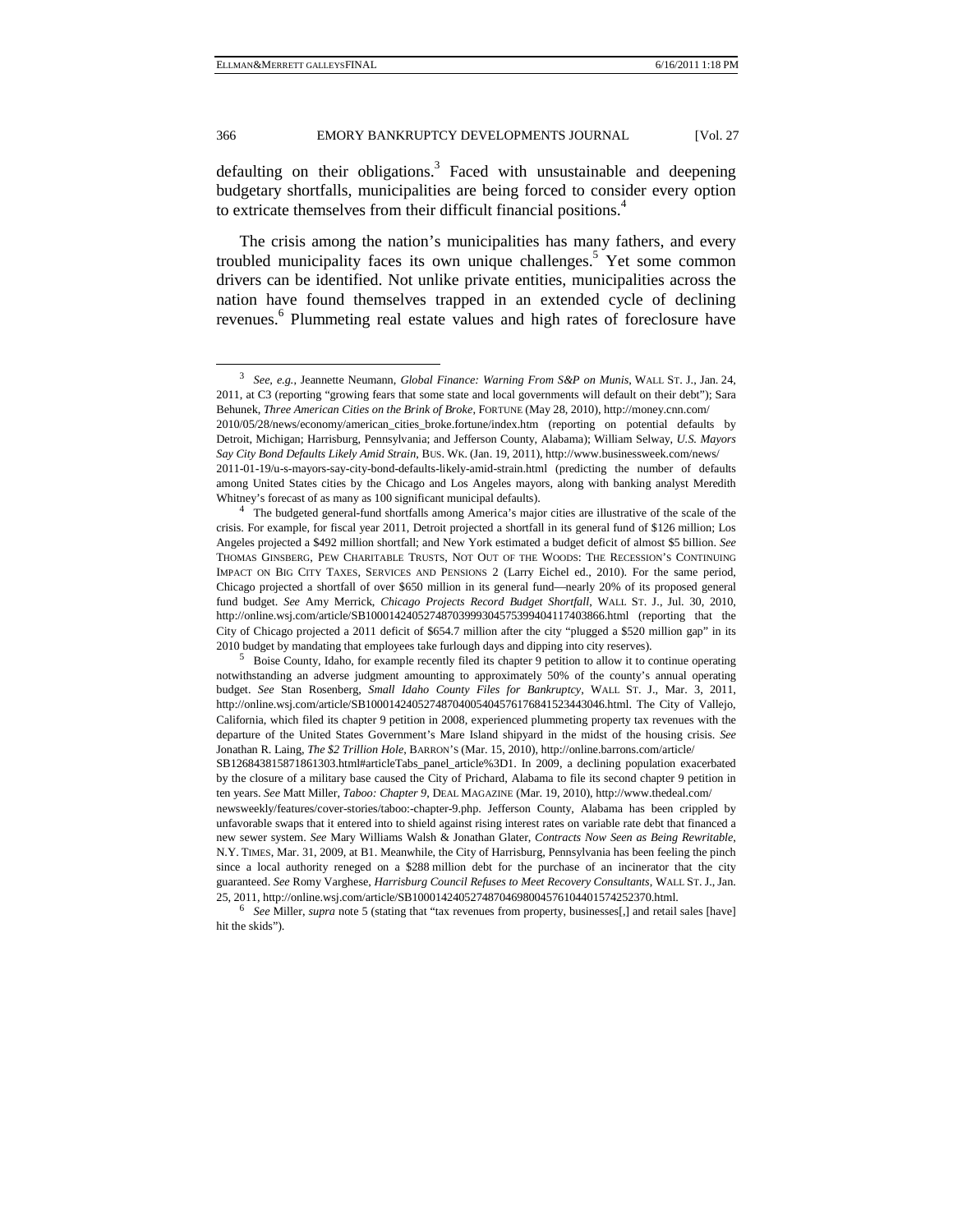eroded the property tax base, negatively impacting income.<sup>7</sup> Widespread unemployment and, in some cases, decreasing populations have depleted revenue from sales taxes and other forms of taxation.<sup>8</sup> In some cases, the shortfall in revenues is compounded by "out of the money" derivative transactions and tumbling markets, which have depleted many municipalities' cash positions.<sup>9</sup> Moreover, the cost to municipalities of issuing debt to replace this lost revenue is rising. The low interest rates traditionally enjoyed by large municipalities are becoming harder to find, whether because of the general "tightening" of the credit markets resulting from the financial crisis or because investors are beginning to take notice of the confluence of factors currently threatening municipalities.<sup>10</sup> Municipal debt traditionally was considered a relatively "risk-free" investment, but that has changed in the current market. Municipalities now find that their debt is the subject of an increasingly robust market in credit default swaps—one of the vehicles many claim was a leading culprit of the global financial crisis and the global sovereign-debt crisis.<sup>11</sup>

But perhaps the single largest problem facing municipalities today is the dramatic and growing shortfall in public pension funds. Considering only state pensions and those of municipalities participating in state funds, for example, the deficit is estimated by some to exceed \$3 trillion nationwide<sup>12</sup> and may

 <sup>7</sup> *See* Eric Morath, *Restructuring Experts Predict U.S. Municipal Default*, WALL ST. J., May 17, 2010, http://blogs.wsj.com/bankruptcy/2010/05/17/restructuring-experts-predict-us-municipal-default (reporting that "[m]unicipalities are struggling in part because widespread foreclosures and commercial property vacancies have caused property values to fall, which in turn limits how much property tax local government can . . . collect[]"). 8 *See* Miller, *supra* note 5 (reporting that a declining population caused the City of Prichard, Alabama to

file its chapter 9 petition). 9 *See* Behunek, *supra* note 3 (reporting that Jefferson County, Alabama's financial difficulties stem in

part from its purchase of billions of dollars in failed interest rate swaps); Leah Nathans Spiro & Nanette Byrnes, *Today, Orange County . . .*, BUS. WK., (Dec. 19, 1994), http://www.businessweek.com/archives/1994/ b340434.arc.htm (reporting that the bankruptcy of Orange County was "the result of a confluence of sharply higher interest rates and an investment strategy that relied primarily on derivatives and enormous leverage"). 10 *See* Michael Corkery & Ianthe Jeanne Dugan, *New Hit to Strapped States—Borrowing Costs Up as* 

*Bond Flops; Refinancing Crunch Nears*, WALL ST. J., Jan. 14, 2011, at A1 (reporting on the elevated rates municipalities are being forced to pay to issue debt). <sup>11</sup> See id.

<sup>12</sup> *See The Role of Public Employee Pensions in Contributing to State Insolvency and the Possibility of a State Bankruptcy Chapter: Hearing Before the Subcomm. on Courts, Commercial and Administrative Law of the H. Comm. on the Judiciary*, 112th Cong. 5 (2011) (statement of Joshua Rauh, Associate Professor of Finance, Kellogg School of Management, Northwestern University) ("Using valuation methods and accounting practices that are consistent with financial economics, . . . the already-promised part of these unfunded liabilities actually amounts to over \$3 trillion"); PEW CENTER ON THE STATES, THE WIDENING GAP: THE GREAT RECESSION'S IMPACT ON STATE PENSION AND RETIREE HEALTH CARE COSTS 1–2 (2011) (estimating that unfunded state pension liabilities as of, in most cases, June 2009, were between \$1.26 trillion and \$2.4 trillion depending on the discount rate applied, an increase of 26% over the previous year). More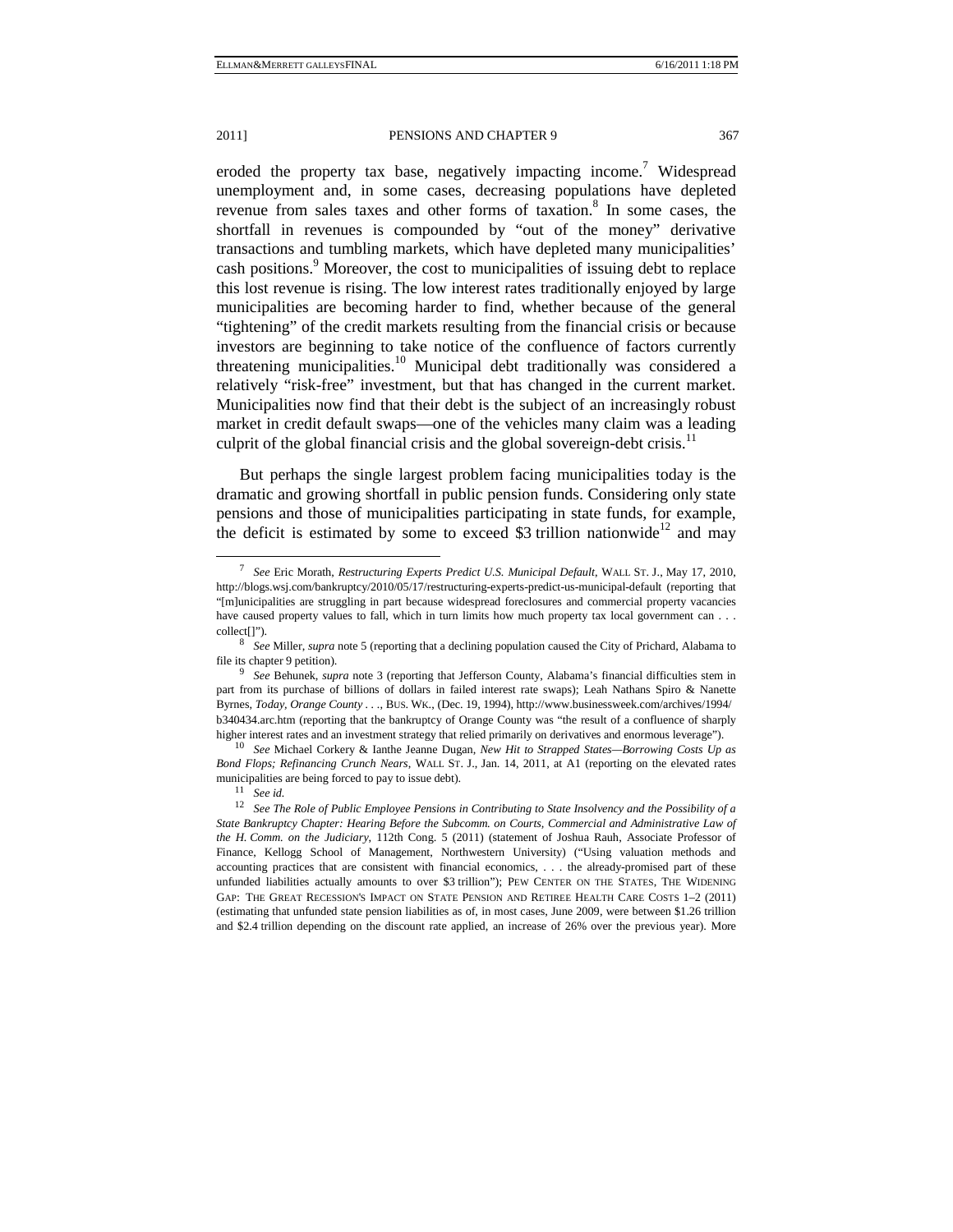exceed  $$500$  billion in California alone.<sup>13</sup> Unlike private pensions, public pensions generally are not regulated by federal law under the Employee Retirement Income Security Act of 1974 ("ERISA")<sup>14</sup> and, therefore, are not subject to the rigorous vesting and funding rules imposed by  $ERISA$ <sup>15</sup> Similarly, public pension participants are not protected by the federal pension guarantee program operated by the Pension Benefit Guaranty Corporation ("the PBGC").<sup>16</sup> Thus, municipalities have far more freedom than privatesector employers to make their own choices about funding methods and policies (subject, of course, to governing state laws and fiduciary obligations).<sup>17</sup> The result has been several decades of increasingly rich benefits packages, often resulting from negotiations with a municipality's collective bargaining units, coupled with a less-than-rigid fiscal approach to paying for those benefits.18 Politically, state and local officials have found it easier to make promises when times were good than to find ways to fulfill them in today's challenging economic climate.<sup>19</sup>

In many cases, public pensions are woefully under-funded. Public pension plans typically are considered to be adequately funded at the 80% level

j

recent data indicates that the average funding level of state pensions continued to fall in fiscal year 2010. *See id.* at 4 (reporting that, during fiscal year 2010, 10 of the 16 states reporting data sustained further declines in the funding level of their pensions). 13 Howard Bornstein et al., *Going for Broke: Reforming California's Public Employee Pension Systems*,

SIEPR POLICY BRIEF (Stanford Institute for Economic Policy Research, Palo Alto, Cal.), Apr. 2010, at 1. 14 29 U.S.C. §§ 1001–1461 (2006).

<sup>&</sup>lt;sup>15</sup> See *id.* § 1003(b) (providing that "[t]he provisions of this subchapter shall not apply to any employee benefit plan if—(1) such plan is a governmental plan").<br><sup>16</sup> See *id.* § 1302(a) (stating that the purposes of the PBGC include "encourag[ing] the continuation and

maintenance of *voluntary private pension plans* for the benefit of their participants" (emphasis added)).<br><sup>17</sup> One of the few areas where municipal pension plans are required to adhere to federal law concerns

compliance with certain requirements of the Internal Revenue Code—including certain pre-ERISA funding requirements—for the pension plan to qualify for preferential tax treatment (that is, for plan contributions and investment earnings to be tax deferred for participants). *See* Mary A. Brauer, *State and Local Government Pensions: In What Circumstances Can Governments Reduce Pension Benefits?*, 20 BENEFITS L. J. 65, Winter 2007, at 65, 66 (discussing the limited application of certain provisions of the Internal Revenue Code to public pensions). 18 *See* Laing, *supra* note 5 (describing as "lush" the pensions that state and local public employees "have

wangled from taxpayers"). 19 *See* Phillip Reese, *The Public Eye: Pension Promises Threaten California Cities, Counties*, THE

SACRAMENTO BEE (Apr. 11, 2010), http://www.sacbee.com/2010/04/11/2670020/pension-promises-threatencalifornia.html (describing the California Legislature's 1999 passage of augmented benefits for public safety officers, which caused municipalities to make the same promises to their employees); Paul Solman, *Promises, Promises: The Public Pension Pinch*, PBS NEWSHOUR, THE BUSINESS DESK (Jan. 17, 2011), http://www.pbs. org/newshour/businessdesk/2011/01/promises-promises-the-public-pension-pinch.html (discussing "[g]overnment pension overreach" and stating that pension benefits were "promised by government officials who figured they'd be long gone by the time the obligations came due").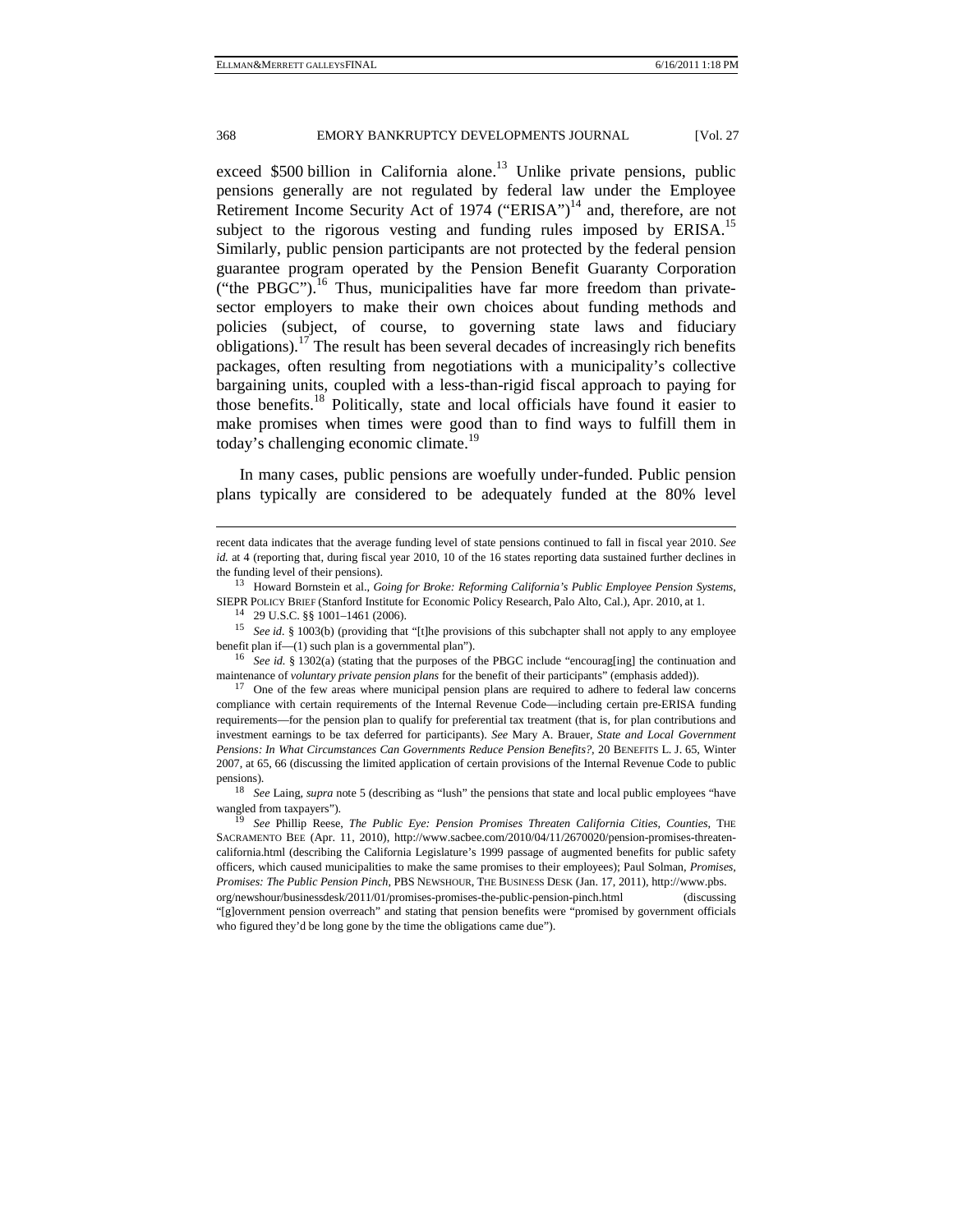because, ironically enough, public employers are assumed to be more financially stable than private corporations.20 Prior to the recent market collapse, over three-fifths of state and municipal pensions were funded to at least this level. $^{21}$  As stocks tumbled and state and local revenues declined, however, this number fell to barely one-third.<sup>22</sup> By the end of 2009, the average public pension was  $65\%$  funded.<sup>23</sup> Moreover, by that time, the funding level of many major cities' pension funds had fallen far below even this mark.<sup>24</sup>

These funding shortfalls are further compounded in many cases by the unrealistically optimistic assumptions used to calculate funding status in the first place. Foremost among these may be the practice of applying an unduly high discount rate—historically, often 8% per annum—to the determination of whether the fund is adequate to meet its future obligations.<sup>25</sup> If more realistic (or at least more conservative) discount rates are used, the underfunding of public-pension plans becomes even more pronounced.<sup>26</sup> If municipalities are

cities' pension funds were funded as follows: Atlanta (53.0% funded); Boston (59.3% funded); Chicago (42.7% funded); Philadelphia (45.0% funded); and Pittsburgh (34.3% funded)). Although its pension plan was funded at a more robust level of 89.7% as of the end of 2009, the City of Los Angeles faces a substantial budgetary shortfall of close to \$500 million, and therefore is seeking to achieve savings through the modification of its pension plan. *Id.* Media reports indicate that, in many cases, the situation continues to deteriorate. *See, e.g.*, Kris Maher & Jeannette Neumann, *Pittsburgh Plays Pension Defense*, WALL ST. J., Feb. 5, 2011, at A3 (reporting that the City of Pittsburgh's pension is 29.5% funded); Jason Grotto, *What Happens If Chicago Pension Funds Run Out of Money?*, CHI. TRIB., Nov. 16, 2010, http://articles.chicagotribune.com/ 2010-11-16/news/ct-met-pensions-bankruptcy-20101116\_1\_firefighters-fund-pension-benefits-retirementbenefits (reporting that certain pension funds of the City of Chicago are less than 40% funded). 25 *See* Jonathan Barry Forman, *Funding Public Pension Plans*, 42 J. MARSHALL L. REV. 837, 863 (2008)

(comparing the private sector's use of risk free rate or corporate bond rate to discount their liabilities to public pension sponsors' use of their own investment return assumptions of approximately 8%); *see also* Bornstein et al., *supra* note 13, at 5 (stating that California targets annual investment performance between 7.50% and 8.00%); *California's Public-Sector Pensions: Sanity in the Offing?*, THE ECONOMIST (Jun. 24, 2010), http://www.economist.com/node/16438779 (stating that the 1999 increase in public pension benefits passed in California relied their funding projections on assumptions that required the Dow Jones Industrial Average to

hit 25,000 by 2009 and 28,000,000 by 2099). 26 Gina Chon, *Gurus Urge Bigger Pension Cushion*, WALL ST. J., Mar. 29, 2010, at A2 (stating that the discount rate applied to public pension funds is typically 8%, but lowering the discount rate by only one percentage point results in an increase of the total pension obligation by 10–20%).

 <sup>20</sup> *See* U.S. GOV'T ACCOUNTABILITY OFFICE, GAO 08-983T, STATE AND LOCAL GOVERNMENT PENSION PLANS: CURRENT STRUCTURE AND FUNDED STATUS 18 (2008). 21 *See id.* at 19–20. 22 *See* Gina Chon, *States Skip Pension Payments, Delay Day of Reckoning*, WALL ST. J., Apr. 9, 2010, at

A5. 23 *See* Gina Chon, *Private Firm Pensions Face Costly Deadline—Businesses and Charities Seek an Extension on Funding Targets*, WALL ST. J., Apr. 1, 2010, at C3 (reporting that the average funding level for public pension plans was 65% as of the end of 2009). 24 *See, e.g.*, PEW CHARITABLE TRUSTS, *supra* note 4, at 3 (reporting that, as of the end of 2009, certain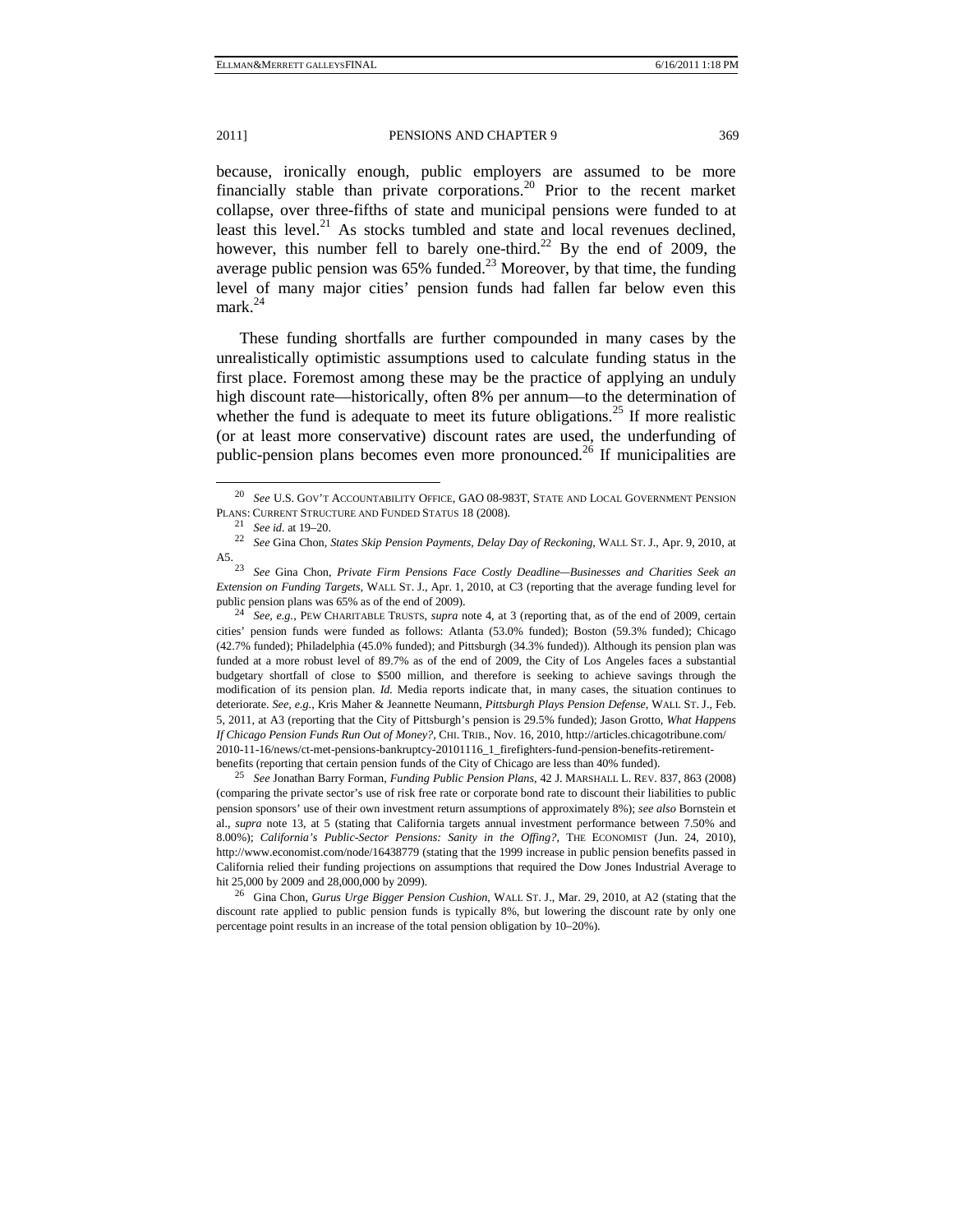going to solve their financial challenges, addressing these substantial pension liabilities in some fashion will be necessary.

Among the alternatives being widely discussed to address these mammoth liabilities is the dramatic step of filing a petition for relief under the historically little-used chapter 9 of the Bankruptcy Code.<sup>27</sup> Chapter 9 provides the option of federal bankruptcy relief to "municipalities," broadly defined to include any "political subdivision or public agency or instrumentality of a State."<sup>28</sup> Recognizing the limitations imposed by the Tenth Amendment of the United States Constitution,<sup>29</sup> access to chapter 9 must be authorized by the states.<sup>30</sup> Access to chapter 9 thus varies from state to state. For example, the State of

Public agencies include authorities, commissions, or similar entities organized for the purpose of constructing, acquiring, or operating revenue-producing property. *See Cnty. of Orange*, 183 B.R. at 602. Public agencies may issue revenue bonds to finance their operations. *Id.* An entity is more likely to be a public agency if it is created expressly by statute. *Las Vegas Monorail*, 429 B.R. at 796 (holding that the monorail operator was not a public agency, in part, because it was "a creature of general nonprofit corporation laws rather than of a specific legislative enactment").

In the future, relief for public entities under the Bankruptcy Code may not be limited to municipalities. A group of federal lawmakers led by former Speaker of the House and potential G.O.P. presidential candidate Newt Gingrich has recently proposed allowing sovereign states to seek bankruptcy protection (possibly through a new "chapter 8"). *See Gingrich Seeks Bill Allowing State Bankruptcy to Avert Bailouts*, PENSIONS & INVESTMENTS (Jan. 10, 2011), http://www.pionline.com/article/20110110/PRINTSUB/301109976 (reporting

on the possible consequences on pension funds of state bankruptcy). 29 U.S. CONST. amend. X ("The powers not delegated to the United States by the Constitution, nor prohibited by it to the States, are reserved to the States respectively, or to the people.").<br><sup>30</sup> *See* 11 U.S.C. § 109(c) (providing in part that "[a]n entity may be a debtor under chapter 9 of this title

if and only if such entity . . . is specifically authorized . . . to be a debtor under such chapter by State law").

 <sup>27</sup> *See, e.g.*, Morath, *supra* note 7 (reporting the results of a survey conducted by AlixPartners LLP, which found that 90% of restructuring professionals predicted that "a significant American municipality will default on its debt before 2012").<br><sup>28</sup> 11 U.S.C. § 101(40) (2006). Political subdivisions are entities that possess certain badges of

sovereignty, including, for example, counties and cities. *See In re Las Vegas Monorail Co.*, 429 B.R. 770, 775 (Bankr. D. Nev. 2010) (holding that a nonprofit monorail operator was not a political subdivision "such as" a county or city). Examples of the sovereign characteristics held by political subdivisions include "the power to tax, the power of eminent domain[,] or the police power." *In re Cnty. of Orange*, 183 B.R. 594, 602 (Bankr. C.D. Cal. 1995) (holding that a county investment pool was not a political subdivision because it did not possess the characteristics of a sovereign).

Finally, an instrumentality of a state under § 101(40) of the Bankruptcy Code is an entity that performs a public function under considerable state control. *See Las Vegas Monorail*, 429 B.R. at 789 ("If there is State control coupled with public function, then the nature and extent of that control determine whether the entity is an instrumentality."). The entity is an "instrumentality of a State" if it operates in place of the state rather than merely operating subject to regulations that ensure its decisions further the public good. *Id.* In determining whether an entity is an "instrumentality of a State" under the Bankruptcy Code, a court may consider whether the entity, among other things: (1) is funded from tax revenues; (2) does not compete functionally with other state entities; (3) possesses the power to issue obligations bearing tax-free interest; and (4) is considered to be an instrumentality of the state under state law. *See id.* at 789–800 (weighing these factors among others to determine whether the monorail operator is an instrumentality of the State of Nevada and ultimately holding that it is not).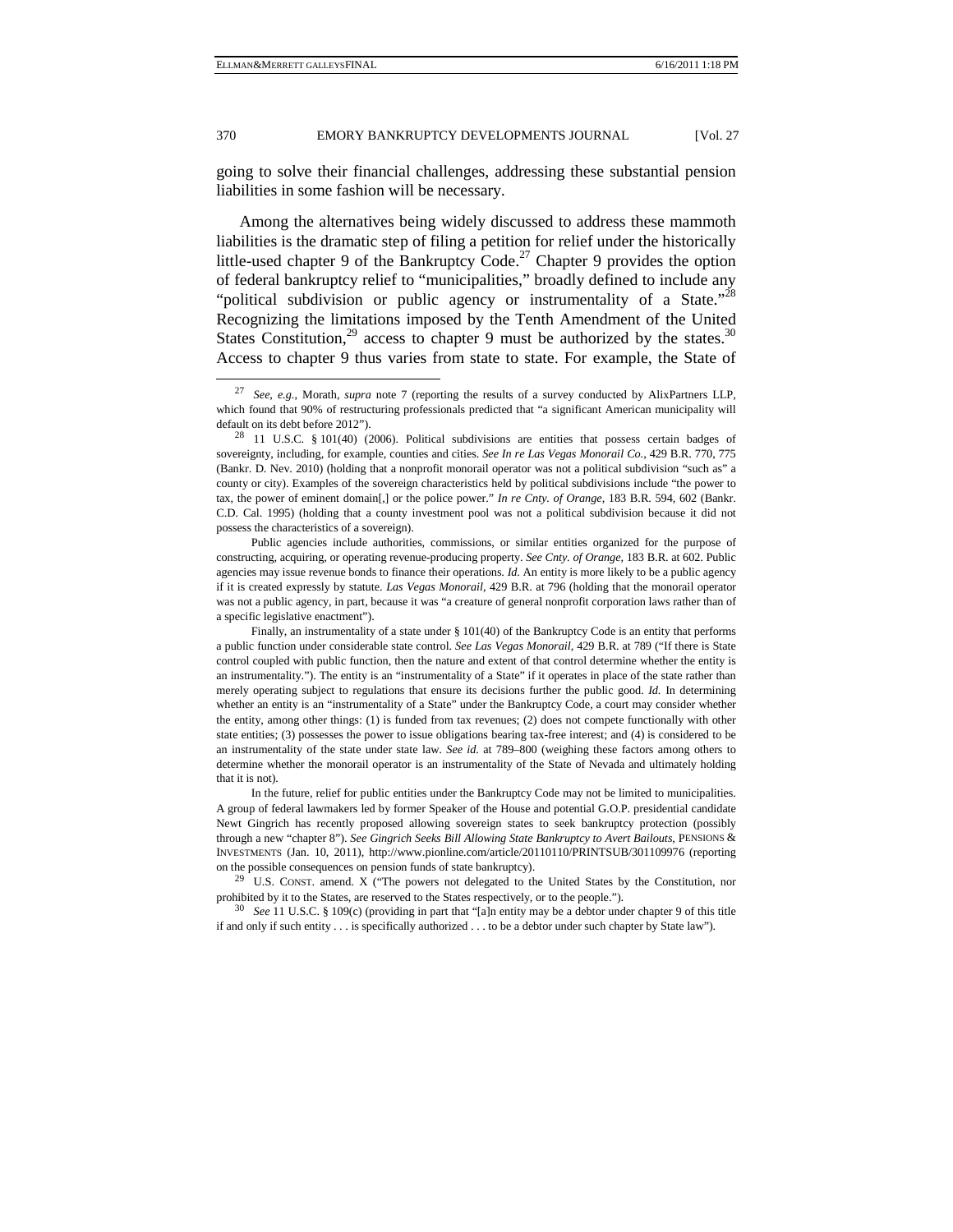Georgia has opted out of chapter 9 altogether.<sup>31</sup> Other states, like California, have made access to chapter 9 widely available.<sup>32</sup> Many other states require special authorization for a chapter 9 filing.<sup>33</sup>

As a result, chapter 9 will not be available to all municipalities in all states. Even where it is available, chapter 9 does not provide municipalities with all of the bankruptcy tools that practitioners are familiar with in corporate bankruptcies under chapter 7 and chapter 11. Many of these limitations stem from the inability of a municipality to liquidate (as in a chapter 7 case) and the constitutional limitations of the federal bankruptcy court dictating the operation of a political subdivision of the state.<sup>34</sup> And, because chapter 9 has so rarely been used, there are many unanswered questions about what can and cannot be achieved in a chapter 9 case. Despite these limitations, chapter 9 offers a potentially powerful mechanism to assist municipalities in obtaining relief from creditors and adjusting their debts. As a result, from coast to coast,

GA. CODE ANN. § 36-80-5 (2010).<br><sup>32</sup> *See, e.g.*, CAL. GOV'T CODE § 53760(a) (West 2003) (providing that "[e]xcept as otherwise provided by statute, a local public entity in this state may file a petition and exercise powers pursuant to applicable federal bankruptcy law"); N.Y. LOCAL FIN. LAW § 85.80 (McKinney 2009) (providing that "[a] municipality . . . may file any petition with any United States district court or court of bankruptcy under any provision of the laws of the United States, now or hereafter in effect, for the composition or adjustment of municipal indebtedness."). Since 2009, the California legislature has been considering proposed legislation to limit its broad grant of authority; however, that legislation has not passed as of the writing of this Article. *See* Bobby White, *California Cities Face Bankruptcy Curbs*, WALL ST. J., May 28, 2009, at A4 (reporting on the introduction of the proposed legislation that would require any California municipality to seek preauthorization from a state commission before filing chapter 9). 33 *See, e.g.*, CONN. GEN. STAT. § 7-566 (2010) ("No municipality shall file a petition to become a debtor

under [c]hapter 9 of Title 11 of the United States Code without the express prior written consent of the Governor."); KY. REV. STAT. ANN. § 66.400 (West 2010) ("No county shall file a petition as provided in the Federal Bankruptcy Act unless the proposed plan is first approved by the state local debt officer and the state local finance officer . . . ."); N.J. STAT. ANN. § 52:27–40 (West 2011) (providing that no municipality may file a petition under chapter 9 of the Bankruptcy Code "unless the approval of the municipal finance commission, which is hereby constituted a commission for the purposes of this article, be first had and obtained").<br><sup>34</sup> See 6 COLLIER ON BANKRUPTCY ¶ 900.01[1] (Alan N. Resnick & Henry J. Sommer eds., 16th ed.

2010) [hereinafter COLLIER] ("Because of the public nature of the entity experiencing financial difficulties, there is no provision in [chapter 9] for liquidation of its assets and distribution of the proceeds to creditors."); 5 WILLIAM L. NORTON, JR., NORTON BANKR. L. & PRAC. § 90:1 (William L. Norton, Jr. ed., 3d ed. 2008) ("[R]elief under [c]hapter 9 does not contemplate or permit liquidation of assets for the benefit of creditors.").

 <sup>31</sup> Georgia law provides that:

No county, municipality, school district, authority, division, instrumentality, political subdivision, or public body corporate created under the Constitution or laws of this state shall be authorized to file a petition for relief from payment of its debts as they mature or a petition for composition of its debts under any federal statute providing for such relief or composition or otherwise to take advantage of any federal statute providing for the adjustment of debts of political subdivisions and public agencies and instrumentalities.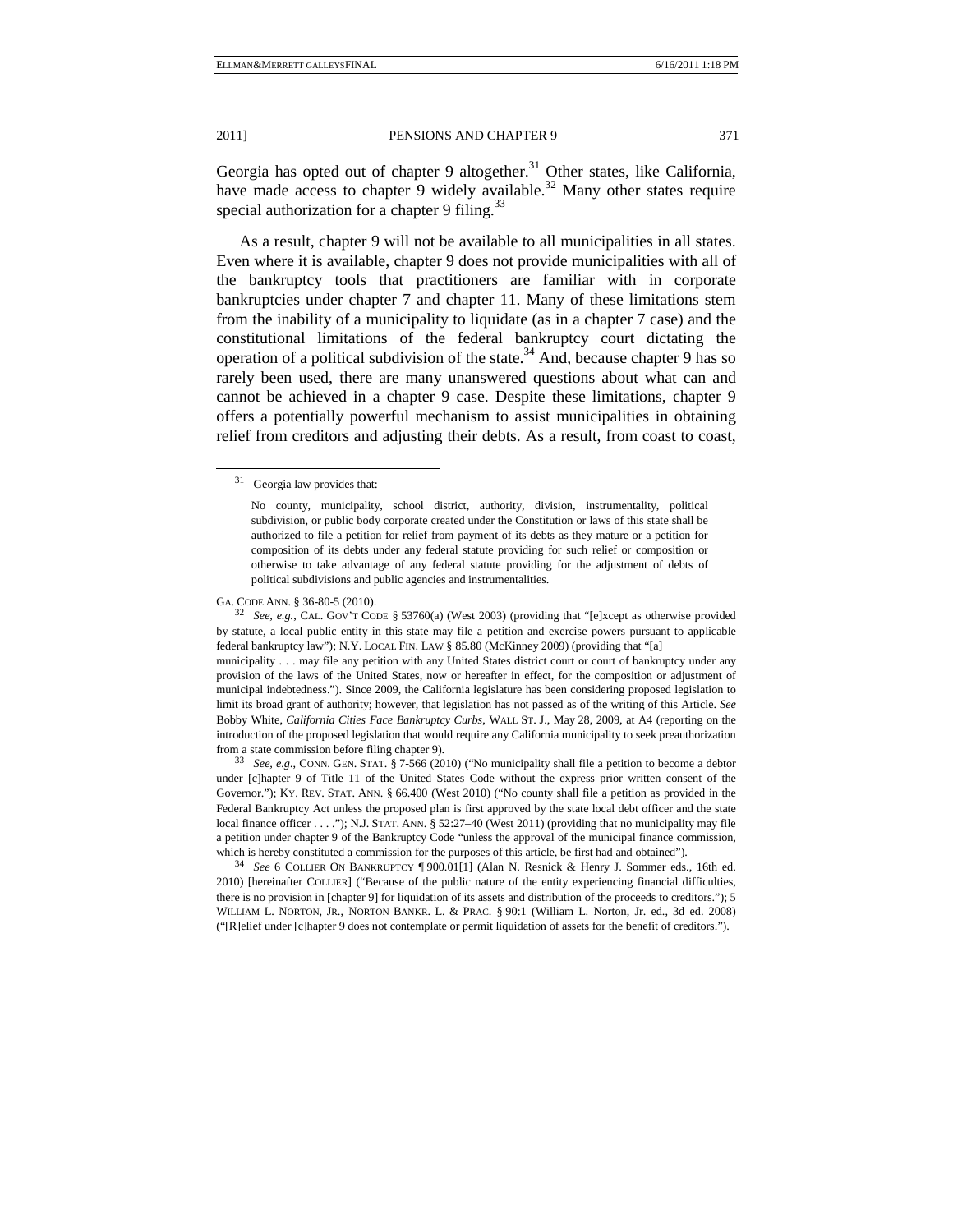municipalities are examining the pros and cons of chapter 9 as an alternative of last resort.

The purpose of this Article is to identify certain tools and strategies offered by chapter 9 and to consider whether, individually or in unison, they may offer a real, workable solution to the overwhelming and seemingly unassailable pension obligations of many municipal debtors. While numerous commentators in the press have expressed optimism that chapter 9 provides municipalities with the means to address these obligations,  $35$  the reality is that this area of the law is largely untested in the courts, and very little is certain. To understand how municipalities' public-pension obligations may be addressed in a restructuring, this Article describes (I) the general framework of public pensions, (II) the relevant standards governing the modification or termination of public-pension plans under state law, and (III) the limited authority addressing legacy-pension issues in the context of a chapter 9 bankruptcy.

Although beyond the scope of this Article, the related commitments of municipalities to fund the future health care costs of retirees represent a problem that may be just as serious as the public-pension shortfall. In fact, because these commitments often have not been pre-funded at all (except on a pay-as-you-go basis), the problem may ultimately prove to be even more severe in some municipalities.

### I. PUBLIC PENSION PLANS

#### *A. Overview*

The precise number of public-pension plans in the United States is not known. There are nearly 90,000 state and local governments in the United

 <sup>35</sup> *See, e.g.*, Steven Greenhut, *Vallejo's Painful Lessons in Municipal Bankruptcy*, WALL ST. J., Mar. 27, 2010, at A13 (characterizing the City of Vallejo's failure to address its crippling pension obligations while a debtor in chapter 9 as setting a bad example and remarking, without further support, that bankruptcy is "probably the most effective tool in the drawer for lowering pension obligations"); ERIC MONTARTI, ALLEGHENY INST. FOR PUB. POL'Y, CHAPTER 9 BANKRUPTCY: WHAT IT MEANS FOR PENNSYLVANIA'S MUNICIPALITIES 9 (2009) (arguing without analysis that a bankruptcy judge could modify a public employer's pension benefits); Laing, *supra* note 5 (discussing the City of Vallejo, California's restructuring of its debt that included a three-year moratorium on principal and interest payments on \$53 million of debt backed by its general fund, while the city declined to address its \$84 million in pension-fund obligations); Miller, *supra* note 5 (assuming without further analysis that municipalities break their pension promises by filing bankruptcy petitions).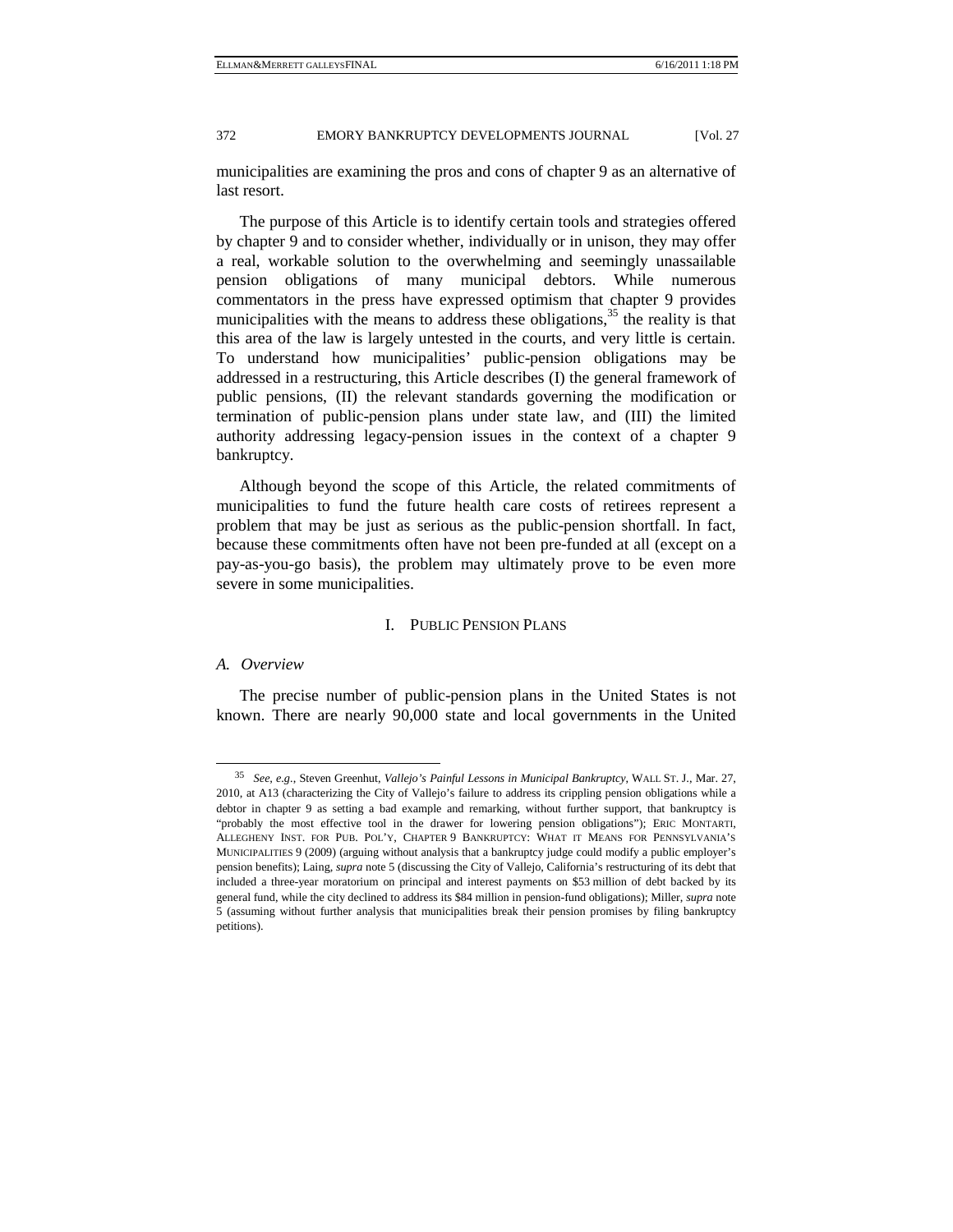States, many of which offer pension benefits to their employees.<sup>36</sup> Many of these government employers are required by the terms of public-employee collective bargaining agreements to maintain separate pension plans or benefit tiers for different categories of employees—for example, teachers, police officers, and firefighters.<sup>37</sup> Notwithstanding the considerable number and variety of pension plans, however, several general observations can be made.

Municipal pensions are creatures of state and local law.<sup>38</sup> Federal law regulates public pensions only at the periphery. Neither ERISA nor the PBGC have any role in the creation, administration, modification, enforcement, or termination of public pension plans.<sup>39</sup> Moreover, federal law generally does not require municipal governments to maintain the funding or report on the funded status of their pension plans.<sup>40</sup> Municipalities may be authorized by state law to create and administer their own retirement systems and/or to participate in the system of the state at large. State or local laws establishing a public pension plan generally provide all of the details of the plan: who is covered by the plan, how the plan is to be funded (including the specific contribution amounts to be made by the employer and employee) and what

 <sup>36</sup> U.S. GOV'T ACCOUNTABILITY OFFICE, GAO 08-317, STATE AND LOCAL GOVERNMENTS: GROWING FISCAL CHALLENGES WILL EMERGE DURING THE NEXT 10 YEARS 6 (2008). Although there is no accurate measure of exactly how many municipalities currently sponsor public pension plans, the census bureau previously identified 2,547 state and local government employee retirement systems for the 2006–2007 period, covering 18,583,270 members, with 7,463,567 beneficiaries receiving periodic benefit payments. *See Table Five: Number and Membership of State and Local Public Employee-Retirement Systems by State: 2006–2007*, U.S. CENSUS BUREAU (Dec. 9, 2008), http://www.census.gov/govs/retire/2007ret05.html. 37 *See* Karen Eilers Lahey & T. Leigh Anenson, *Public Pension Liability: Why Reform is Necessary to* 

*Save the Retirement of State Employees*, 21 NOTRE DAME J.L. ETHICS & PUB. POL'Y 307, 309 (2007) ("State governments may . . . offer separate pension systems within the state for different kinds of employees.").<br><sup>38</sup> U.S. GOV'T ACCOUNTABILITY OFFICE, *supra* note 20, at 5; *see also* Markman v. Cnty. of Los Angeles,

<sup>35</sup> Cal. App. 3d 132, 134 (Cal. Ct. App. 1973) ("The terms and conditions relating to employment by a public agency are strictly controlled by statute or ordinance, rather than by ordinary contractual standards . . . ."); State ex rel. Gill v. Sch. Emps. Ret. Sys. of Ohio, 906 N.E.2d 415, 419 (Ohio 2009) (stating that school employees' retirement system and public employees' retirement system "as statutorily created entities . . . can pay benefits only as expressly authorized by statute"). 39 *See* Lahey & Anenson, *supra* note 37, at 314 ("Unlike defined benefit plans offered by private

companies, state government plans lack both oversight by the federal government and an insurance program to

provide benefits if the plan fails.").<br><sup>40</sup> *See id.* (stating that, with respect to reporting by public pensions, "[w]hen and how liabilities are reported is subject to vagaries in each state"). *But see* Brauer, *supra* note 17 (discussing the limited funding requirements of the Internal Revenue Code). On February 9, 2011, however, proposed federal legislation known as the Public Employee Pension Transparency Act was introduced seeking to expand upon these reporting requirements by barring state and local governments from issuing tax-exempt bonds unless they provide annual reports to the U.S. Treasury on their pension plan liabilities. *See* Public Employee Pension Transparency Act, H.R. 567, 112th Cong. (2011); *see also* Sara Murray, *GOP Bill Takes Aim at Pension Disclosures*, WALL ST.J., Feb. 22, 2011, at A5 (reporting on the introduction of the bill).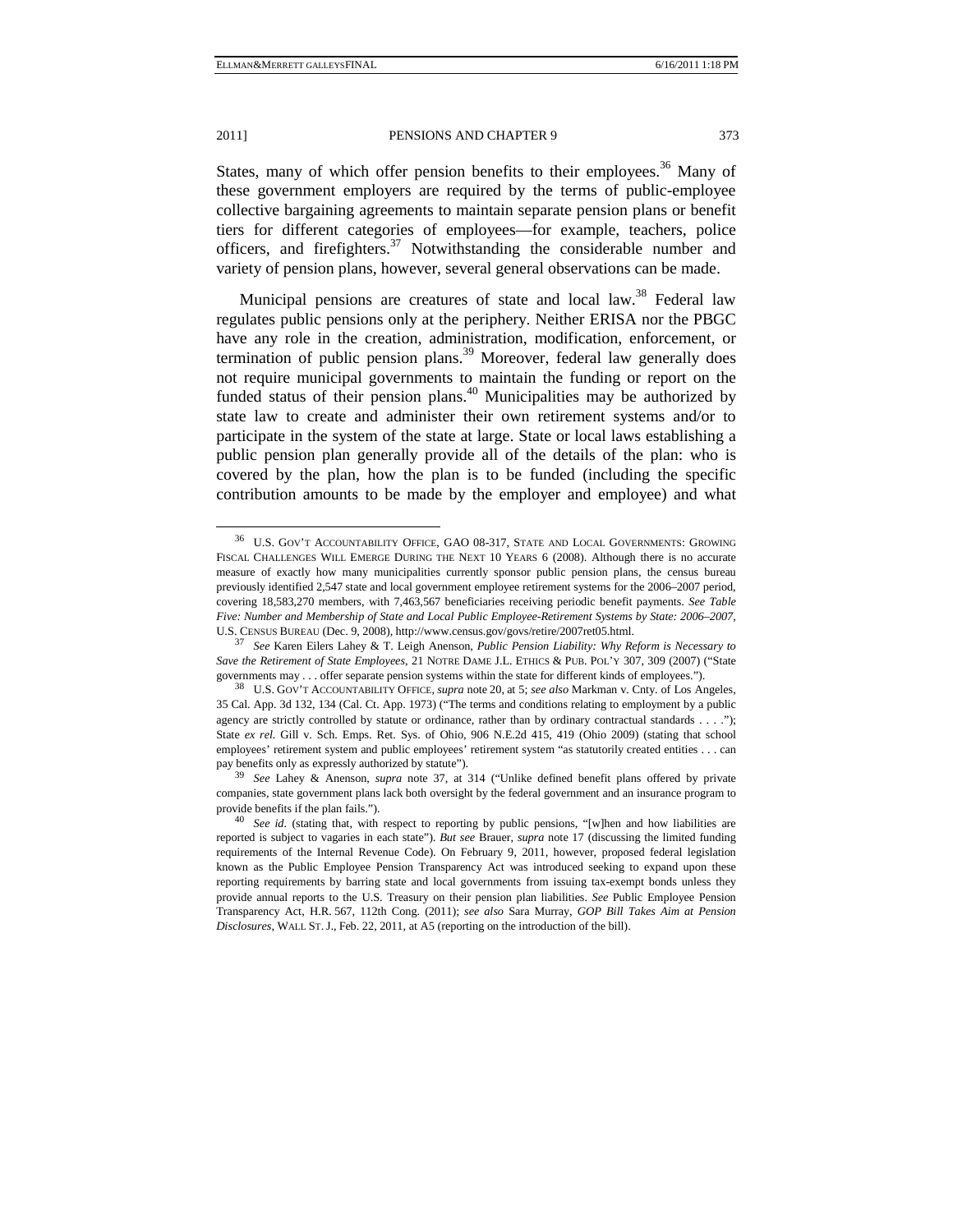benefits the plan provides. Typically, applicable law also identifies the entity that will be charged with administration of the plan and requires that pensions be managed as trust funds and overseen by boards.<sup>41</sup>

Beyond state and local statutes and regulations, membership in a collectivebargaining unit may affect a municipal employee's pension entitlement and obligations. For example, pursuant to the terms of collective bargaining agreements, public employers commonly agree to satisfy or "pick up" some or all of the required employee contribution, as permitted by law. In addition, collective bargaining agreements may prescribe an employee's wages or salary upon which the employee's retirement entitlement will be calculated.

The type of pension plan offered by most municipal plan sponsors is referred to as a defined-benefit-pension plan.<sup>42</sup> In a defined-benefit-pension plan, the plan sponsor promises the employee a monthly benefit that begins when the employee retires—determined by application of a formula at the time of retirement.43 Although pension plans differ in their details, the general formula adopted by most plans entitles an employee, at retirement, to a predetermined monthly income for life (or the joint lives of the employee and spouse or other beneficiary) equal to a percentage of the employee's final or highest average salary, adjusted to reflect the number of years that the employee was employed.<sup>44</sup> This arrangement contrasts with the defined contribution plans popular outside the public sector, such as 401(k) and 403(b) plans, under which employees make tax-deferred contributions to their own account (sometimes matched in whole or in part by the employer) and direct the investment of that account over the course of their employment with the expectation that the funds in the account will be drawn down during retirement.45

The accounting rules applicable to public-pension plans are established by the Government Accounting Standards Board ("GASB"). Unlike the strict

 <sup>41</sup> *See* Lahey & Anenson, *supra*, note 37, at 310 (stating that defined benefit plans in the public sector are

generally administered by a politically appointed trust-fund manager or a member-elected retirement board). 42 U.S. GOV'T ACCOUNTABILITY OFFICE, *supra* note 20, at 8 (stating that, in addition to the defined benefit plan offered by most municipal plan sponsors, some form of supplemental defined contribution plan % for voluntary savings also is offered).<br>
<sup>43</sup> See Laing, *supra* note 5 (distinguishing defined benefit and defined contribution retirement plans).<br>
<sup>44</sup> See JOHN R. CORNELL ET AL., A COLLIER MONOGRAPH: EMPLOYEE BENEFIT

COMPENSATION IN CORPORATE BANKRUPTCY § 5[3][b][ii] (Alan N. Resnick & Henry J. Sommer eds., 2d ed. 2010) ("A defined benefit pension plan generally provides benefits according to a formula that takes into account an employee's compensation and/or service with an employer."). 45 *See* Laing, *supra* note 5.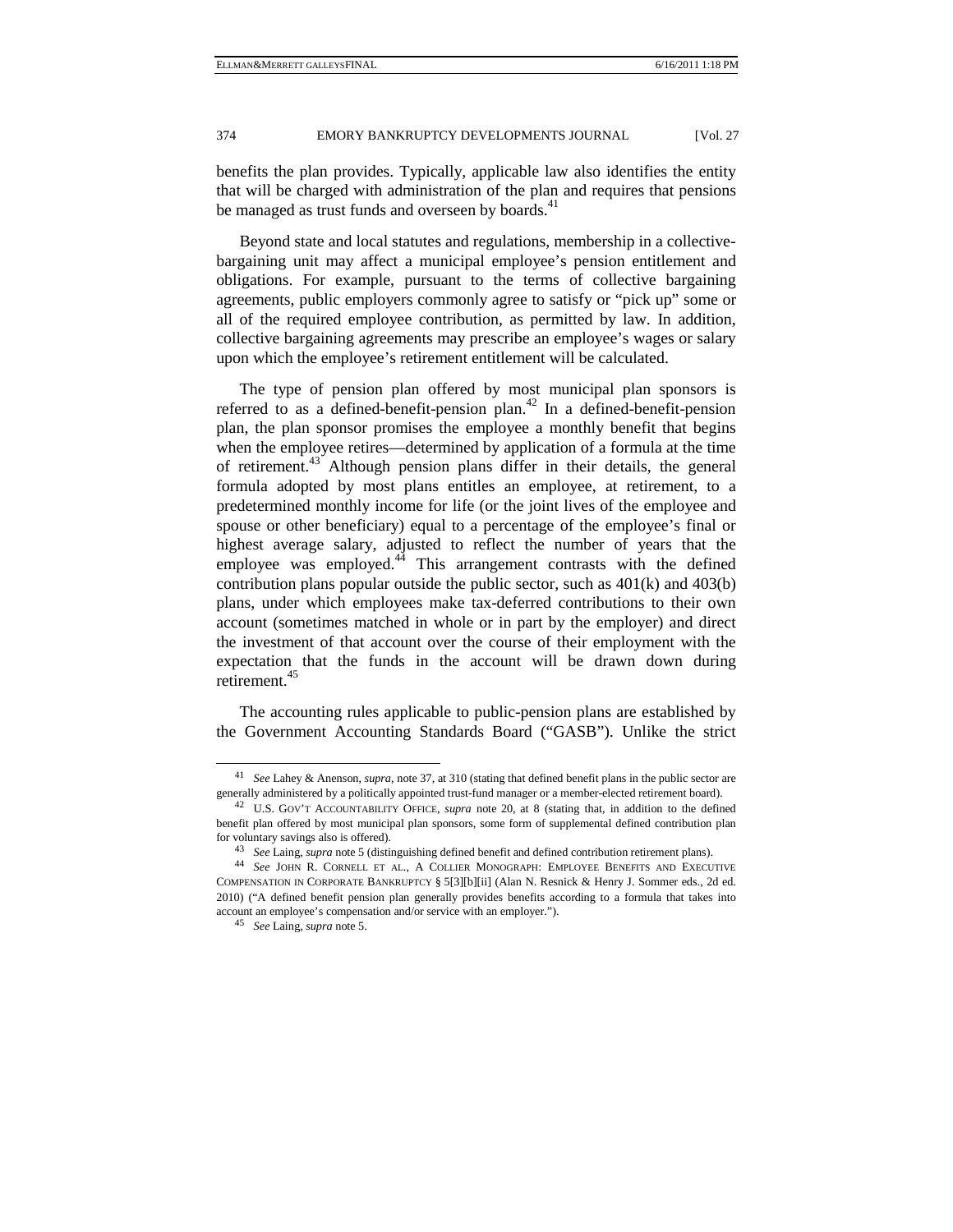accounting rules of private-pension plans, established by the Financial Accounting Standards Board ("FASB"), GASB is much more flexible. For example, although GASB requires a municipal pension plan sponsor to issue reports that disclose information about plan assets, liabilities, funding status, and the assumptions used by the plan actuary, when and how this information is disclosed is left to the state, and not all states publish current data.<sup>46</sup> Moreover, because GASB allows public-pension plans to adopt different actuarial methods of determining plans' accrued liabilities, funding status, and other metrics, preparing a meaningful comparison of one public-pension plan to another is difficult. $47$ 

### *B. Pension Funding*

When a municipal government promises a future payment to a worker, it creates a financial liability for its taxpayers.<sup>48</sup> When the worker retires, the municipality must make the benefit payments. To prepare for this, municipalities typically contribute to and, in some instances, manage their own pension funds to create large pools of money that are invested in stocks, bonds, and other financial instruments. In determining how much a plan sponsor must contribute to a plan each year, plan managers rely upon actuaries to make important assumptions regarding, among other things, the projected financial performance of the plan investments and the future profile of the work force, taking into account, for example, likely terminations, deaths, disabilities, wage growth, length of service, age of retirement, and life expectancy.<sup>49</sup> If the accrued liabilities of the plan exceed the actuarial value of the plan's assets, then the plan has a so-called "unfunded liability." Municipal plan sponsors may take various steps to reduce this unfunded liability going forward without requiring immediate additional employer contributions to the plan, including, among other things: (1) requiring higher contribution rates from employees; (2) issuing bonds to pay the unfunded liability; or (3) reducing the accruing liabilities by cutting the cost of benefits for new hires by adjusting benefit tiers within the plan or adopting entirely new plans with reduced benefits or defined contribution plans. Ultimately, however, if the plan does not have sufficient funds to fund pension benefits for current retirees, then the municipal plan

 <sup>46</sup> Lahey & Anenson, *supra* note 37, at 314. *But see* Public Employee Pension Transparency Act, H.R. 567, 112th Cong. (2011). 47 Lahey & Anenson, *supra* note 37, at 314. 48 *See* Editorial, *The Other Pension Crisis*, WALL ST. J., Aug. 18, 2006, at A14 ("Public pensions have

only one source of money—the taxpayer."). 49 *See* Forman, *supra* note 25, at 843.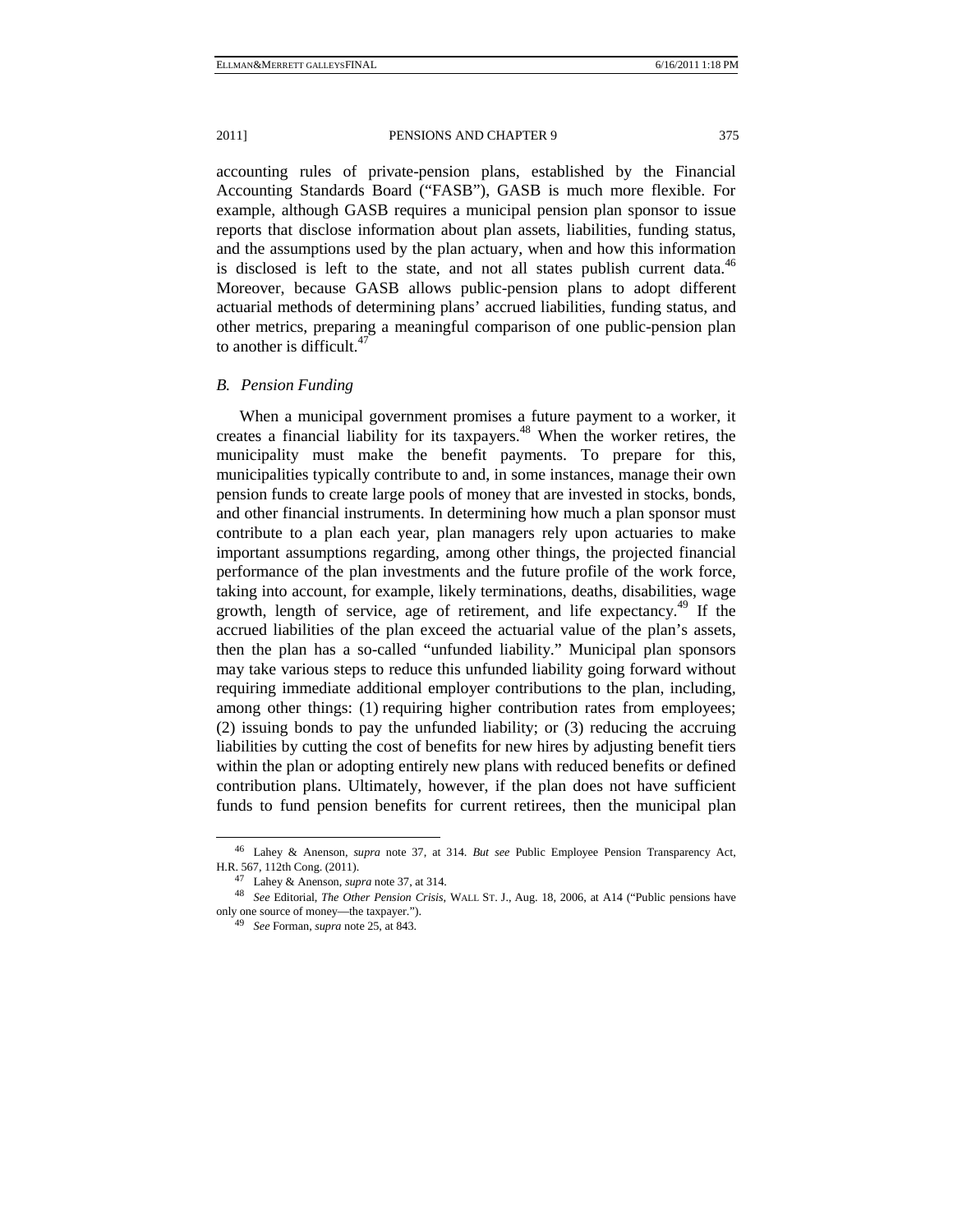376 EMORY BANKRUPTCY DEVELOPMENTS JOURNAL [Vol. 27]

sponsor will have to raise revenues, cut spending, or face a default on its obligations to retired employees.<sup>50</sup>

## II. MODIFYING A PUBLIC EMPLOYER'S PENSION OBLIGATIONS OUTSIDE **BANKRUPTCY**

#### *A. Background*

As a general matter, modifying a public employer's pension obligations outside of bankruptcy is fraught with difficulties. First, pension benefits represent an item of utmost importance to large and influential unions and their public employee constituents. Accordingly, any attempt to terminate or reduce promised benefits can be expected to be met with significant resistance, potentially involving coordinated media campaigns, picket lines, and other methods of exerting political pressure. Even where non-union employees are affected, political pressure may make it difficult for public officials to modify existing pension obligations. Second, even if political pressure can be overcome, the law in many states considers public pension benefits to be constitutionally protected, which creates impediments to any cost-saving modifications to the applicable plans.<sup>51</sup> This constitutional protection is referred to as the "vested rights" doctrine. Thus, municipalities seeking to reduce or fully terminate retirement benefits outside of bankruptcy face daunting, potentially insurmountable obstacles.

As described above, public-pension plans are created by statute rather than by stand-alone plan documents.<sup>52</sup> As a result, to the extent a cash-strapped municipality determines that changes to a public-pension plan are needed, the most obvious solution would be for the appropriate governing body to pass new legislation amending or repealing the original statute, ordinance, or other regulatory scheme. In 1889, the United States Supreme Court opined that, with respect to active employees at least, there was no constitutional bar to this strategy.53 According to the Court's holding in *Pennie v. Reis*, the modification of a public employee's entitlement to pension benefits is permissible because, until actual retirement, the employee possesses no contractual or absolute

<sup>50</sup> *See* discussion of default by the City of Prichard, Alabama, *infra* Part III.A. 51 *See* U.S. GOV'T ACCOUNTABILITY OFFICE, *supra* note 20, at 12 (detailing the various states providing explicit constitutional protections for public pension benefits). 52 *See supra* Section I.A. 53 Pennie v. Reis, 132 U.S. 464, 471 (1889).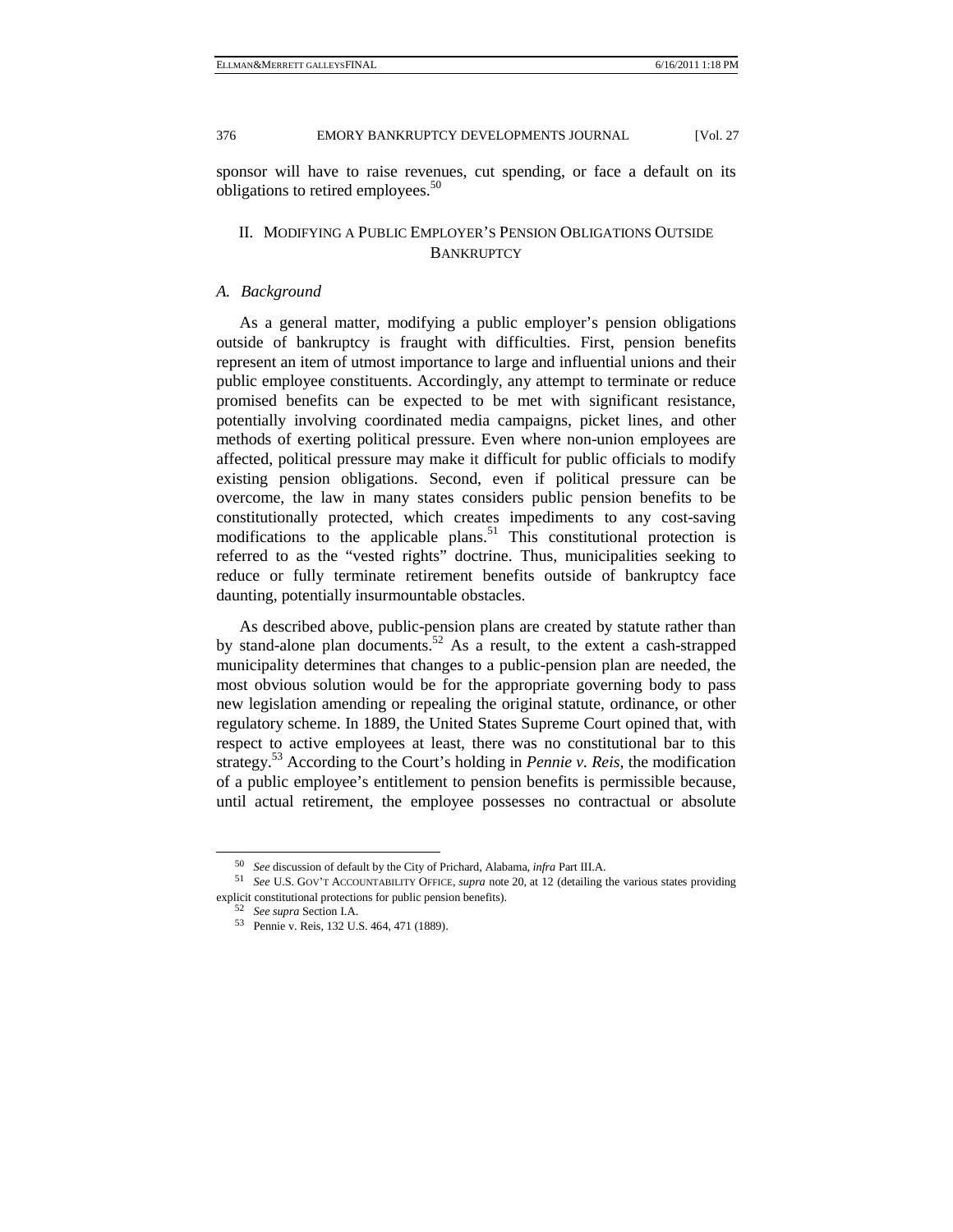property interest in receiving pension benefits.<sup>54</sup> Under this "gratuity" theory, there is no constitutional impediment to the denial of the employee's "mere expectancy" of retirement benefits through amendatory legislation; rather, a municipality is at liberty to modify or terminate its pension obligations at will during employment.<sup>55</sup> Once retirement occurs, however, a constitutionally protected right arises.<sup>56</sup>

#### *B. Development of the Vested-Rights Doctrine*

*Pennie* has never been expressly overruled, and a number of states continue to subscribe to the position that public employees gain no vested rights to retirement benefits until they retire or are otherwise eligible to do so. $57$ Although the rights of retirees likely are protected in these jurisdictions, there is no constitutional impediment to reducing, or even eliminating, the pension benefits of active employees who are not yet eligible to retire.

In many states, however, *Pennie* has been found to hail from a bygone era. From the latter half of the twentieth century onward, courts increasingly have come to the conclusion that *Pennie* is outdated and no longer binding. As one court explained: "The medieval or even colonial concepts of a compassionate and generous sovereign rewarding his humble, devoted subjects is completely

 <sup>54</sup> *See id.* (holding that a state's repeal of a police officer's entitlement to death benefits ten days before the officer's death "impaired no absolute right of property in the police officer" and infringed upon "no

contract on the part of the state that its disposition should always continue as originally provided"). 55 *See id.* (stating that, prior to retirement, the employee's "interest in the fund was . . . a mere expectancy, created by the law, and liable to be revoked or destroyed by the same authority"); *see also* U.S. R.R. Ret. Bd. v. Fritz, 449 U.S. 166, 174 (1980) ("There is no claim here that Congress has taken property in violation of the Fifth Amendment, since railroad benefits, like Social Security benefits, are not contractual and may be altered or even eliminated at any time." (citing Hisquierdo v. Hisquierdo, 439 U.S. 572, 575 (1979) and Flemming v. Nestor, 363 U.S. 603, 608–11 (1960))). 56 *See* Pennie, 132 U.S. at 471 (stating that the fund in issue was "entirely at the disposal of the

government until, by the happening of one of the events stated, . . . the right to the specific sum promised became vested in the officer or his representative"). 57 *See, e.g.*, TEX. CONST. art. 16, § 66(d) (providing that "a change in service . . . of a retirement system

may not reduce or otherwise impair benefits accrued by a person if the person . . . would have been eligible for those benefits, without accumulating additional service under the retirement system, on any date on or after the effective date of the change had the change not occurred"); Calvert v. City of Gadsden, 454 So. 2d 983, 984 (Ala. 1984) (holding that the municipality was free to modify employees' pension benefits until the employees had attained eligibility to retire); *accord*. Petras v. State Bd. of Pension Trs., 464 A.2d 894, 896 (Del. 1983); O'Connell v. State Dep't of Admin. Div. of Ret., 557 So.2d 609, 611 (Fla. Dist. Ct. App. 1990); Nicholas v. State, 992 P.2d 262, 265 (Nev. 2000) (stating that a public employee's rights to retirement benefits become constitutionally protected once the employee is eligible to retire); Taylor v. State  $\&$  Educ. Emps. Grp. Ins. Program, 897 P.2d 275, 278–79 (Okla. 1995); Tait v. Freeman, 57 N.W.2d 520, 521–22 (S.D. 1953); *see also* Parker v. Wakelin, 123 F.3d 1, 9 (1st Cir. 1997) (holding that, under Maine law, public employees do not obtain a vested right to retirement benefits until they actually retire).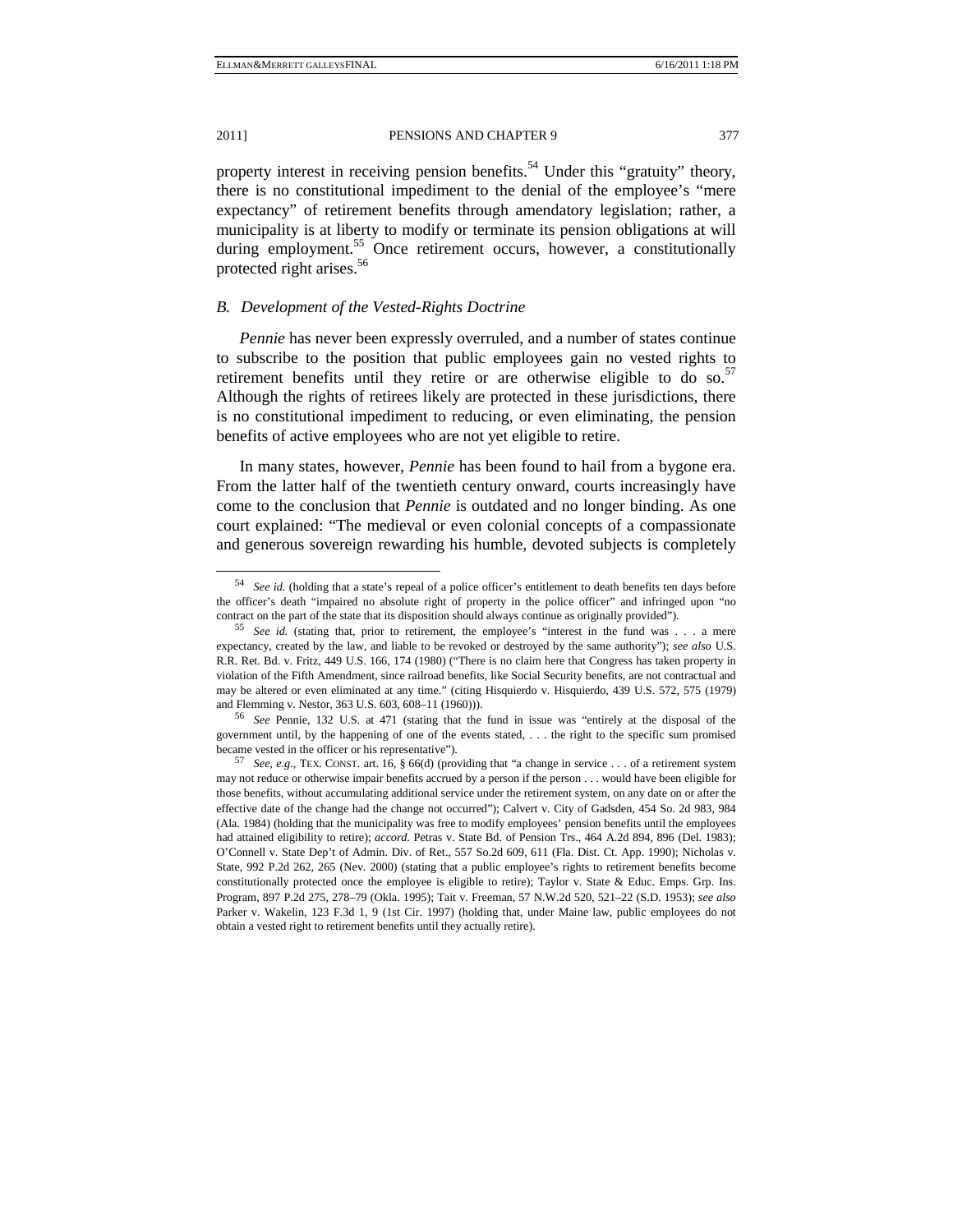alien to our modern views of a democratic government's obligations to its citizens."58 Accordingly, many state courts and legislatures developed theories to protect against the arbitrary revocation of retirement benefits during employment. Although these jurisdictions sometimes are referred to collectively as "vested-rights" jurisdictions, in reality, the theories underpinning these public-employee protections are far from uniform. The extent to which municipalities may pass legislation modifying the terms of their retirement plans depends greatly on the underlying theory of entitlement relied upon by the jurisdiction.

The majority of states that have moved away from *Pennie* protect the interests of public employees in retirement benefits under a theory that the employment relationship gives rise to an unassailable contractual right to receive a reasonable pension, consistent with the promises inherent in the statutory pension scheme. From the day they begin work, public employees in these jurisdictions are considered to possess a protected contractual right to retirement benefits. Consistent with this approach, the constitutions and statutes of no fewer than nine states expressly provide that membership in a public retirement system is a contractual relationship that may not be diminished or impaired.<sup>59</sup> In addition, courts in at least eight states have held

 <sup>58</sup> City of Frederick v. Quinn, 371 A.2d 724, 726 (Md. Ct. Spec. App. 1977).

<sup>59</sup> *See* ALASKA CONST. art. XII, § 7 ("Membership in employee retirement systems of the State or its political subdivisions shall constitute a contractual relationship. Accrued benefits of these systems shall not be diminished or impaired."); ARIZ. CONST. art. XXIX, § 1 ("Membership in a public retirement system is a contractual relationship that is subject to Article II, section 25, and public retirement system benefits shall not be diminished or impaired."); HAW. CONST. art. XVI, § 2 ("Membership in any employees' retirement system of the State or any political subdivision thereof shall be a contractual relationship, the accrued benefits of which shall not be diminished or impaired."); ILL. CONST. art. XIII, § 5 ("Membership in any pension or retirement system of the State, any unit of local government or school district, or any agency or instrumentality thereof, shall be an enforceable contractual relationship, the benefits of which shall not be diminished or impaired."); LA. CONST. art. X, § 29 ("Membership in any retirement system of the state or of a political subdivision thereof shall be a contractual relationship between employee and employer, and the state shall guarantee benefits payable to a member of a state retirement system or retiree or to his lawful beneficiary upon his death."); MICH. CONST. art. IX, § 24 ("The accrued financial benefits of each pension plan and retirement system of the state and its political subdivisions shall be a contractual obligation thereof which shall not be diminished or impaired thereby."); N.Y. CONST. art. V, § 7 ("After July first, nineteen hundred forty, membership in any pension or retirement system of the state or of a civil division thereof shall be a contractual relationship, the benefits of which shall not be diminished or impaired."); KY. REV. STAT. ANN. § 61.692 (West 2010) (providing that, except where a public employee is convicted of a felony, the employee's membership in the state retirement system shall "constitute an inviolable contract of the Commonwealth, and the benefits provided therein shall . . . not be subject to reduction or impairment by alteration, amendment, or repeal"); WIS. STAT. § 40.19 (2010) ("Rights exercised and benefits accrued to an employee under this chapter for service rendered shall be due as a contractual right and shall not be abrogated by any subsequent legislative act.").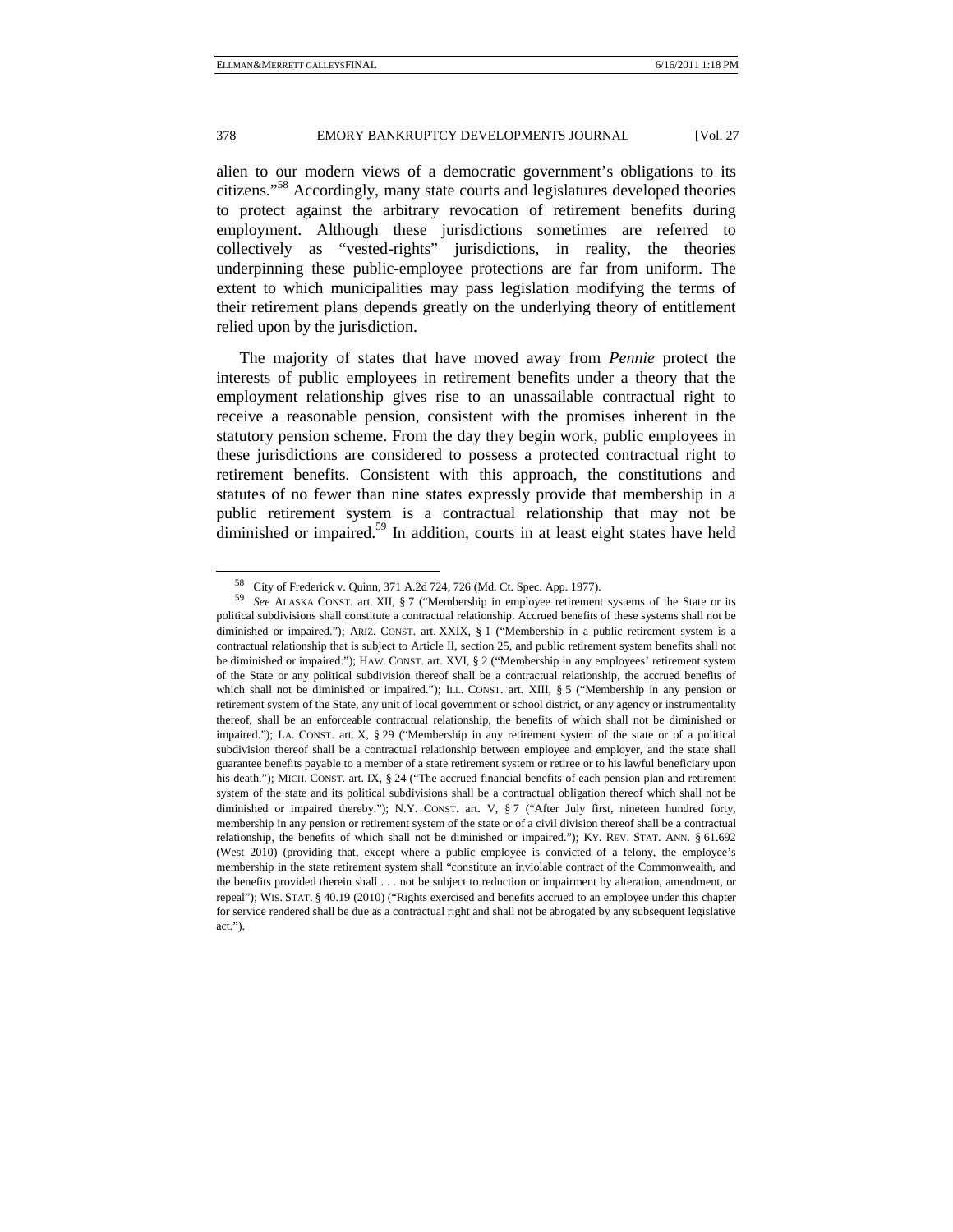that the beginning of the employment relationship (or initial participation in the public employer's pension system) creates a constitutionally protected contractual right to receive retirement benefits. $60$  Often, this contractual right is deemed to become part of the employee's express or implied employment agreement.<sup>61</sup> The precise terms of any contract are not necessarily fixed from the commencement of employment, however, and may be subject to limited and reasonable modifications.<sup>62</sup>

Not all courts agree that vested rights arise from an implied-in-fact contractual relationship between the public employee and employer. One jurisdiction, for example, views public employment as creating an implied-inlaw contract protected from revocation by principles of promissory estoppel.<sup>63</sup>

promised retirement benefits at the time the employee is hired become part of the employee's contract of employment); *Burlington Firefighters' Ass'n*, 543 A.2d at 689 (stating that mandatory pension plans become

part of the employee's contract of employment).<br><sup>62</sup> California courts, for example, generally refer to an employee's right to a "substantial or reasonable" benefit, not an absolute immutable right. *See* Maffei v. Sacramento Cnty. Emps.' Ret. Sys., 127 Cal. Rptr. 2d 279, 284 (Cal. Ct. App. 2002) ("Under settled California law, the employee does not obtain, prior to retirement, any absolute right to fixed or specific benefits, but only to a substantial or reasonable pension." (internal quotation marks omitted)). Other jurisdictions articulate a similar general standard, albeit employing different language. *See, e.g.*, Madden v. Contributory Ret. Appeal Bd., 729 N.E.2d 1095, 1098 (Mass. 2000) ("[T]he government may not deprive members of the core of reasonable expectations that they had when they entered the retirement system." (citing Opinion of the Justices, 303 N.E.2d at 328)). 63 *See* Christensen v. Minneapolis Mun. Emps. Ret. Bd*.*, 331 N.W.2d 740, 749 (Minn. 1983) (reasoning

that a promissory estoppel analysis was appropriate because "the state reasonably expects its promise of a

 <sup>60</sup> *See* Betts v. Bd. of Admin*.* of Pub. Emps.' Ret. Sys., 582 P.2d 614, 617 (Cal. 1978) ("A public employee's pension constitutes an element of compensation, and a vested contractual right to pension benefits accrues upon acceptance of employment."); Withers v. Register, 269 S.E.2d 431, 432–33 (Ga. 1980) (holding that public employees possess a contractual right to receive pension benefits if they (a) contribute any amount toward the benefits and (b) perform services for the employer while the law is in effect); Davis v. Mayor & Alderman of Annapolis, 635 A.2d 36, 40–41 (Md. Ct. Spec. App. 1994) (holding that because public employees may be "induced, at least in part, to their employment by the pension benefits held out at the time," employees should be entitled to substantially the program for which they bargained); Opinion of the Justices, 303 N.E.2d 320, 331 (Mass. 1973) (stating that the core expectations of members of public-retirement plans are constitutionally protected); Calabro v. City of Omaha, 531 N.W.2d 541, 551 (Neb. 1995) ("A public employee's constitutionally protected right in his or her pension vests upon the acceptance and commencement of employment . . . ."); Oregon State Police Officers' Ass'n v. State, 918 P.2d 765, 777 (Or. 1996) ("Once the employee performs services in reliance on the employer's promise to afford a particular benefit on retirement, the employer is contractually bound to honor that obligation."); Burlington Fire Fighters' Ass'n v. City of Burlington, 543 A.2d 686, 689 (Vt. 1988) ("[W]here an employee makes mandatory contributions to a pension plan, that pension plan becomes part of the employment contract as a form of deferred compensation, the right to which is vested upon the employee's making a contribution to the pension plan."); Bakenhus v. City of Seattle, 296 P.2d 536, 540 (Wash. 1956) (holding that a public employee holds a vested contractual right to retirement benefits from acceptance of employment); Dadisman v. Moore, 384 S.E.2d 816, 827 (W. Va. 1988) (holding that "retired and active" pension plan participants have contractually vested-property rights in their retirement benefits). 61 *See* Duncan v. Retired Pub. Emps. of Alaska, Inc*.*, 71 P.3d 882, 888 (Alaska 2003) (stating that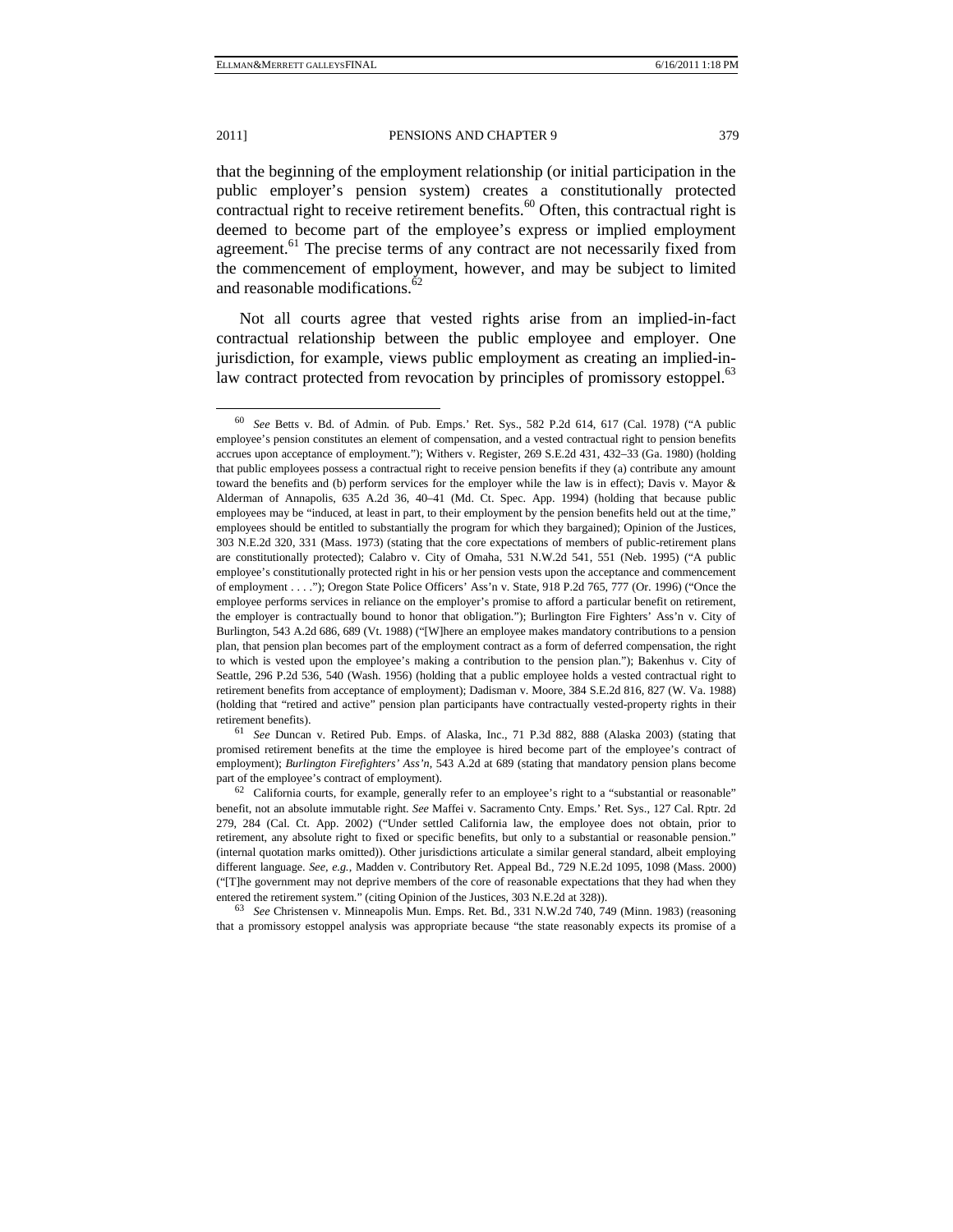In addition, several states hold that a public employee's interest in retirement benefits rises only to the level of a property interest, protected by due process principles, unless the language of the applicable statute clearly evidences legislative intent to create a contractual relationship.<sup>64</sup>

#### *C. Modification Under the Vested-Rights Doctrine*

In general, unilateral efforts to diminish or terminate public-employee retirement benefits are prohibited in jurisdictions that have rejected the gratuity theory of benefit entitlement in favor of the vested-rights theory. Indeed, in vested-rights jurisdictions, the scope of permissible modifications generally is extremely limited and of little benefit to struggling municipalities.

In states that employ a contract-based analysis, legislative attempts to tamper with a public employee's implied contractual right to pension benefits typically are found to violate the Contracts Clause of the United States Constitution<sup>65</sup> and, in many instances, the parallel provision of the relevant state constitution as well.<sup>66</sup> Often, in contract-theory jurisdictions, the only modifications to a public employee's pension entitlement that do not violate these constitutional provisions are those that have, at worst, a neutral net impact on affected employees.<sup>67</sup> Under one widely adopted test—dubbed the

impairing the Obligation of Contracts, or grant any Title of Nobility."). 66 *See, e.g.*, Valdes v. Cory, 189 Cal. Rptr. 212, 226 (Cal. Ct. App. 1983) (holding that the decision by

the board of the California state retirement system to suspend funding of the state's public employee pension plan violated the Contracts Clause of California's constitution); Unified Gov't of Athens-Clarke Cnty. v. McCrary, 635 S.E.2d 150, 151 (Ga. 2006) (stating that the impairment clause of the Georgia constitution "precludes the application of an amendatory statute or ordinance in the calculation of the employee's retirement benefits if the effect of the amendment is to reduce rather than increase the benefits payable") (quoting Withers v. Register, 269 S.E.2d 431, 432 (Ga. 1980))). 67 *See, e.g.*, *McCrary*, 635 S.E.2d at 151 (stating that any legislative change that reduces benefits payable

offends Georgia's constitution); Denning v. Kansas Pub. Emps. Ret. Sys*.*, 180 P.3d 564, 570 (Kan. 2008)

j

retirement program to induce persons to accept and remain in public employment, and persons are so induced, and injustice can be avoided only by enforcement of that promise"); *accord* Law Enforcement Labor Servs.,

Inc. v. Cnty. of Mower, 483 N.W.2d 696, 701 (Minn. 1992). 64 *See* N.M. CONST. art. XX, § 22D ("Upon meeting the minimum service requirements of an applicable retirement plan[,] . . . a member of a plan shall acquire a vested property right with due process protections under the applicable provisions of the New Mexico and United States constitutions."); Spiller v. State, 627 A.2d 513, 517 n.12 (Me. 1993) (noting that, although public employees have no immutable contractual rights to retirement benefits, retirement expectations may constitute "property rights that the legislature cannot deprive them of without due process of law"); Spina v. Consol. Police & Firemen's Pension Fund Comm'n, 197 A.2d 169, 175 (N.J. 1964) ("[T]he employee has a property interest in an existing fund which the State could not simply confiscate."); Pierce v. State, 910 P.2d 288, 305 (N.M. 1995) (holding that employees received due process before the legislative revocation of tax exemptions for state retirement benefits where public hearings were held prior to enactment of the legislation).<br><sup>65</sup> U.S. CONST. art. I, § 10 ("No state shall . . . pass any Bill of Attainder, ex post facto Law, or Law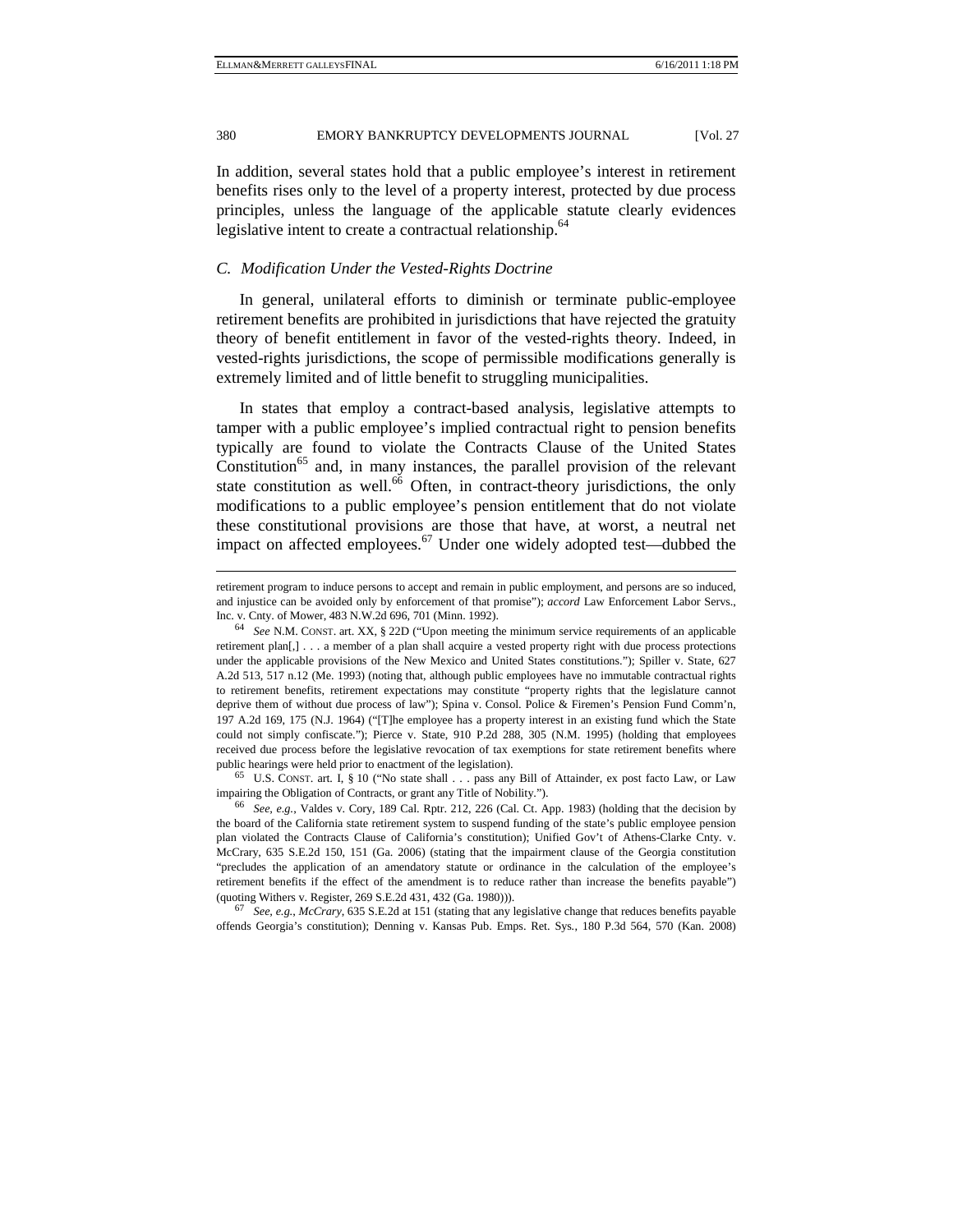-

"California Rule"—a public employer may modify an employee's retirement benefits after the employee accepts employment only if the modifications bear a "'material relation to the theory of a pension system'" and the public employer provides comparable "offsetting advantages" to the employee. $68$  The first element of the California Rule is not difficult to satisfy because changes made to "effect economies and save the employer money" or to advance "the ability of the employer to meet its pension obligations" have been found to "bear some material relation to the theory of a pension system and its successful operation."<sup>69</sup> With respect to comparable "offsetting advantages," however, the standard is more rigorous. Under this element, courts look to whether the *specific employees* affected by the modifications would tend to gain offsetting advantages from the proposed amendment.<sup>70</sup> In practice, any modification that is likely to pass this standard is unlikely to provide the public employer with substantial cost savings.

Notably, at least two contract-theory jurisdictions do not subscribe to the "California Rule." Courts in Pennsylvania and Tennessee employ a standard that may impose less stringent restrictions on the modification of public retirement benefits. These jurisdictions subscribe to the so-called "Pennsylvania Rule," which permits "reasonable modifications to a public employee retirement and pension plan when necessary to protect or enhance actuarial soundness of the plan, provided that no such modification can adversely affect an employee who has complied with all conditions necessary to be eligible for a retirement allowance."<sup>71</sup> Under this standard, a legislature

<sup>(</sup>holding that reasonable modifications to a public employer's retirement system must, among other things, provide "'comparable new advantages'" to affected employees (quoting Brazelton v. Kansas Pub. Emps. Ret.

Sys., 607 P.2d 510, 518 (Kan. 1980))). 68 *See, e.g.*, *Denning*, 180 P.3d at 570 ("'[T]o be sustained as reasonable, alterations of employees' pension rights must bear some material relation to the theory of a pension system and its successful operation, and changes in a pension plan which result in disadvantage to employees should be accompanied by comparable new advantages.'" (quoting *Brazelton*, 609 P.2d at 518)); *accord* Duncan v. Retired Pub. Emps. of Alaska, Inc*.*, 71 P.3d 882, 889 n.26 (Alaska 2003); Teachers' Ret. Bd. v. Genest, 65 Cal. Rptr. 3d 326, 344 (Cal. Ct. App. 2007); Davis v. Mayor & Alderman of Annapolis, 635 A.2d 36, 39 (Md. Ct. Spec. App. 1994); Dillon v. Beal (*In* re Estate of Dillon), 632 So.2d 1298, 1302 (Miss. 1994); Calabro v. City of Omaha, 531 N.W.2d 541, 551–52 (Neb. 1995); Retired Pub. Emps. Council of Washington v. Charles, 62 P.3d 470, 483 (Wash. 2003); Booth v. Sims, 456 S.E.2d 167, 185 (W. Va. 1994). 69 Claypool v. Wilson, 6 Cal. Rptr. 2d. 77, 85–88 (Cal. Ct. App. 1992).

<sup>70</sup> *See* Abbott v. City of Los Angeles, 326 P.2d 484, 492 (Cal. 1958) ("[I]t is by advantage or disadvantage to the individual employees whose already earned and vested pension rights are involved that the validity of attempted changes in those rights depends . . . .").<br><sup>71</sup> Knox Cnty. v. City of Knoxville, No. 736, 1987 WL 31640, at \*12 (Tenn. Ct. App. Dec. 30, 1987); *see* 

*also* Pineman v. Oechslin, 488 A.2d 803, 808 (Conn. 1985) ("The second view allows those modifications to the retirement contract that reasonably enhance the actuarial soundness of the retirement fund.").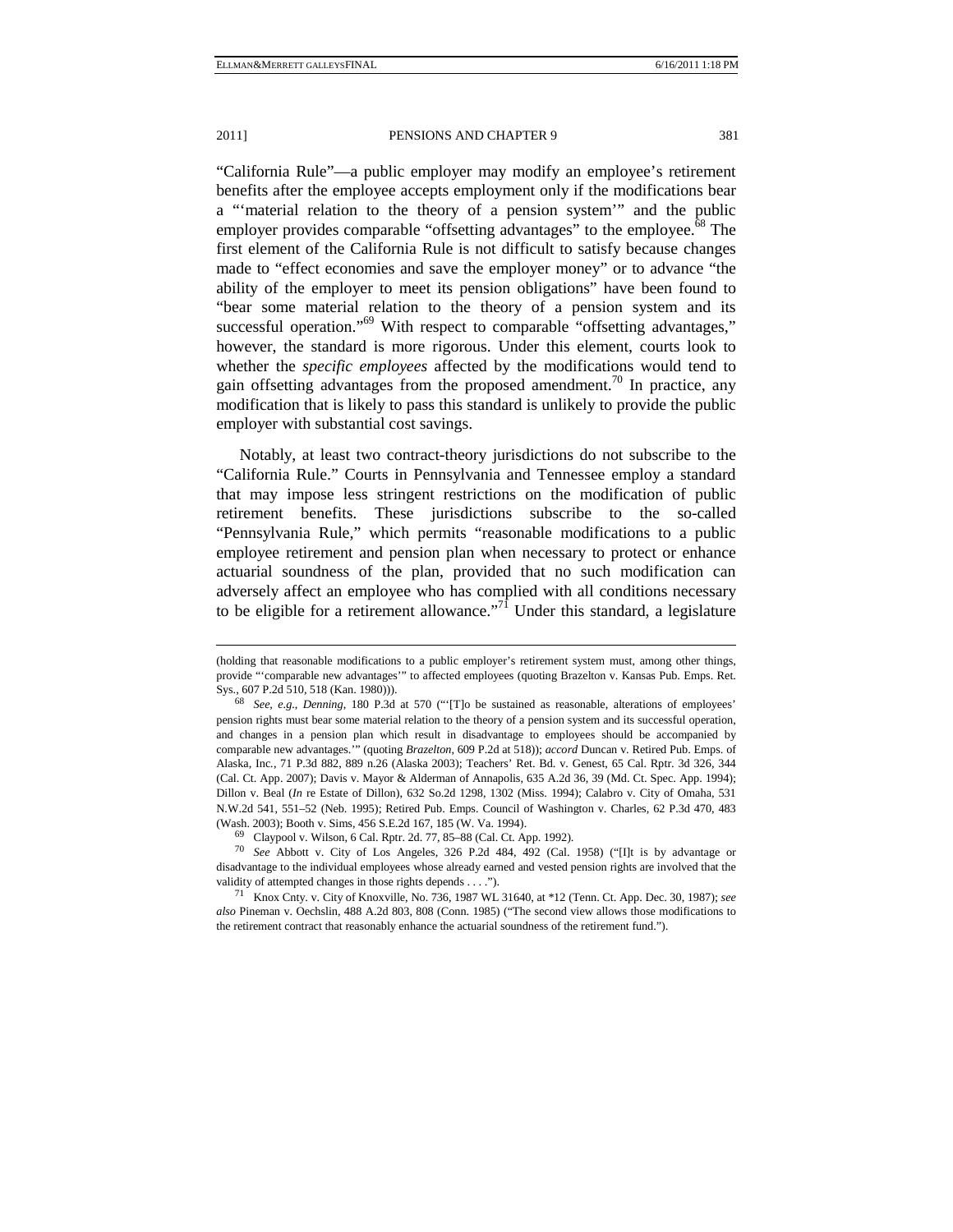may make modifications that enhance the actuarial soundness of the plan—for example, increasing the minimum years of service or delaying the minimum retirement age—at any time until the employee has qualified to receive benefits under the plan.<sup>72</sup>

Just as in contract-theory jurisdictions, where a promissory-estoppel theory is utilized to protect a public employee's expectation of receiving retirement benefits, courts have held that modification of such implied-in-law contracts may violate the Contracts Clause of the United States Constitution and state equivalents.<sup>73</sup> In one case, however, the court reasoned that modifications may be permissible as an exercise of the state's police power, where the state can demonstrate a significant and legitimate public purpose behind the legislation and if "'the adjustment of the rights and responsibilities of the contracting parties is based upon reasonable conditions and is of a character appropriate to the public purpose justifying the legislation's adoption.'"74 Applying this test, the court held that the city's attempt to strip a small number of former employees of their benefits had to yield to the reasonable expectations of the retirees, where there was no evidence that the integrity of the pension fund was in jeopardy.<sup>75</sup>

Where a jurisdiction views a public employee's retirement entitlement as more akin to a property interest, this property interest may be constitutionally protected from arbitrary revocation under the Takings and Due Process Clauses of the Fifth Amendment, the Due Process and Equal Protection Clauses of the Fourteenth Amendment, and state equivalents.<sup>76</sup> The precise

 <sup>72</sup> *See, e.g.*, Delaney v. City of Wilkes-Barre, 947 A.2d 854, 860 (Pa. Cmmw. Ct. 2008) ("An employe[e] who has not attained eligibility to receive a retirement allowance may be subject to legislation which changes the terms of the retirement contract if the change is a reasonable enhancement of the actuarial soundness of the retirement fund." (quoting Harvey v. Allegheny Cnty. Ret. Bd*.*, 141 A.2d 197, 203 (Pa. 1958))). 73 *See* Christensen v. Minneapolis Mun. Emps. Ret. Bd*.*, 331 N.W.2d 740, 749–50 (Minn. 1983) ("A

promise enforced by estoppel, like a contract, contains an implied condition that the terms are subject to modification under the state's police power. . . . This exercise of the police power is, however, itself constrained by the federal and state constitutional prohibition against the passage of a law that impairs the obligations of contract."). 74 *Id.* at 751 (quoting Energy Reserves Grp., Inc. v. Kansas Power & Light Co*.*, 459 U.S. 400, 412–13

<sup>(1983)). 75</sup> *See id.* at 751–52. 76 *See* U.S. CONST. amend. V ("No person shall . . . be deprived of life, liberty, or property, without due

process of law; nor shall private property be taken for public use, without just compensation."); U.S. CONST. amend. XIV ("[N]or shall any State deprive any person of life, liberty, or property, without due process of law; nor deny to any person within its jurisdiction the equal protection of the laws."); *see also* State *ex rel.* Horvath v. State Teachers Ret. Bd*.*, 697 N.E.2d 644, 648–53 (Ohio 1998) (evaluating legislation modifying the treatment of mandatory contributions to retirement system under constitutional Takings Clause and Equal Protection Clause); Spina v. Consol. Police & Firemen's Pension Fund Comm'n, 197 A.2d 169, 175 (N.J.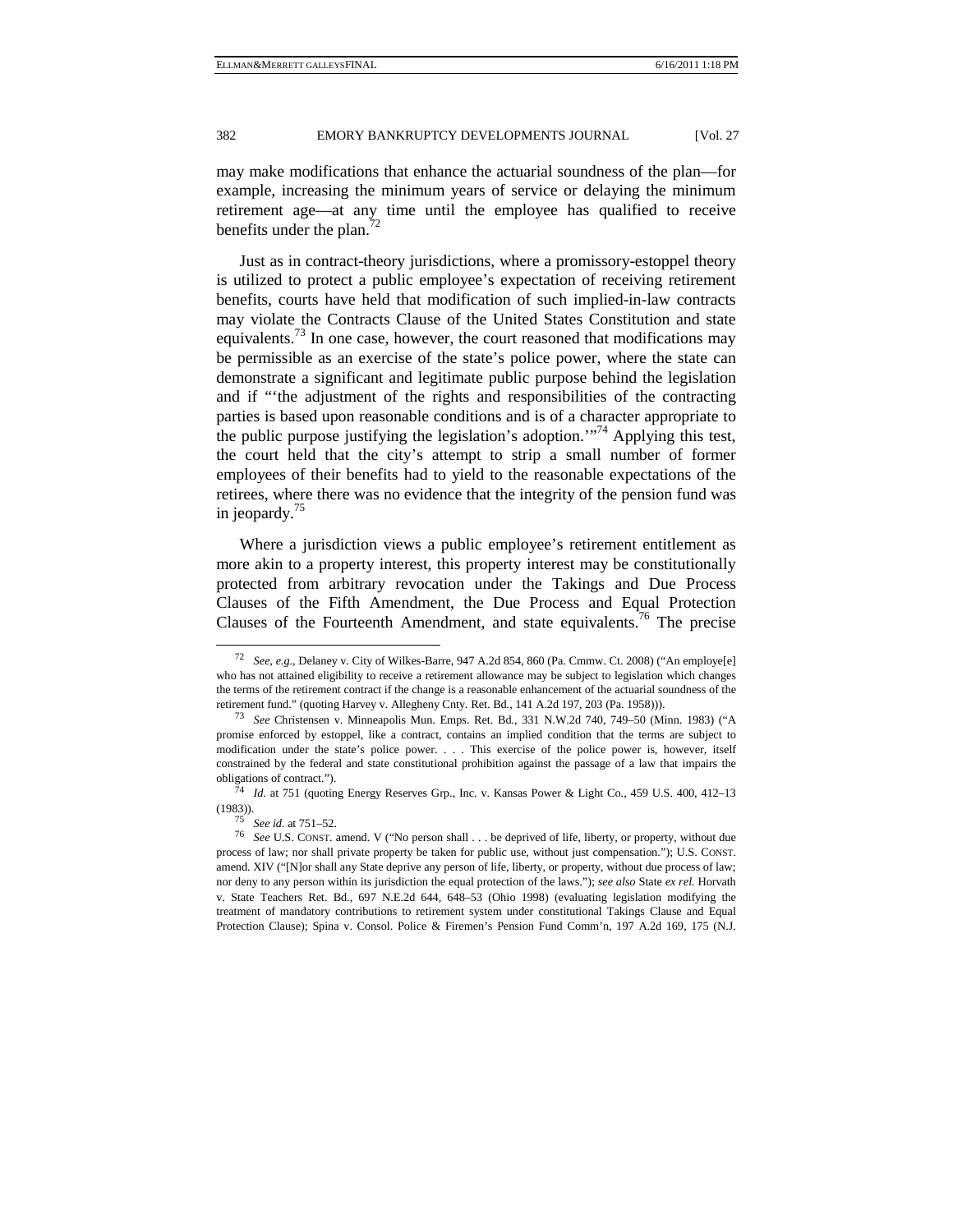scope of permissible modifications to public-pension laws in property-right jurisdictions is unclear. Nevertheless, relatively broad modifications appear to be possible in property-right jurisdictions, especially for the purpose of protecting the financial integrity of the pension plan (and thereby preserve the participants' property interests).<sup>77</sup>

In sum, many courts have moved away from the nineteenth century "gratuity" standard articulated in *Pennie* toward some version of a "vested rights" theory of public pension plan entitlement. In most of these jurisdictions, the governing rule is that these vested rights are contractual in nature and can be modified only to the extent affected employees are compensated with comparable offsetting advantages. Of course, each jurisdiction is unique and offers its own opportunities and challenges. In some cases, state law may allow for sufficient modifications of pension obligations to address the financial needs of a municipality. In many other cases, however, the tools available under state law simply will not permit sufficient changes to address a municipality's needs because the participating employees will be treated as having vested rights protected by the United States and state constitutions.

### III. MODIFYING PENSION OBLIGATIONS IN CHAPTER 9

A municipality faced with a pension crisis and without an adequate state law remedy may look to bankruptcy as a potential solution. Of course, not all municipalities will even have access to bankruptcy courts under state law. Even where bankruptcy is an alternative, chapter 9 of the Bankruptcy Code probably does not provide a simple "silver bullet" that can, in a single shot, eradicate a struggling municipality's pension obligations. Chapter 9, however, does provide a debtor with a toolbox that is unavailable outside of bankruptcy. By using the available tools of chapter 9 in a coordinated manner, the bankruptcy process may provide a means of reducing the unfunded liability

j

<sup>1964) (&</sup>quot;[W]e think the employee has a property interest in an existing fund which the State could not simply confiscate."); Pierce v. State, 910 P.2d 288, 304 (N.M. 1995) ("Property rights are also protected under the [D]ue [P]rocess and [E]qual [P]rotection [C]lauses."). 77 *See State ex rel. Horvath*, 697 N.E.2d at 651–53 (holding that legislation modifying the pension

scheme by delaying the crediting of interest earned on mandatory contributions to retirement system until the employee's retirement (a) did not constitute an unconstitutional taking as to employees that died before retirement age, in part because employees did not have a reasonable investment-backed expectation that the law would not be changed; and (b) did not offend principles of equal protection, because a rational basis supported the state's disparate treatment of plan participants who met retirement eligibility and those who did not); *Spina*, 197 A.2d at 176 (holding that amendatory legislation extending public employees' required years of service by five years and delaying minimum retirement age by one year was not constitutionally void where the revision was necessary to protect the solvency of the fund).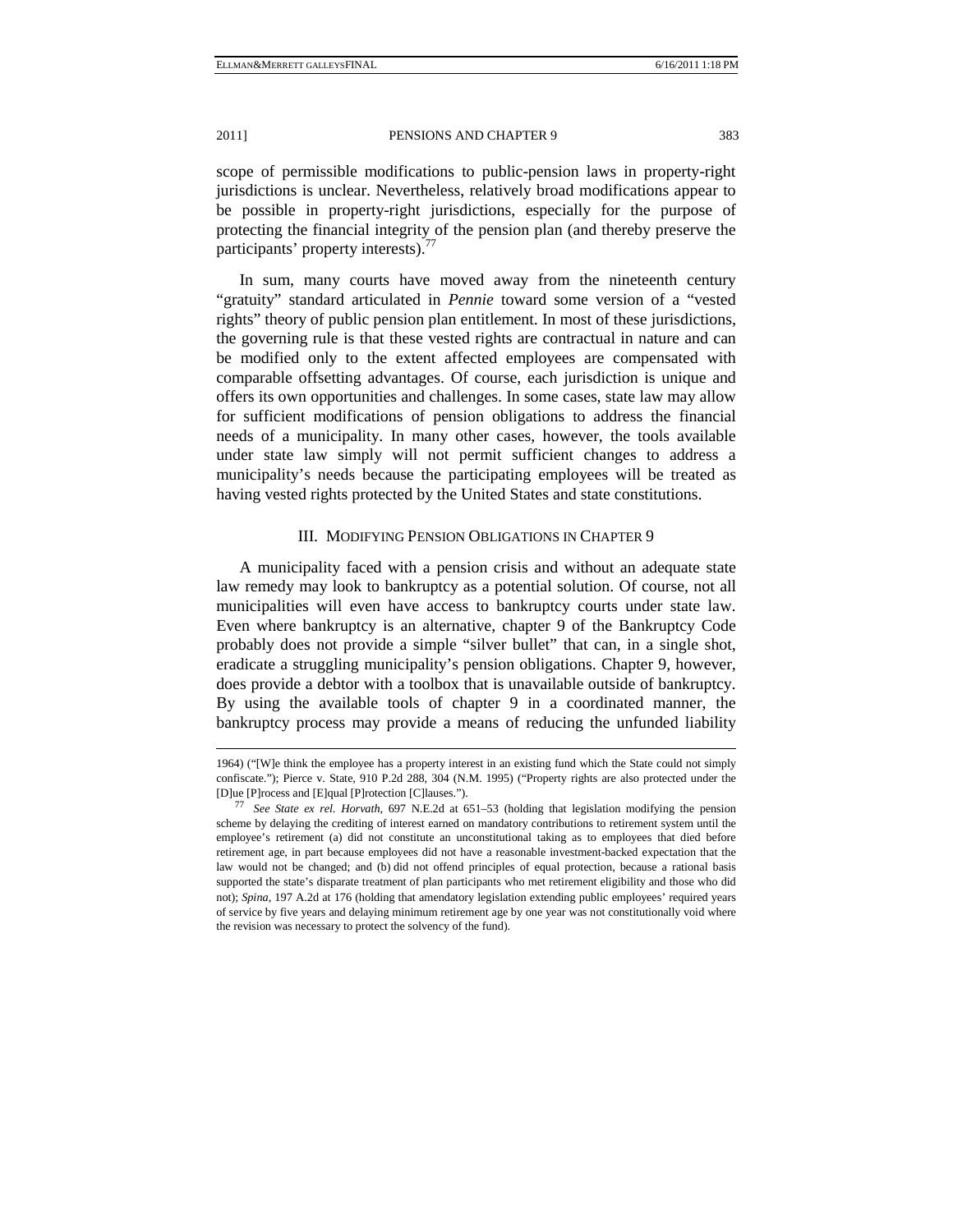portion of a municipality's pension obligation or otherwise compromising a municipality's pension debt. In this way, chapter 9 also may generate leverage for the municipality and pave the way for consensual modifications to its pension obligations. Four primary sections of the Bankruptcy Code provide a municipal debtor with tools to seek a reduction, modification, or compromise of its pension obligations: (A) the automatic stay of § 362;<sup>78</sup> (B) the power to assume and reject executory contracts, pursuant to  $\S 365$ ;<sup>79</sup> (C) the claims allowance process, pursuant to  $\S 502$ ;  $80^{\circ}$  and (D) the "plan of adjustment" process of  $\S$  943.<sup>81</sup> Ultimately, however, very little case law exists in this area. As a result, how effective these bankruptcy tools will be in addressing a municipality's pension debt is far from clear.

#### *A. The Automatic Stay*

The commencement of a bankruptcy case operates as a stay, applicable to all creditors, of most efforts to collect prepetition claims, including attempts to gain possession of property, enforce existing liens, impose new liens, or initiate or continue a lawsuit against the debtor. $82$  The purpose of the stay is to provide the debtor time to reorganize or to liquidate in an orderly fashion without the constant threat of adverse creditor action. This protection of the automatic stay is often referred to as providing the debtor with a "breathing spell" to conduct the bankruptcy process for the benefit of stakeholders.<sup>83</sup> In the context of corporate reorganizations under chapter 11 of the Bankruptcy Code, debtors have invoked the automatic stay to shield themselves against claims arising out of missed prepetition contributions to private retirement plans.84 With respect to postpetition required contributions, however, the

<sup>&</sup>lt;sup>78</sup> See 11 U.S.C. § 362 (2006).<br>
<sup>79</sup> See id. § 365.<br>
<sup>80</sup> See id. § 502.<br>
<sup>81</sup> See id. § 943.<br>
<sup>82</sup> Id. § 362(a).<br>
<sup>83</sup> See Alliance Capital Mgmt. L.P. v. Cnty. of Orange (*In re* Cnty. of Orange), 179 B.R. 185, 191 (Bankr. C.D. Cal. 1995) (listing the breathing spell provided by the automatic stay as one of two main benefits

of chapter 9 for municipalities), aff'd in part, rev'd in part, remanded, 189 B.R. 499 (C.D. Cal. 1995).<br><sup>84</sup> See, e.g., E. Air Lines, Inc., v. Rolleston (In re Ionosphere Clubs Inc.), 124 B.R. 635, 638–39 (S.D.N.Y. 1991) (holding that the prosecution of a state-court action violated the automatic stay where airline pilots asserted that a debtor airline converted employee benefit funds to its own use and sought to freeze \$281 million of the debtor's assets and obtain an order requiring the debtor to make contributions); *In re* A & C Elec. Co., 188 B.R. 975, 981 (Bankr. N.D. Ill. 1995) (holding that the trustees of a union employee benefit plan violated the automatic stay by sending a letter to union employees threatening to suspend benefits if the debtor's prepetition contributions were not paid).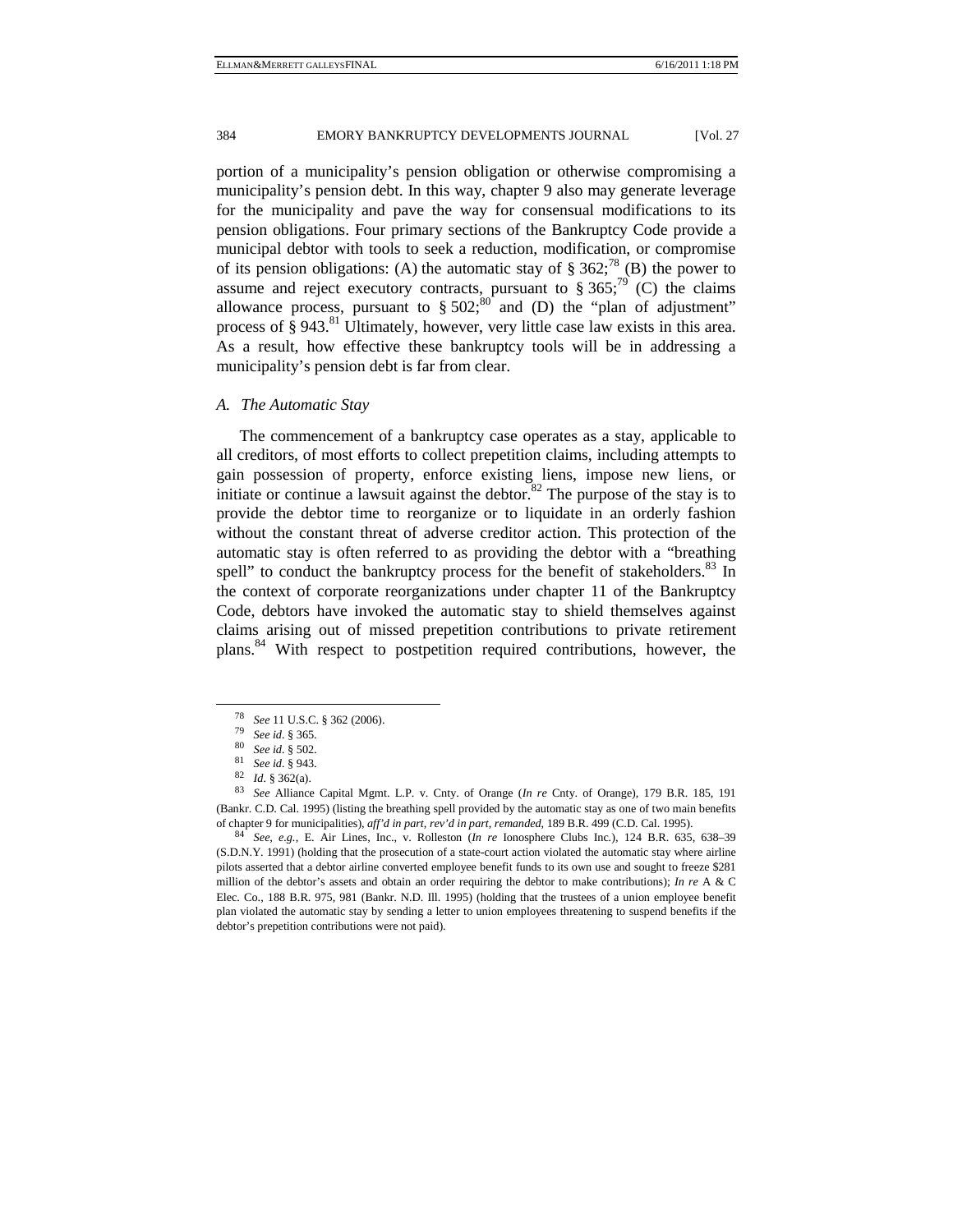PBGC may be able to exert pressure on a private-sector debtor to make the payments.<sup>8</sup>

Chapter 9 incorporates and supplements the automatic stay of § 362 of the Bankruptcy Code through §§ 901(a) and 922.<sup>86</sup> Accordingly, while the automatic stay is in effect, a municipal debtor may assert that it cannot be compelled to honor its obligations to retirees. $87$  In addition, the automatic stay

the PBGC plays no role in regulating or insuring public pensions. *See supra* text accompanying note 39. However, a municipal debtor's failure to make postpetition pension contributions required by governing statutes would be contrary to applicable state law and, therefore, arguably a violation of Title 28 of the United States Code ("Judicial Code"). In particular, § 959 of the Judicial Code requires a "trustee, receiver[,] or manager appointed in any cause pending in any court of the United States, including a debtor in possession" to manage and operate the debtor's property in compliance with state law. 28 U.S.C. § 959(b) (2006). At first blush, it may appear that application of § 959 would require municipal debtors to comply with state laws that provide for the ongoing funding of their pension plans. Depending on the wording of the implicated legislation, § 959 arguably could even be employed in an effort to force the debtor to satisfy any prepetition unfunded liability. Yet attempts to invoke § 959 of the Judicial Code to municipal pension plan obligations in a chapter 9 case may gain little real traction due to the express wording of the statute. By its terms, § 959 is applicable only to trustees and court-appointed receivers or managers (including debtors-in-possession). *See id.* Consistent with the deference accorded states to manage their affairs found elsewhere in chapter 9 and as mandated by the Tenth Amendment of the United States Constitution, however, § 902(5) of the Bankruptcy Code expressly excludes the concept of a trustee and, by extension, a debtor in possession from chapter 9. *See* 11 U.S.C. § 902(5) (providing that "'trustee,' when used in a section that is made applicable in a case under this chapter by [§§] 103(e) or 901 of this title, means debtor, except as provided in [§] 926 of this title."). Accordingly, as a technical matter, chapter 9 debtors do not appear to be covered by the terms of § 959 of the Judicial Code. As a result, where a municipal debtor has discontinued contributions to its pension fund, § 959 may not provide public employees any relief.

Although this issue is largely untested, the applicability of  $\S 959$  recently was presented in the chapter 9 case of New York City Off-Track Betting Corporation. *See In re* New York City Off-Track Betting Corp., No. 09-17121 (Bankr. S.D.N.Y. Aug. 5, 2010) [hereinafter *In re NYOTB*]. In *In re NYOTB*, several horse-racing tracks moved to compel the chapter 9 debtor to comply with New York law requiring the payment of certain distributions pursuant to § 959 of the Judicial Code. *See* Motion of Empire Resorts, Inc. to Compel the Debtor to Comply With the Requirements of the New York Racing, Pari-Mutuel Wagering and Breeding Law and Make Certain Statutory Distributions, *In re NYOTB*, No. 09-17121 (Bankr. S.D.N.Y. Aug. 5, 2010) (No. 86); Motion of Finger Lakes Racing Ass'n, Inc. to Compel the Debtor to Immediately Pay Its Post-Petition Obligations, Comply With the Requirements of the New York Racing, Pari-Mutuel Wagering and Breeding Laws and Make Certain Statutory Distributions, *In re NYOTB*, No. 09-17121 (Bankr. S.D.N.Y. Aug. 5, 2010) (No. 90). In response, the debtor argued in part that, by its terms, § 959 of the Judicial Code is inapplicable to chapter 9 debtors. *See* Opposition of New York City Off-Track Betting Corp. to the Motions of Empire Resorts, Inc. and Finger Lakes Racing Ass'n, Inc., to Compel the Debtor to Comply With the Requirements of the New York Racing, Pari-Mutuel Wagering and Breeding Law and Make Certain Statutory Distributions, *NYOTB*, No. 09-17121 (Bankr. S.D.N.Y. Aug. 5, 2010) (No. 105) (utilizing an argument similar

 <sup>85</sup> *See* CORNELL ET AL., *supra* note 44, § 7[6][b] (stating that, where a chapter 11 debtor argues that it is not required to make postpetition contributions, the PBGC "may nonetheless threaten or initiate plan termination if the debtor fails to make these payments"). 86 *See* 11 U.S.C. § 901(a) (incorporating § 362 of the Bankruptcy Code); *id.* § 922(a) (extending the

automatic stay of § 362 of the Bankruptcy Code to, for example, "the commencement or continuation . . . of a . . . proceeding against an officer or inhabitant of the debtor that seeks to enforce a claim against the debtor").  $87$  As previously stated, pressure from the PBGC is not a consideration in a chapter 9 bankruptcy beca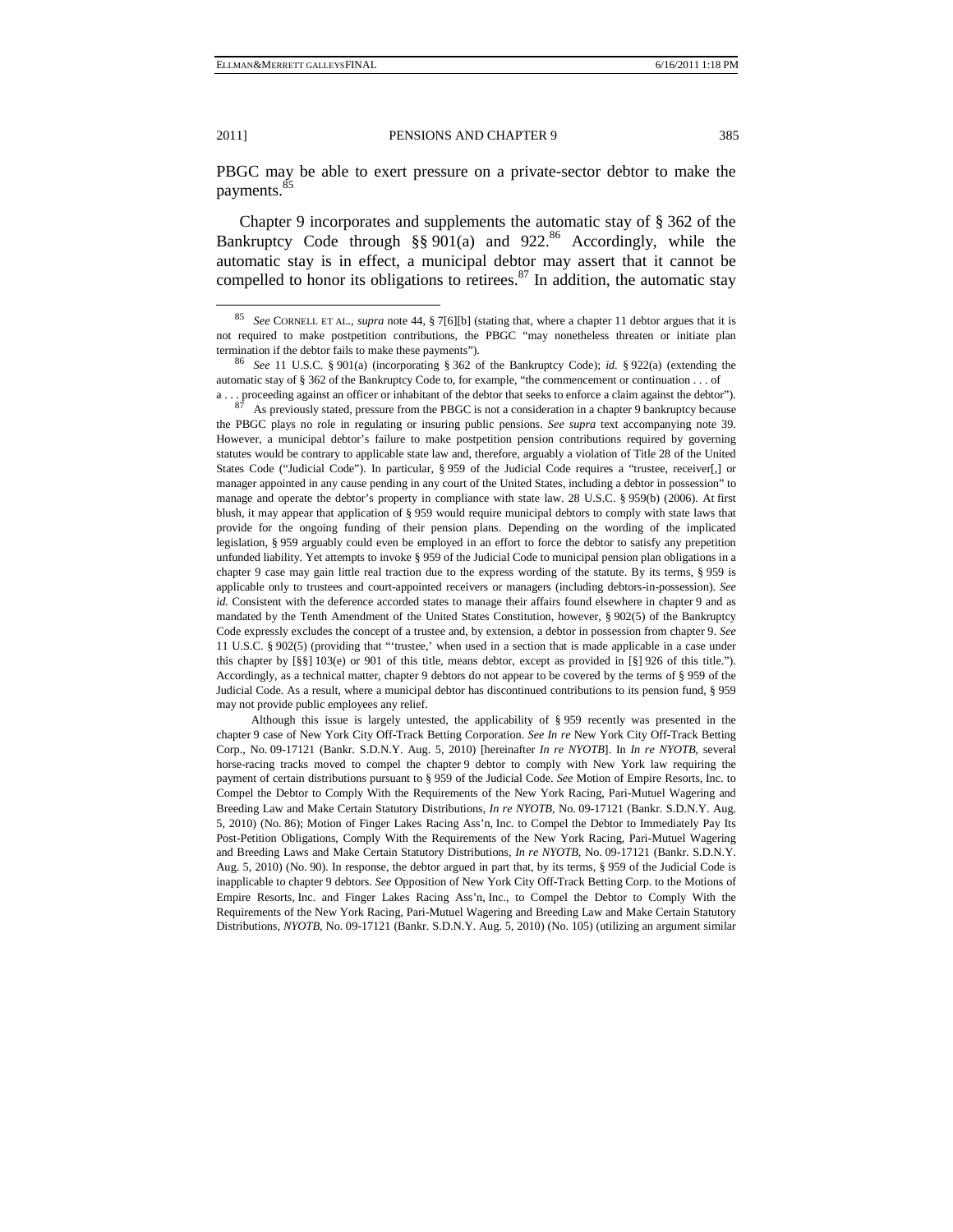generally prevents contract counterparties from enforcing the terms of any contract against the debtor. $88$  Accordingly, to the extent employees or retirees believe that they possess a contractual right to receive pension benefits, any such right is not enforceable against the debtor during the pendency of its chapter 9 case absent court relief. The bankruptcy court is empowered to lift the automatic stay in appropriate circumstances, and the pension plan administrator, retiree committee, creditors' committee, or other interested party may argue that sufficient "cause" exists to do so. $89$  Nevertheless, the court, being mindful of the severe limitations placed on its power to direct the municipal debtor's use of its assets,  $\frac{90}{2}$  may not agree. Even a temporary

from enforcing the terms of a collective bargaining agreement against the debtor during the pendency of its chapter 11 case and stating that "the filing of the petition in bankruptcy means that the collective-bargaining agreement is no longer immediately enforceable, and may never be enforceable again."), *superseded in part by statute*, Bankruptcy Amendments and Federal Judgeship Act of 1984, Pub. L. No. 98-353, 98 Stat. 333 (1984). <sup>89</sup> Section 362(d) of the Bankruptcy Code (applicable in chapter 9 pursuant to § 922(b) of the Bankruptcy

Code) provides that the bankruptcy court may grant relief from the automatic stay for "cause," among other reasons. *See* 11 U.S.C. § 362(d) (2006). 90 *See id.* § 904 (prohibiting bankruptcy courts from interfering with the debtor's political or

governmental powers, property, or revenues, or the use or enjoyment of income-producing property, absent the debtor's consent or a provision to that effect in the debtor's plan of adjustment, which can be filed by no party other than the debtor under § 941 of the Bankruptcy Code); *see also supra* note 87 (discussing the possibility that a chapter 9 debtor is not one of the entities required by § 959 of the Judicial Code to manage and operate

its property in compliance with state law).  $\frac{91}{10}$  There are, of course, various statutory exceptions to the automatic stay. In particular, § 362(b)(4) of the Bankruptcy Code provides that actions by governmental units to enforce their police or regulatory powers may be commenced or continued notwithstanding the automatic stay. *Id.* § 362(b)(4). The parties directly aggrieved—the employees and retirees—could not rely on this police powers exception to the automatic stay, however, which is available only to governmental units. *See* Diaz v. State (*In re* Gandy), 327 B.R. 796, 802 (Bankr. S.D. Tex. 2005) (confirming that only those actions brought by governmental units, as defined in § 101(27) of the Bankruptcy Code, may be excepted from the automatic stay under the police powers exception in § 362(b)(4) of the Bankruptcy Code). Nevertheless, a governmental unit (such as, for example, a department of the state government) could argue that this exception to the automatic stay permits it to pursue an action to compel a municipality in chapter 9 to satisfy its pension obligations. In this event, it is unlikely that the police powers exception would apply if the governmental unit were seeking merely to recover outstanding pension obligations on behalf of affected retirees because governmental actions with a pecuniary objective or a private purpose generally do not fall within the exception of  $\S 362(b)(4)$  of the Bankruptcy Code. *See, e.g.*, Corporacion de Servicios Medicos Hospitalarios de Fajardo v. Mora (*In re* Corporacion de Servicios Medicos Hospitalarios de Fajardo), 805 F.2d 440, 446–47 (1st Cir. 1986) (holding that actions to enforce a governmental unit's contractual rights are not excepted from the automatic stay); *In re* Midway

-

to the one articulated above). In an unpublished opinion, the court described the debtor's analysis of the applicability of § 959 in this regard as "highly technical." Memorandum Opinion and Order Denying in Part and Abstaining in Part to Motions to Compel the Debtor to Comply With the Requirements of the New York Racing, Pari-Mutuel Wagering and Breeding Law and Make Certain Statutory Distributions, *NYOTB*, No. 09- 17121, at 19 (Bankr. S.D.N.Y. Aug. 5, 2010) (No. 138). Relying on the debtor's apparent acquiescence at oral argument that it was obliged to comply with state law, the bankruptcy court determined that it was "unnecessary for the [c]ourt to decide whether [§] 959 applies to chapter 9 cases." *Id.* at 20. 88 *See* NLRB v. Bildisco & Bildisco, 465 U.S. 513, 532 (1984) (holding that the NLRB was precluded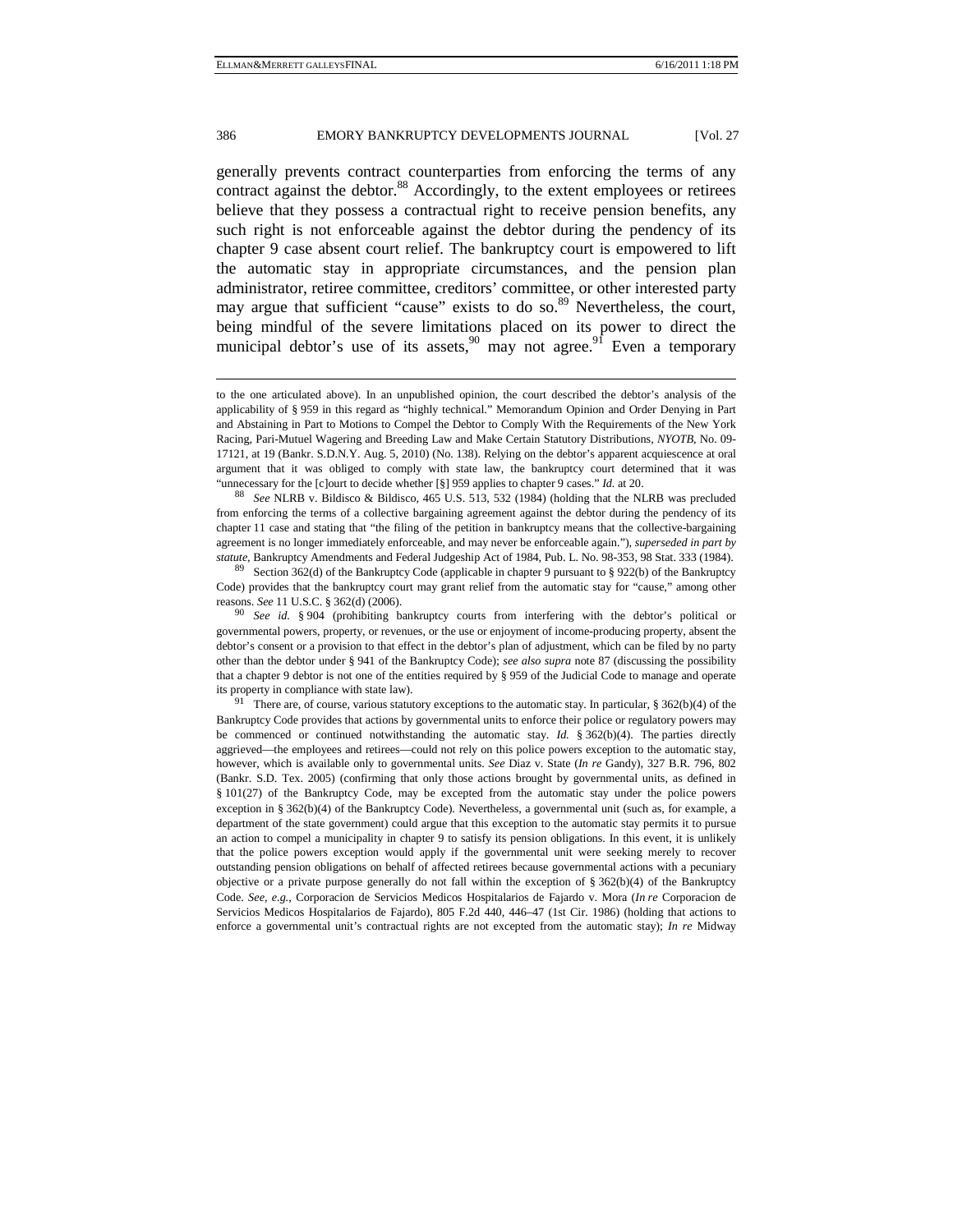-

suspension of pension contributions may provide significant leverage to a municipal debtor.

The suspension of pension plan payments was an issue in the chapter 9 bankruptcy case commenced by the City of Prichard, Alabama, in October 2009—its second in the past decade. Prichard's second case ("*Prichard II*")<sup>92</sup> ultimately was dismissed on the grounds that the City was no longer eligible to be a chapter 9 debtor because it had no outstanding funding or refunding bonds (a requirement of Alabama law to become a chapter 9 debtor).<sup>93</sup> Nevertheless, prior to dismissal, Prichard's inability to fund its pension plan was a primary issue in the case. Pursuant to the terms of the plan of adjustment confirmed in Prichard's prior chapter 9 case ("*Prichard I*"),<sup>94</sup> the City was required to make a \$16.5 million cash infusion into its pension plan in October 2009.<sup>95</sup> The City did not make the payment, and the pension fund ran dry.<sup>96</sup> Facing a lawsuit from the pensioners,  $97$  the City filed a second chapter 9 petition. The City made no contributions to the pension fund or pension-benefit payments to its pensioners after filing its second chapter 9 petition.<sup>98</sup>

The City was successful, initially at least, in thwarting the pensioners' efforts to force the City to honor its pension obligations without modification.

Airlines Corp., 283 B.R. 846, 851 (E.D.N.C. 2002) (holding that an action by the state department of labor to enforce employee's prepetition wage claims was not excepted from the automatic stay). If the governmental action could be fairly characterized as an attempt by the state to pursue overall government policy, then an argument could be fashioned that the action falls within the police powers exception.

This argument has not been tested, and, in any event, it is not clear that a governmental unit would be empowered to or otherwise would pursue relief against a municipal debtor to enforce pension obligations. Accordingly, the police powers exception to the automatic stay likely would be of limited utility to public employees and retirees aggrieved by a chapter 9 debtor's failure to make pension plan payments.<br><sup>92</sup> In re City of Prichard, Ala. (Prichard II), No. 09-15000 (Bankr. S.D. Ala. Oct. 27, 2009).<br><sup>93</sup> See Memorandum in Support

<sup>(</sup>arguing that Alabama law permits only those municipalities with outstanding bond issuances to file chapter 9 and Prichard, having no outstanding bond issuances, was not so authorized). In deference to state sovereignty and to ensure compliance with the Tenth Amendment of the United States Constitution, a municipality may file chapter 9 only if authorized by its state to do so. *See supra* note 29.<br><sup>94</sup> *See In re* City of Prichard, Ala. (*Prichard I*), No. 99-13465 (Bankr. S.D. Ala. Oct. 6, 2000).<br><sup>95</sup> *See* Complaint at 4, *attached as* E

<sup>(</sup>No. 10) [hereinafter *Prichard Complaint*] (alleging in state-court complaint that, under the terms of its prior plan of adjustment, Prichard was required to make a cash infusion of \$16.5 million into its pension plan

<sup>&</sup>lt;sup>96</sup> See Michael Cooper & Mary Williams Walsh, *Alabama Town's Failed Pension Is a Warning*, N.Y. TIMES, Dec. 22, 2010, at A1 (stating that Prichard's pension fund ran dry). 97 Anders v. City of Prichard, No. 09-90150 (Mobile Cty., Ala. C.C.. 2009).

<sup>98</sup> *See* Prichard Retirees' Motions for Administrative Expense Claim, & to Compel Payment of Administrative Expenses, at ¶ 13–15, *Prichard II* (No. 82) (alleging that the City made no pension payments since filing its chapter 9 petition).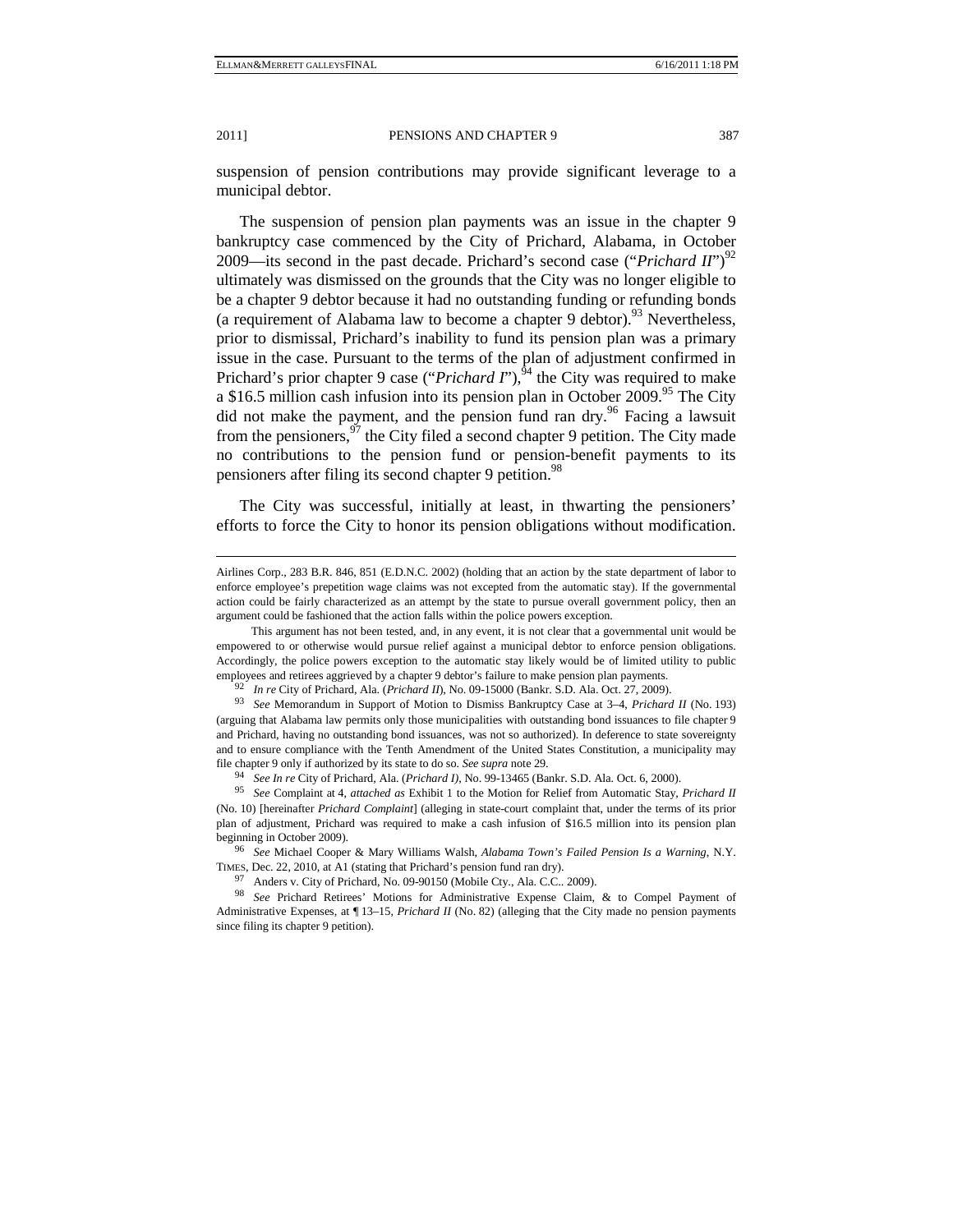The City's success was due, in substantial part, to the effect of the automatic stay imposed by the terms of §§ 362, 901, and 922 of the Bankruptcy Code. For example, the automatic stay prevented the pensioners from pursuing new litigation in the Alabama state courts regarding the City's decision to breach the terms of both the pension plan and the plan of adjustment approved in *Prichard I*. Similarly, the automatic stay prohibited the pensioners from prosecuting their preexisting lawsuit that sought, among other things, to hold certain of the City's officials (including the mayor) liable for negligence, breach of fiduciary duty, and other claims arising out of the poor financial performance of the City's pension fund.<sup>99</sup> In addition, the automatic stay required the retirees to assert their rights in the bankruptcy forum, which often is perceived as more "debtor friendly" because the court must consider not only the interests of the pensioners but also the wider interests of other creditors and the need to provide the debtor with a "fresh start." The pensioners' initial efforts before the bankruptcy court—a motion requesting relief from the automatic stay and a motion to compel the debtors to commence making contributions to the pension fund—failed.<sup>100</sup> The City's record of success came to an abrupt end, however, when the bankruptcy court granted the pensioners' motion to dismiss the chapter 9 case on the grounds that, under Alabama law, the City was not authorized to file its petition in the first place.101 Ultimately, dismissal of Prichard's chapter 9 case may represent a hollow victory for the City's pensioners. Even though the City no longer is protected by the automatic stay, the depletion of the retirement fund and the extended absence of distributions has forced desperate pensioners to

 <sup>99</sup> *See Prichard Complaint*, *supra* note 95, at 8, 12 (alleging negligence against the City of Prichard and various officials). In chapter 9, the automatic stay is expanded to protect not only the municipal debtor, but also its officers and inhabitants—at least to the extent an action against such officers or inhabitants seeks to enforce a claim against the debtor. *See* 11 U.S.C. § 922(a) (2006) ("A petition filed under this chapter operates as a stay, in addition to the stay provided by  $\lceil \S \rceil$  362 of this title, applicable to all entities, of . . . the commencement or continuation . . . of a judicial, administrative, or other action or proceeding against an officer or inhabitant of the debtor that seeks to enforce a claim against the debtor . . . ."). In this way, the automatic stay in a chapter 9 case provides even greater protection from adverse creditor action than is provided in a chapter 7 or chapter 11 case.<br><sup>100</sup> *See* Order Denying Without Prejudice Motion for Relief From Stay, *Prichard II* (Dec. 15, 2009);

Order Denying Prichard Retirees' Motion for Administrative Claim and to Compel Payment of Administrative Expenses, *Prichard II* (No. 97).<br><sup>101</sup> See Order Granting Motion to Dismiss Bankruptcy Case, *Prichard II* (No. 202). The City's appeal of

the dismissal of its chapter 9 case remains pending before the district court as of the writing of this Article. *See* City of Prichard, Ala. v. Prichard Retirees, No. 1:10-cv-00622-KD-M (S.D. Ala. 2010) (appealing order granting motion to dismiss *Prichard II*).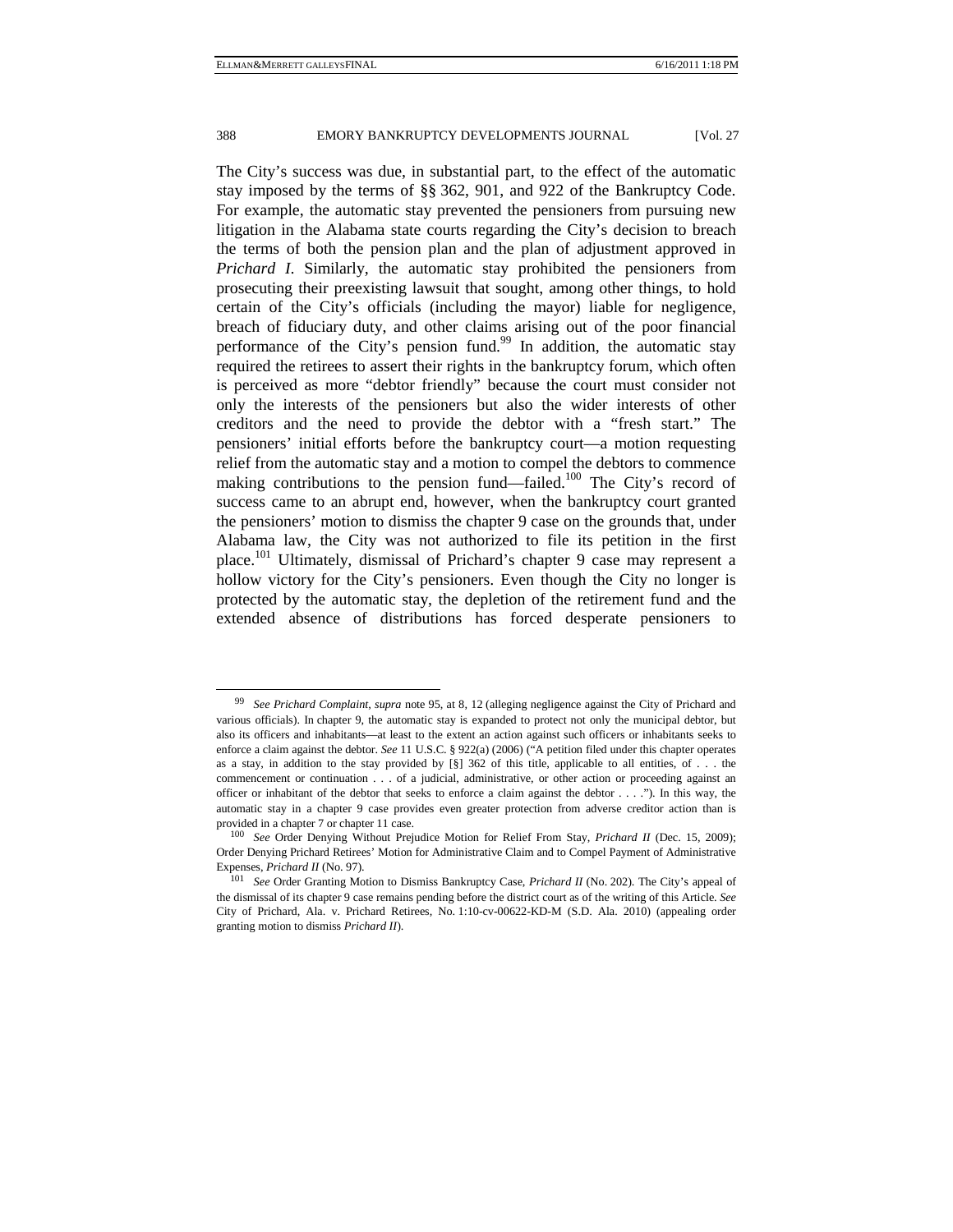compromise their claims, with many reportedly accepting a two-thirds reduction in future benefits.<sup>102</sup>

Similar issues arose in the chapter 9 case of *In re City of Vallejo, California* ("*Vallejo*").103 In that case, the City unilaterally reduced its funding of retiree health benefits for some of its retired employees effective January 1, 2010.<sup>104</sup> Although retiree health benefits sometimes are more easily modified than pension rights, in California and other states they are protected as a vested contractual right like pension benefits.<sup>105</sup> As in *Prichard II*, the automatic stay blocked litigation in other tribunals and forced the retirees in *Vallejo* to bring their claims to the bankruptcy court. In particular, the official committee of retirees filed an adversary proceeding in the bankruptcy court seeking to restore health benefits to retirees.<sup>106</sup> The committee argued that the reduction in benefits violated the retirees' contractual, statutory, and constitutional

Notably, the treatment of retiree medical benefits as a vested right appears to be losing ground to a judicial view that gives greater deference to the "well-founded presumption that a legislative body does not intend to bind itself contractually." San Diego Police Officers' Ass'n v. San Diego City Emps.' Ret. Sys., 568 F.3d 725, 739–40 (9th Cir. 2009) (citation omitted) (rejecting the reasoning of *Thorning* and holding that public employees possess no vested contractual right to retiree medical benefits); *accord* Studier v. Mich. Public Sch. Emps. Ret. Bd., 698 N.W.2d 350, 363–64 (Mich. 2005) (finding no vested contractual right to retiree medical benefits because of the strong presumption that statutes do not create contractual rights).

Moreover, in California, even under the *Thorning* view, the frequency with which modifications to retiree medical benefits have been found to be permissible suggests that the constitutional bar to modification may never have been as high as it is with respect to pension benefits. *See* Sappington v. Orange Unified Sch. Dist., 14 Cal. Rptr. 3d 764, 767–68 (Cal. Ct. App. 2004) (finding retiree health benefit modifications were permissible because the proposed modifications did not conflict with the terms of the promised benefits); Mayers v. Orange Unified Sch. Dist., No. G028330, 2003 WL 21489919, at \*4–5 (Cal. Ct. App. June 30, 2003); Ventura Cnty. Retired Emps.' Ass'n v. Cnty. of Ventura, 279 Cal. Rptr. 676, 679 (Cal. Ct. App. 1991) (holding that a statute requiring agencies to give preference to medical plans that provide equal benefits to retirees did not require provision of equal benefits to retirees); Orange Cnty. Emps. Ass'n v. Cnty. of Orange, 285 Cal. Rptr. 799, 804–06 (Cal. Ct. App. 1991). 106 *See* Complaint, *supra* note 104, at 1.

 <sup>102</sup> *See Prichard Retirees Would Receive 1/3 of Monthly Checks Under Pension Proposal*, AL.COM (Feb. 18, 2011), http://blog.al.com/live/2011/02/prichard\_retirees\_set\_to\_consi.html.<br> $103$  In re City of Vallejo, Cal., No. 08-26813 (Bankr. E.D. Cal. 2008).

<sup>&</sup>lt;sup>104</sup> See Complaint at 6, Official Unsecured Creditors' Comm. of City of Vallejo Retirees v. City of Vallejo, Cal. (*In re* City of Vallejo), Case No. 10-02136 (Bankr. E.D. Cal. May 6, 2010) (No. 1). 105 *See* Thorning v. Hollister Sch. Dist., 15 Cal. Rptr. 2d 91, 93–96 (Cal. Ct. App. 1992) (equating retiree

medical benefits to pension benefits and holding that public employees possess a vested contractual right to retiree medical benefits); Duncan v. Retired Pub. Emps. of Alaska, Inc*.*, 71 P.3d 882, 892 (Alaska 2003) (holding that a public employee's entitlement to retiree medical benefits vest on employment and may not be "diminished or impaired" under Alaska's constitution). *But see* U.S. GOV'T ACCOUNTABILITY OFFICE, GAO 08-983T, STATE AND LOCAL GOVERNMENT RETIREE BENEFITS: CURRENT STATUS OF BENEFIT STRUCTURES, PROTECTIONS, AND FISCAL OUTLOOK FOR FUNDING FUTURE COSTS 25 (2007) (recognizing that retiree health benefits generally enjoy significantly less protection from applicable state statutory and constitutional law).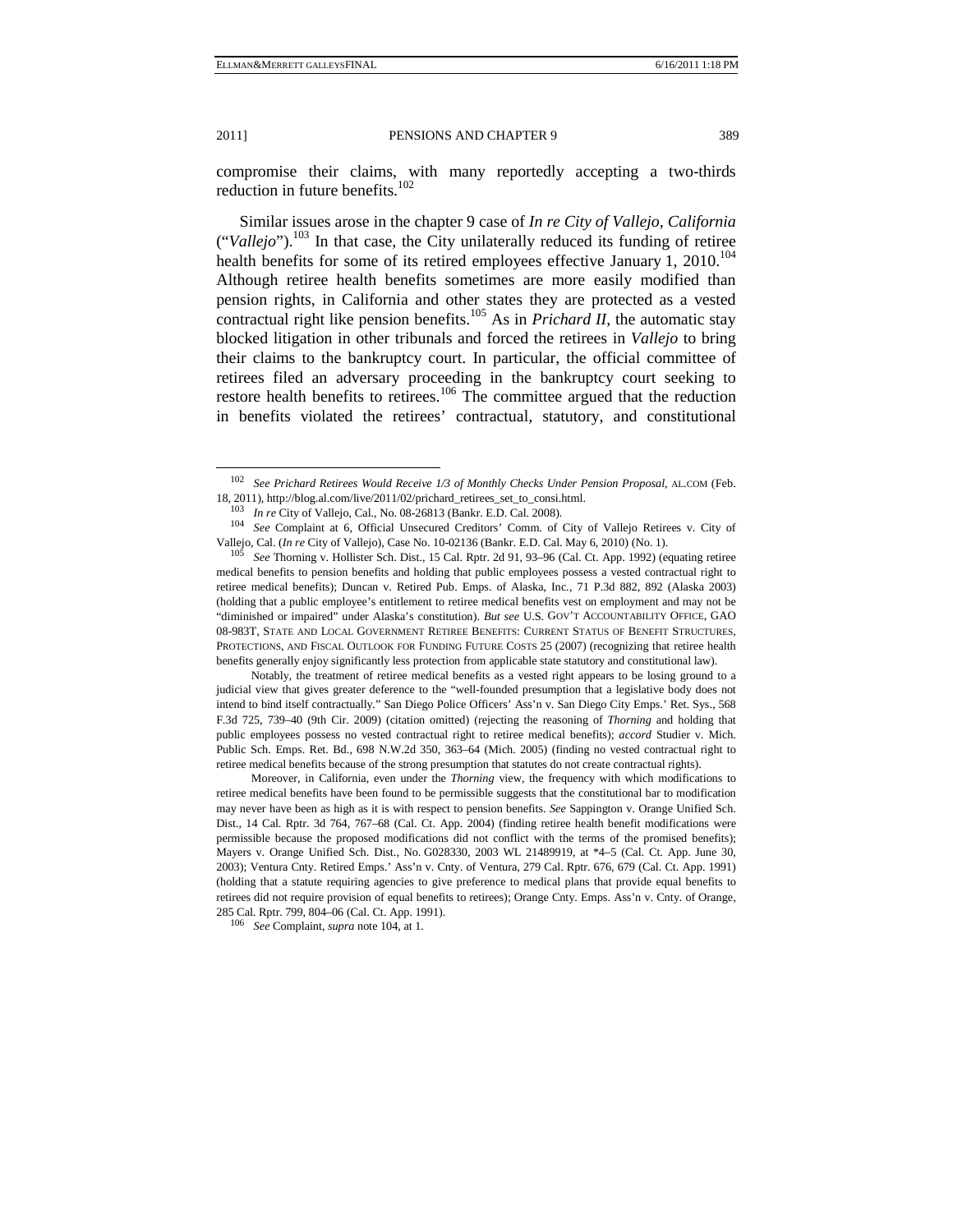rights.107 The City responded by moving to dismiss on several grounds, including on the bases that (1) the committee lacked standing to bring the proceeding; and (2) the retirees had no vested right to receive the health benefits because they arose under a collective bargaining agreement of limited duration.108 On August 11, 2010, the court entered an order granting the City's motion to dismiss.<sup>109</sup> One month later, the parties stipulated to a dismissal of the retirees' appeal without further elaboration. $110$  Ultimately, while it is possible the City will be forced to honor the retiree health benefits at some point, the automatic stay of § 362 of the Bankruptcy Code allowed the City to reduce protected health benefits, temporarily at least, and provided the City with significant leverage over its retirees during these proceedings.<sup>111</sup>

Both the *Pritchard II* and *Vallejo* cases demonstrate how the automatic stay may be used by a municipal debtor to take actions with respect to its retirees that otherwise would not be possible outside of chapter 9. Notably, in *Prichard II*, the pressure exerted on beneficiaries by the City's failure to make pension contributions was amplified by the fact that the fund had been depleted, causing the plan to be administered on a pay-as-you-go basis.<sup>112</sup> Consequently, despite eventually prevailing in their bid to dismiss the chapter 9 case, the delays inherent in the process and the protection afforded by the automatic stay forced the retirees to return to the negotiating table.<sup>113</sup> Had the City been permitted to continue adjusting its debts in chapter 9, the impact on pensioners

 <sup>107</sup> *See* Memorandum of Points & Authorities in Support of City's Motion to Dismiss First Amended Complaint, at 5, *In re City of Vallejo*, No. 08-26813 (Bankr. E.D. Cal. May 6, 2010) (No. 19).<br><sup>108</sup> See id. at 17–27.<br><sup>109</sup> See August 11, 2010 Civil Minute Order Granting the Motion to Dismiss, *In re City of Vallejo*,

<sup>26813 (</sup>Bankr. E.D. Cal. May 6, 2010) (No. 51). 110 *See* Order Dismissing Appeal, *In re City of Vallejo*, No. 08-26813 (Bankr. E.D. Cal. May 6, 2010)

<sup>(</sup>No. 66).<br><sup>111</sup> In a chapter 11 case, § 1114 of the Bankruptcy Code typically restricts a debtor's power to modify retiree health benefits unless a specified process is followed and stringent standards are met. *See* 11 U.S.C. § 1114(f)(1)(A) (2006) (requiring that the trustee, or debtor-in-possession, make a proposal for necessary modifications to the authorized representative of the retirees that includes assurances that the retirees are treated fairly and equitably with other creditors and the debtor); *id.* § 1114(f)(1)(B) (requiring the trustee or debtor-in-possession to provide all necessary information to support its proposal); *id.* § 1114(g) (requiring the bankruptcy court to enter an order modifying retiree benefits if the court finds that the retiree representative refused without good cause to accept a proposal containing necessary modifications that treats all parties fairly and equitably and "is clearly favored by the balance of the equities"). A municipal debtor under chapter 9 of the Bankruptcy Code enjoys greater freedom to reduce retiree health benefits because § 1114 of the Bankruptcy Code is not incorporated into chapter 9. *See id.* § 901(a) (omitting § 1114 of the Bankruptcy Code from incorporation into chapter 9). 112 *See* Cooper & Walsh, *supra* note 96 (describing the substantial consequences for pensioners of the

City's failure to make pension distributions). 113 *See id.* (reporting that mediation of the retirees claims is expected).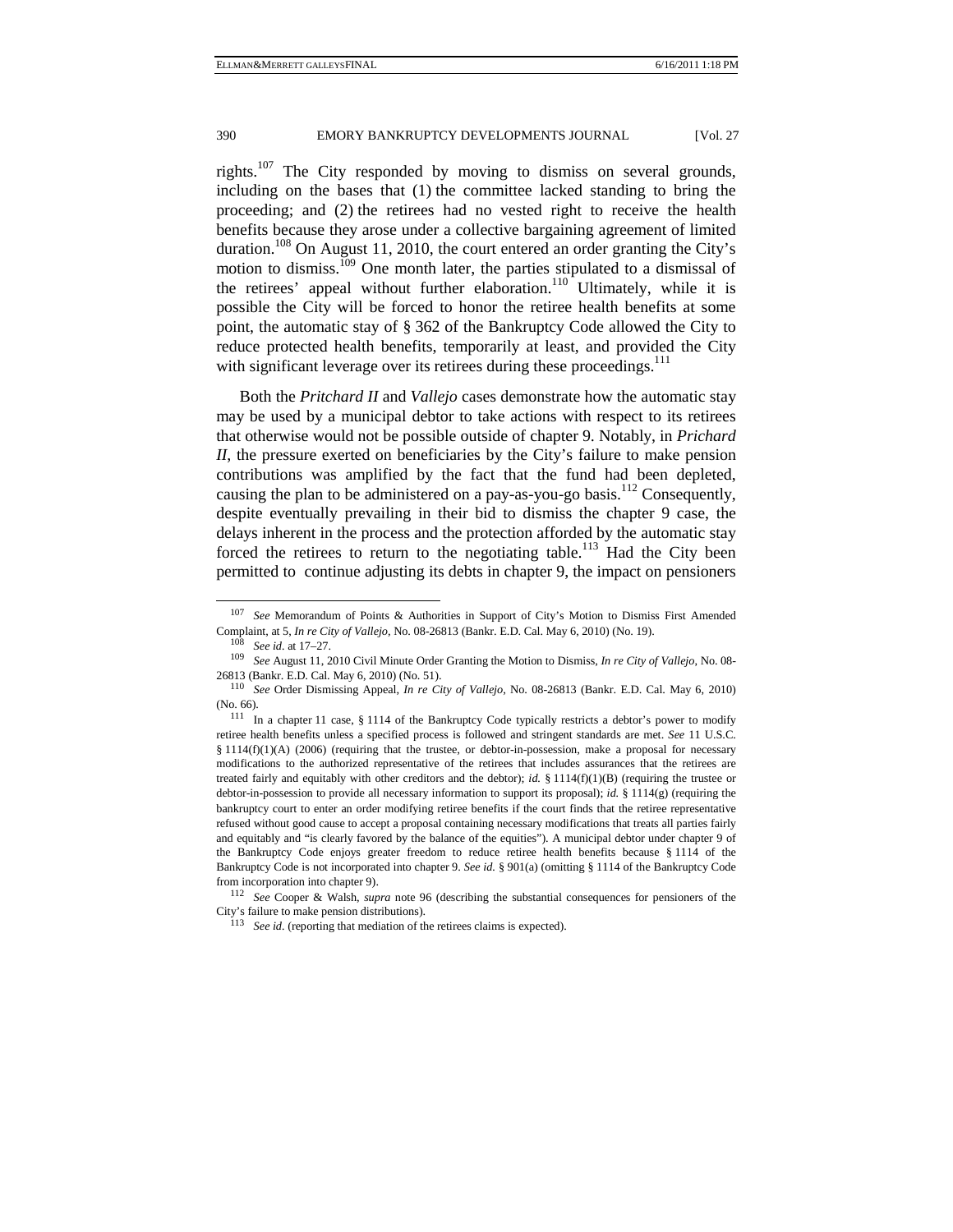may have been even greater. Likewise, whatever the ultimate outcome of the adversary proceeding in *Vallejo*, it is clear that, by reducing retiree benefits, the City placed substantial pressure on the retirees to reach a resolution as quickly as possible—a significant source of leverage that the City may not have been able to access outside of bankruptcy.

Thus, relying on the automatic stay, chapter 9 debtors have exerted substantial pressure on retirees to negotiate over a reduction in benefits. In other situations, however, the impact of the automatic stay may be more muted. Where money remains in the pension fund for distribution, for example, retirees may not immediately feel the effect of the municipality's failure to replenish the fund. Consequently, retirees may be less willing to compromise their entitlements so long as they continue to receive pension payments from what remains in the fund.

In addition, practical considerations may cast doubt on the wisdom of using the automatic stay to withhold pension contributions with respect to *active* employees. The continued functioning of the municipality depends, in large part, on the goodwill of its current employees and their willingness to continue providing services and labor in exchange for benefits. Unilateral action by a municipal employer against its active employees to cease or reduce required pension contributions could be a risky proposition and may invite considerable labor upheaval, as well as political repercussions for elected decision-makers. Moreover, as discussed in greater detail below, to the extent the frozen benefits relate to postpetition services, they likely constitute an administrative claim, pursuant to § 503 of the Bankruptcy Code, and will have to be paid in full regardless. Finally, the protections of the automatic stay exist only for so long as the municipality remains in bankruptcy and, absent a consensual modification of a municipality's pension plan or other adjustment of the obligations in bankruptcy, the automatic stay likely will provide the municipality with only a delay in honoring its obligations to the extent employees' and retirees' entitlements are deemed to have "vested." Other sections of the Bankruptcy Code, however, may provide the chapter 9 debtor with additional tools to address these issues.

#### *B. Assumption and Rejection of Executory Contracts*

Section 365 of the Bankruptcy Code, which governs the treatment of "executory contracts" and "unexpired leases" in bankruptcy, applies in chapter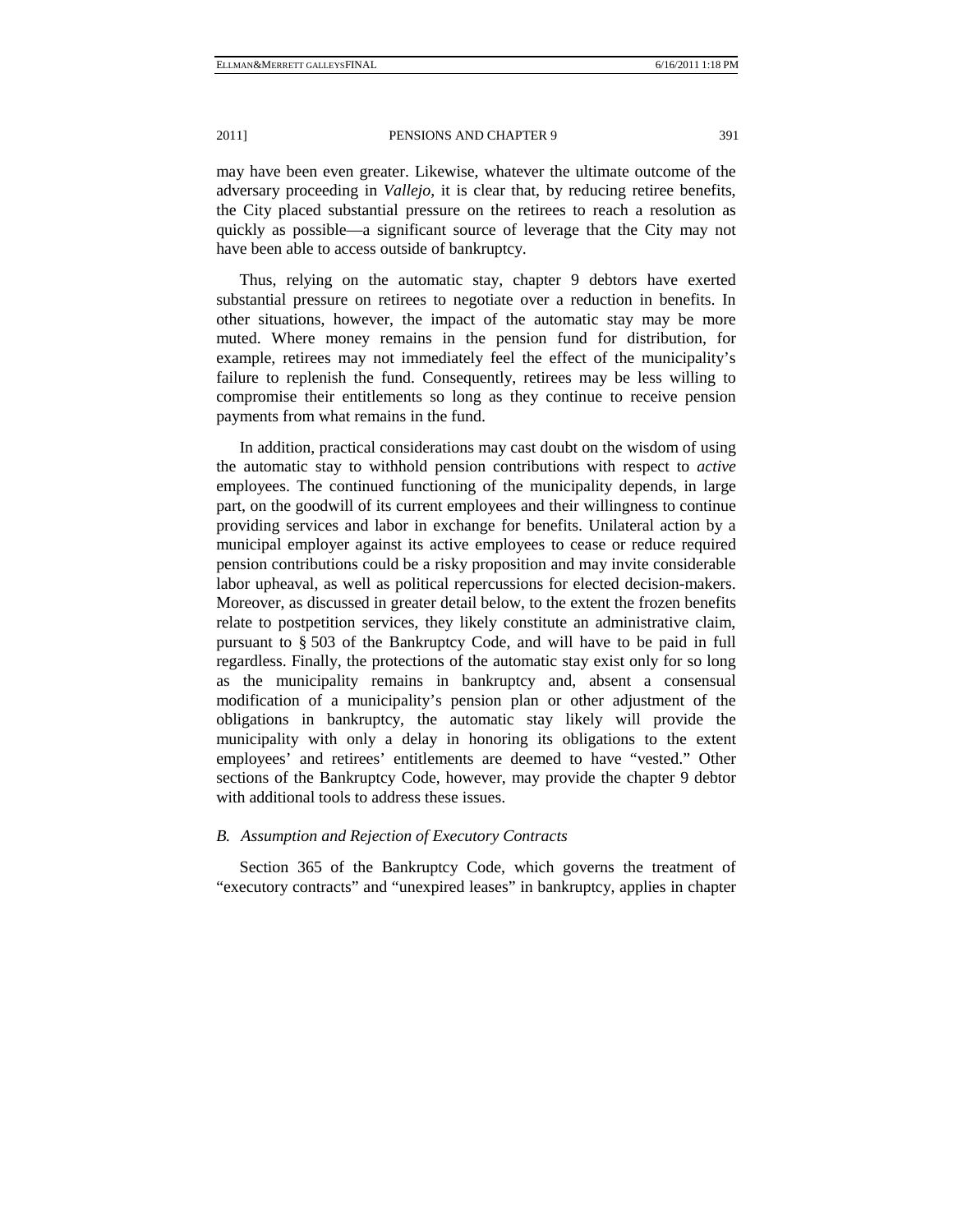9.114 Generally, § 365 permits a debtor to either (a) assume (i.e., affirm or ratify) executory contracts and unexpired leases that it wishes to maintain and fulfill or sell or (b) reject (i.e., disavow) executory contracts and unexpired leases that it no longer wishes to maintain. Thus, if a municipal debtor determines that an executory contract or unexpired lease is burdensome, § 365 of the Bankruptcy Code provides the debtor with the power to reject it upon approval of the bankruptcy court. Rejecting contracts is one of the core bankruptcy powers. It is a particularly powerful tool because rejection is treated as a prepetition breach of the agreement, and the claim arising from this breach is treated as a general unsecured prepetition claim that is subject to compromise in bankruptcy.115 Further, as a court authorized breach, the debtor generally is freed from future performance under the rejected contract.<sup>116</sup>

Not all contracts are eligible for rejection under § 365 of the Bankruptcy Code. Rather, § 365 applies only to contracts that are "executory" in nature. In determining whether a particular contract is executory, courts historically have followed variations on the so-called Countryman Test, which looks to whether "the obligation of both the bankrupt and the other party to the contract are so far unperformed that the failure of either to complete performance would constitute a material breach excusing the performance of the other."<sup>117</sup> A minority of courts, however, treats the Countryman Test as helpful but not controlling, employing instead a "Functional Approach" which looks to whether rejection of the contract would benefit the debtor's estate.<sup>118</sup> If

<sup>114</sup> *See* 11 U.S.C. § 901(a) (incorporating § 365 of the Bankruptcy Code). 115 *See id.* § 365(g)(1) ("[T]he rejection of an executory contract or unexpired lease of the debtor constitutes a breach of such contract or lease . . . immediately before the date of the filing of the

petition . . . ."). 116 *See* Penn Traffic Co. v. COR Route 5 Co. (*In re* Penn Traffic Co.), No. 05 Civ. 3755, 2005 WL 2276879, at \*4 (S.D.N.Y. Sept. 16, 2005) ("Rejection of an executory contract relieves the debtor of the duty to perform its obligations under the contract, and is 'vital to the basic purpose [of] a [c]hapter 11 reorganization.'" (quoting NLRB v. Bildisco & Bildisco, 465 U.S. 513, 528 (1984) (alteration in original))), *superseded in part by statute*, Bankruptcy Amendments and Federal Judgeship Act of 1984, Pub. L. No. 98- 353, 98 Stat. 333 (1984)). 117 Vern Countryman, *Executory Contracts in Bankruptcy* (pt. 1), 57 MINN. L. REV. 439, 460 (1973); *see*

*also Bildisco*, 465 U.S. at 522 n.6 ("The Bankruptcy Code furnishes no express definition of an executory contract, but the legislative history of  $\S 365(a)$  indicates that Congress intended the term to mean a contract on which performance remains due to some extent on both sides." (citations omitted)).<br><sup>118</sup> The Functional Approach has been employed in numerous jurisdictions, but it appears to be most

consistently invoked by courts from within the Sixth and Eleventh Circuits. *See* Thompkins v. Lil' Joe Records, Inc., 476 F.3d 1294, 1305 n.13 (11th Cir. 2007) (stating that the Eleventh Circuit Court of Appeals has tacitly approved of the Functional Approach); Sipes v. Atlantic Gulf Cmtys. Corp. (*In re* Gen. Dev. Corp.), 84 F.3d 1364, 1374 (11th Cir. 1996) ("'Even though there may be material obligations outstanding on the part of only one of the parties to the contract, it may nevertheless be deemed executory under the functional approach if its assumptional rejection would ultimately benefit the estate and its creditors.'" (quoting Arrow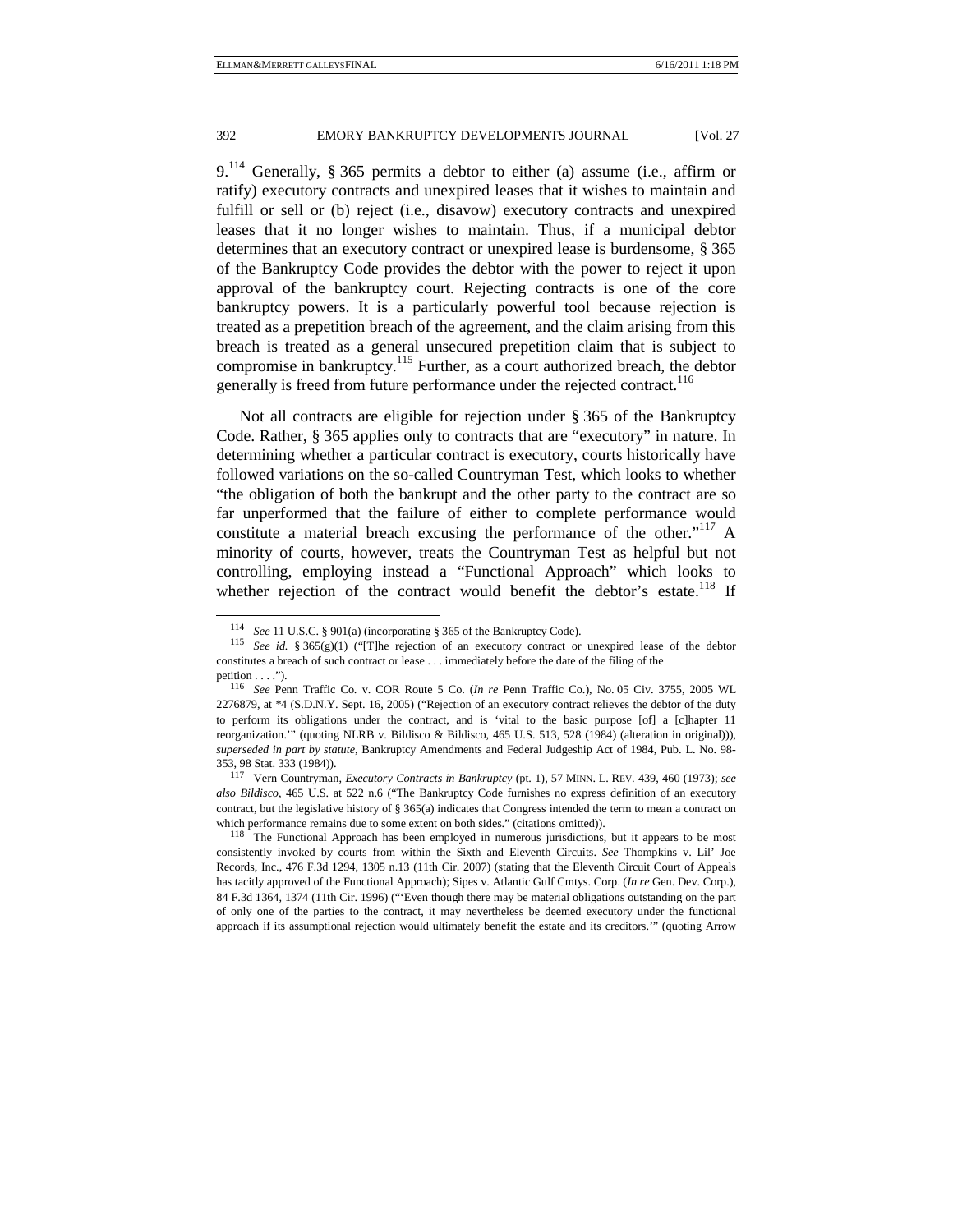beneficial, the agreement is considered to be executory and, as a result, subject to assumption or rejection under § 365 of the Bankruptcy Code. Whatever test is employed to determine which contracts are "executory," a debtor's determination to reject such agreements is typically examined under a relatively deferential "business judgment" standard.<sup>119</sup> If there is a sound basis for a debtor to reject a contract in its business judgment, courts typically will approve the rejection.<sup>120</sup>

One area where the chapter 9 debtor may have its chapter 11 counterpart at an advantage is in its augmented power to reject collective bargaining agreements. Specifically, § 1113 of the Bankruptcy Code requires a chapter 11 debtor to follow special procedures before it may reject a collective bargaining agreement, but § 1113 of the Bankruptcy Code does not apply in a chapter 9 case.<sup>121</sup> Accordingly, a collective bargaining agreement should be easier to reject in a chapter 9 case than in cases under chapter 11 of the Bankruptcy Code. In *Bildisco*, however, the United States Supreme Court imposed certain requirements on a debtor seeking to reject a collective bargaining agreement, including reasonable efforts by the debtor to resolve the contract issues prior to rejection and a consideration of the hardships of the rejection on employees.<sup>122</sup> Although § 1113 of the Bankruptcy Code does not apply to chapter 9 debtors,

j

Air, Inc. v. Port Auth. (*In re* Arrow Air, Inc.), 60 B.R. 117, 122 (S.D. Fla. 1986))); Phar-Mor, Inc. v. Strouss Bldg. Assocs., 204 B.R. 948, 952 (N.D. Ohio 1997) ("A court may find a contract is executory under the functional approach, even though it might not have found the contract to be executory under the Countryman test."); *see also* Shoppers World Cmty. Center, L.P. v. Bradlees Stores, Inc. (*In re* Bradlees Stores, Inc.), No. 01-CV-3934, 2001 WL 1112308, at \*7 (S.D.N.Y. Sept. 20, 2001) (remarking that the Second Circuit has not expressly adopted either the Countryman definition of, or the Functional Approach toward, executory contracts, causing courts within the Second Circuit to employ either or both standards). Since there is no bankruptcy "estate" in a chapter 9 case, presumably the use of the Functional Approach in chapter 9 would focus on the benefit to the debtor (rather than the benefit to the debtor's estate). *See, e.g.*, 11 U.S.C. § 901(a) (not incorporating into chapter 9 the provisions of § 541 of the Bankruptcy Code, which provides for the creation of a bankruptcy estate); *id.* § 902(1) ("'[P]roperty of the estate,' when used in a section that is made applicable in a case under this chapter [9] by [§§] 103(e) or 901 of this title, means property of the

debtor . . . ."). 119 *See* 3 COLLIER, *supra* note 34, ¶ 365.03[2] ("[M]ost courts have applied a 'business judgment' test to trustees' decisions to assume or reject contracts or leases."). 120 *See id.* ("[T]he court should focus on the business judgment of the trustee or debtor in possession, not

on its own business judgment.").<br>
<sup>121</sup> *See* 11 U.S.C. § 901(a) (omitting § 1113 from incorporation into chapter 9).<br>
<sup>122</sup> The *Bildisco* case predated the enactment of § 1113 of the Bankruptcy Code and established the

standard for the rejection of collective bargaining agreements under § 365 of the Bankruptcy Code. The threepart test articulated in *Bildisco* requires a showing that: (a) the labor agreement burdens the estate; (b) after careful scrutiny, the equities balance in favor of contract rejection; and (c) "reasonable efforts to negotiate a voluntary modification have been made and are not likely to produce a prompt and satisfactory solution." *Bildisco*, 465 U.S. at 526.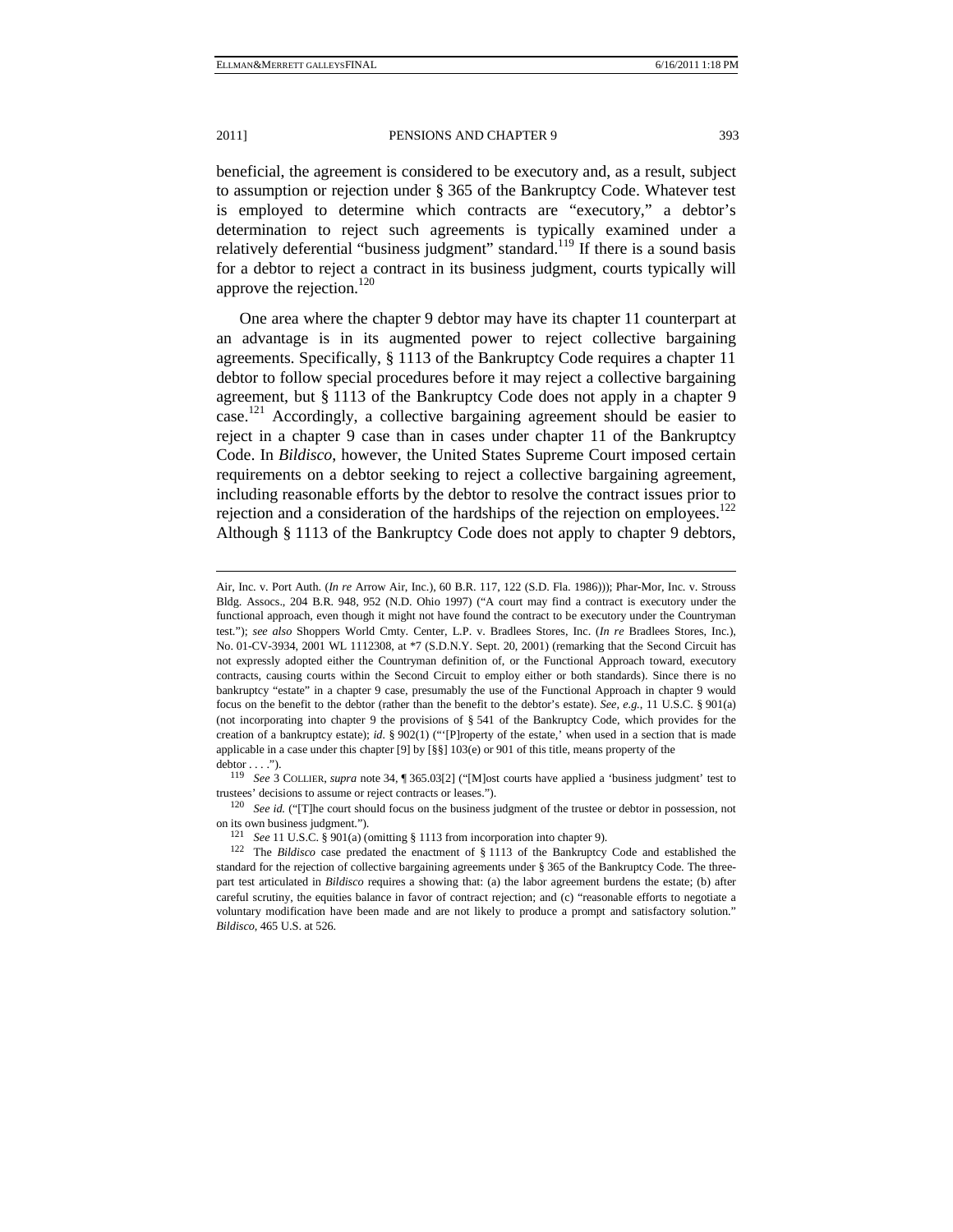the *Bildisco* requirements (which call for a balancing of the equities rather than a strict business judgment test) would apply.

Two decisions by California courts provide some indication of the consequences of Congress's decision not to incorporate § 1113 into chapter 9. In *In re County of Orange*, a coalition of county employee organizations sued the municipal debtor to enforce their labor contracts and sought an emergency injunction preventing the debtor from conducting permanent layoffs.<sup>123</sup> The debtor argued that it was entitled to make unilateral changes to its collective bargaining agreements under *Bildisco* because § 1113 is inapplicable in chapter  $9$  cases.<sup>124</sup> The employee organizations countered that the debtor should be required to satisfy the strict standard for emergency modification of labor contracts provided for by California law, consistent with the balance of power between the federal government and the states embodied in §§ 903 and 904 of the Bankruptcy Code.<sup>125</sup>

The bankruptcy court granted the injunction and held that, although the *Bildisco* standard applied to rejection of the collective bargaining agreements, the debtor also should be required to satisfy the standard of California law "if not as a legal matter, certainly from an equitable standpoint."<sup>126</sup> The court agreed with the employee organizations that chapter 9 recognizes the delicate balance between state and federal interests and stated that, even under *Bildisco*, municipalities must view unilateral modification of their labor contracts as a last resort. $127$ 

In *In re City of Vallejo* ("*Vallejo*"), the municipal debtor moved to reject its collective bargaining agreements less than one month after filing its petition for relief under chapter 9 of the Bankruptcy Code.<sup>128</sup> Consistent with *In re County of Orange*, the court held that § 1113 was inapplicable to a chapter 9 debtor's rejection of collective bargaining agreements and that the *Bildisco* standard should govern.<sup>129</sup> The *Vallejo* court was less deferential to California state labor laws than the *In re County of Orange* court, however. The court held that § 903 of the Bankruptcy Code permits states to "act as gatekeepers to

 <sup>123</sup> Orange Cnty. Emps. Ass'n v. Cnty. of Orange (*In re* Cnty. of Orange), 179 B.R. 177, 179 (Bankr. C.D. Cal. 1995).<br>
<sup>124</sup> *Id.* at 181.<br>
<sup>125</sup> *Id.* at 181–82.<br>
<sup>126</sup> *Id.* at 184–85.<br>
<sup>126</sup> *Id.* at 184–85.<br>
<sup>127</sup> *Id.* at 184–85.<br>
<sup>128</sup> *In re* City of Vallejo, 403 B.R. 72, 74 (Bankr. E.D. Cal. 2009), *aff'd*, Int'l Bhd.

Local 2376 v. City of Vallejo (*In re* City of Vallejo), 432 B.R. 262 (E.D. Cal. 2010). 129 *Id.* at 78.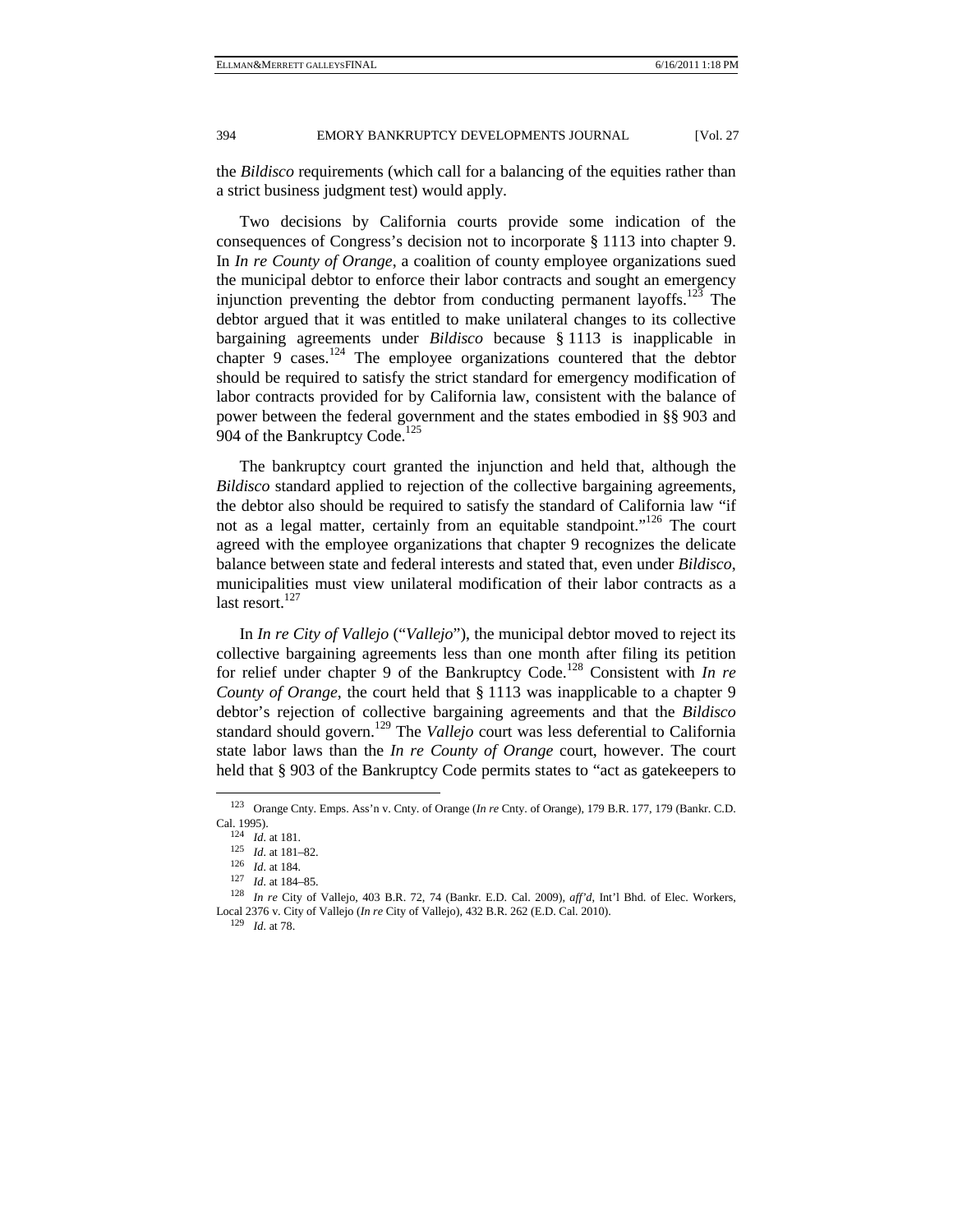their municipalities' access to relief under the Bankruptcy Code."<sup>130</sup> When a state authorizes its municipalities to file for relief under the Bankruptcy Code, the court emphasized, "it declares that the benefits of chapter 9 are more important than state control over its municipalities."<sup>131</sup> This means that any state authorizing access to chapter 9 "must accept chapter 9 in its totality."<sup>132</sup> Consequently, if a municipality is authorized by the state to file a petition under chapter 9 of the Bankruptcy Code, it "is entitled to fully utilize 11 U.S.C. § 365 to accept or reject its executory contracts."<sup>133</sup> Further, the bankruptcy court noted that, although no California law purported to impose pre-filing restrictions on a municipal debtor requiring it to comply with state labor laws, any such attempted limitation on § 365 would be preempted pursuant to the Supremacy Clause and the Contracts Clause of the United States Constitution.<sup>134</sup>

Having outlined the standard for rejection, the court stopped short of addressing the merits of the debtor's motion.<sup>135</sup> Instead, the court deferred ruling "to give the parties every opportunity" to reach a settlement.<sup>136</sup> Despite the clear shift of leverage that the initial ruling provided from the unions to the debtor, one of the unions was unable to come to terms with the debtor. Approximately five months after its initial decision on the matter, the court authorized rejection of the remaining collective bargaining agreement.<sup>137</sup>

Consistent with the *Vallejo* decisions, a municipal debtor may use the rejection power to address burdensome pension-related obligations contained in collective bargaining agreements. For example, where a municipality has burdensome "pick-ups" under collective bargaining agreements, rejection of the collective bargaining agreement will release the municipality from the obligation to contribute employee shares to the pension fund. Moreover, rejection of a collective bargaining agreement permits the renegotiation of salaries fixed therein. Any reduction in salary will, in turn, reduce the municipality's future pension liability that is calculated with reference to the

<sup>130</sup> *Id.* at 76. 131 *Id.* 

<sup>132</sup> *Id.* (quoting Cnty. of Orange v. Merrill Lynch & Co. (*In re* Cnty. of Orange), 191 B.R. 1005, 1021 (Bankr. C.D. Cal. 1996)). 133 *Id.* 

<sup>134</sup> *Id.* at 76–77. 135 *See id.* at 78. 136 *Id.* 

<sup>137</sup> *See* Order Authorizing Rejection of Collective Bargaining Agreement Between Debtor and International Brotherhood of Electrical Workers, Local 2376, *In re City of Vallejo*, 403 B.R. at 72 (No. 526).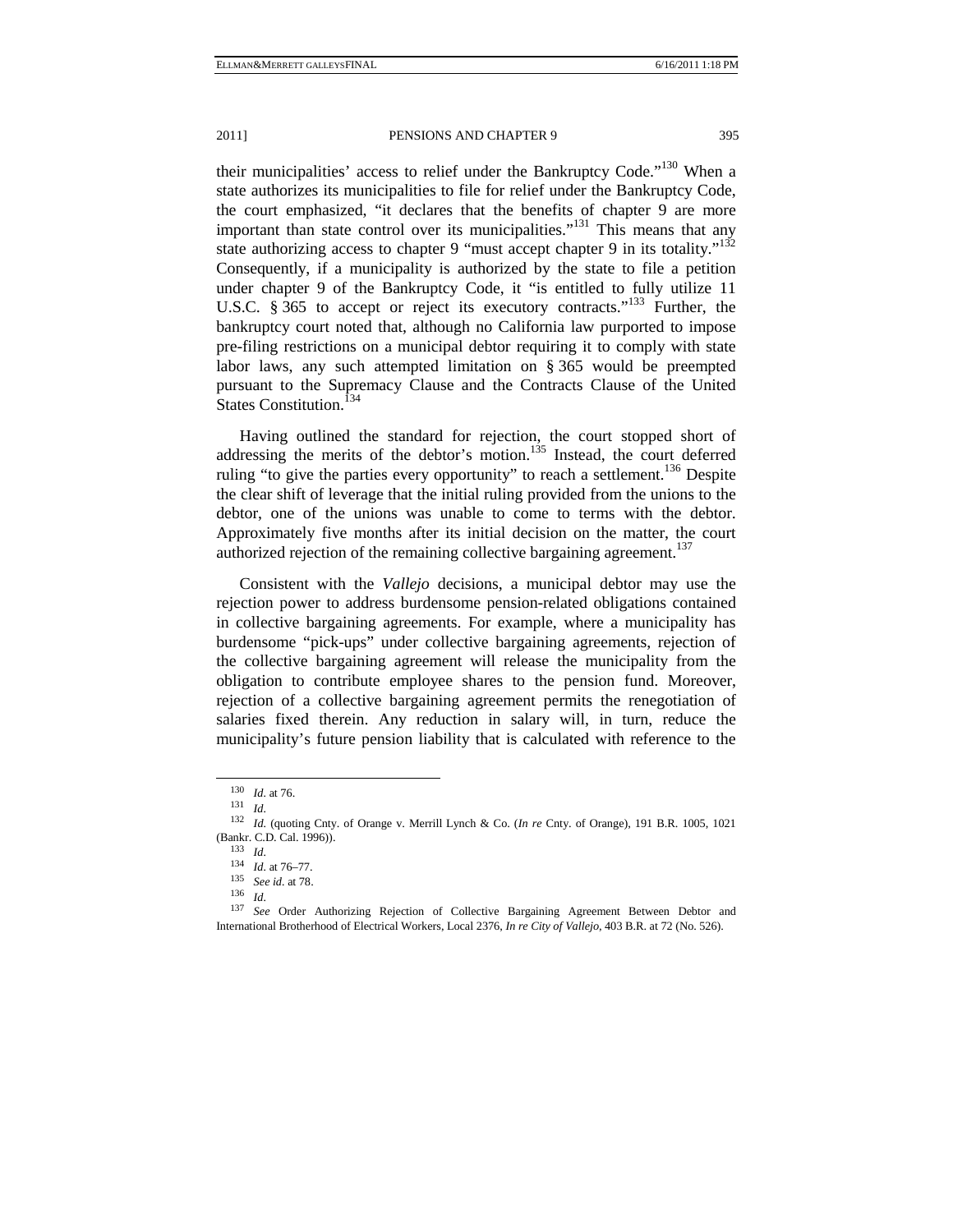salaries. Indeed, despite not directly addressing its pension obligations in chapter 9, *Vallejo* received this indirect benefit by rejecting the collective bargaining agreement.<sup>138</sup>

The enhanced ability to reject collective bargaining agreements in chapter 9 may significantly shift the balance of power to the municipal debtor. Although not explicitly discussed in the *Vallejo* decision, this enhanced negotiating position can assist directly or indirectly in addressing a municipality's pension obligations to the extent that they are governed or affected by a collective bargaining agreement. However, a municipality also must weigh the risks of pursuing rejection. The rejection of a collective bargaining agreement—if actually achieved—will have a direct impact on current employees. Just as with the possibility of using the automatic stay to withhold benefits contributions, rejection of collective bargaining agreements can be expected to result in significant upheaval among affected employees and to strain relations with the unions representing the affected bargaining units.

Beyond retirement benefits established by collective bargaining agreements, the application and utility of § 365 to public-pension obligations is less clear. In most cases, there will not be any traditional written pension contract for a debtor to reject because public-pension obligations typically arise out of state statutes, local ordinances, or similar laws. Absent an executory contract of some sort, § 365 is inapplicable.

Yet even without a traditional written agreement, statutory pension obligations arguably may be treated as contracts, either in their own right or as integral parts of employment agreements. In jurisdictions adopting the contract theory of pensions, an implied contractual right is precisely what courts have found to create employees' vested pension rights in the first place. In these jurisdictions, a deemed or implied contractual relationship (created by the statutory scheme) underpins state employees' "vested rights" to their retirement benefits because this implied contract cannot constitutionally be impaired.<sup>139</sup> Although the treatment of this implied contract has not been tested in chapter 9, plan beneficiaries arguably should not obtain the benefits of the "contract theory" for vesting purposes without also being subject to the statutory provisions relating to the treatment of contracts in bankruptcy. In

 <sup>138</sup> *See* Michael Corkery, *Chapter 9 Weighed in Pension Woes*, WALL ST. J., Dec. 23, 2010, at C1 (reporting that the City of Vallejo succeeded in indirectly lowering its pension obligations by the reducing salaries through the rejection of its collective bargaining agreements). 139 *See supra* Part II.B–C.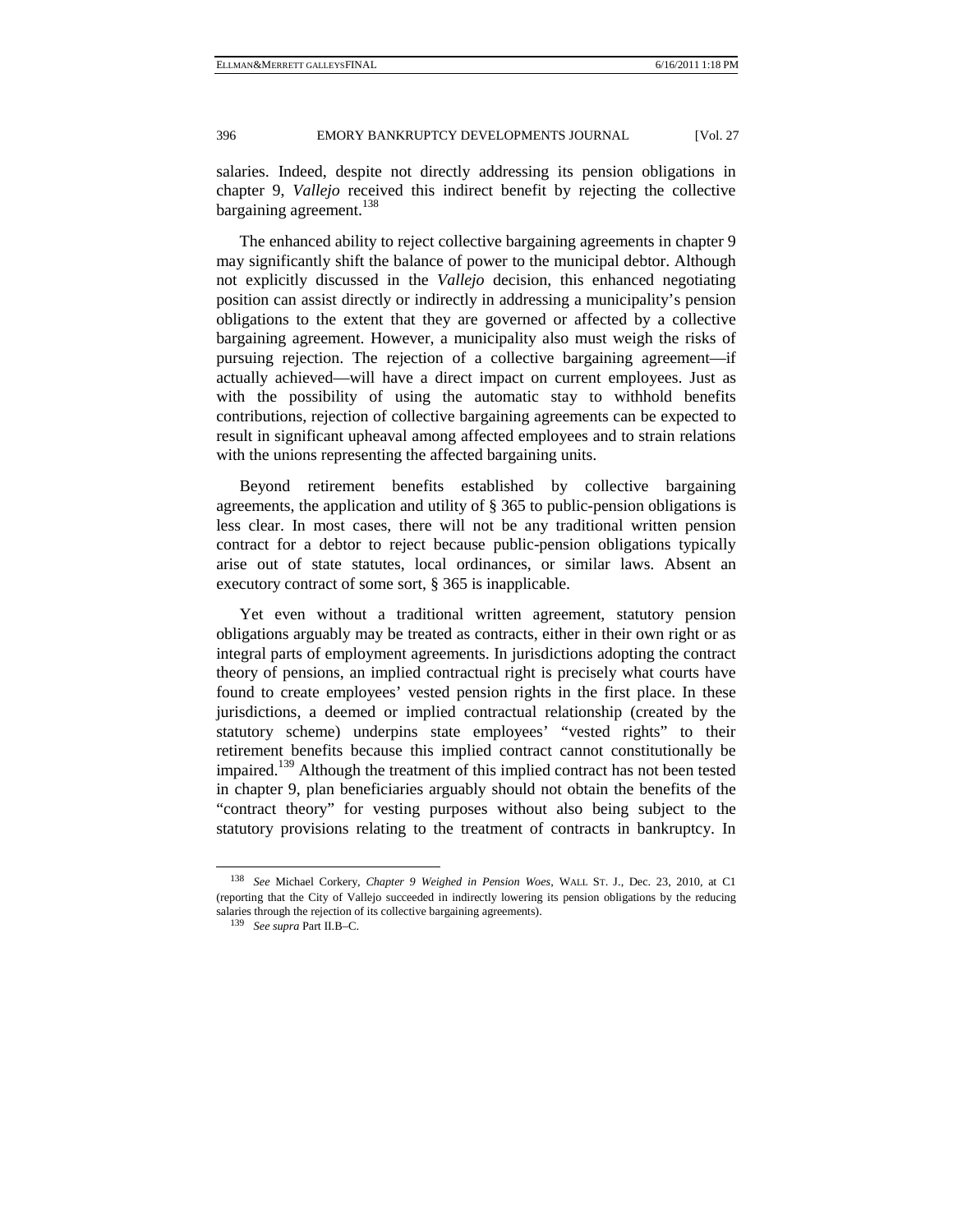other words, if the sole impediment to modifying pension benefits outside of bankruptcy is the deemed existence of a contract, then that contract should be eligible for rejection under  $\frac{140}{100}$  s 365 to the extent it is executory.<sup>140</sup> Under the majority Countryman Test, an argument could be made that this deemed contract is indeed executory—with respect to active employees, at least—on the grounds that material obligations remain mutually unperformed between an employer and its current employees. Under the Functional Approach, this argument could potentially be extended to include all situations where rejection of the contractual relationship is beneficial to the municipal debtor, including with respect to retirees who no longer are required to perform future services to obtain benefits.<sup>141</sup>

Where the entitlement to retirement benefits is deemed to become part of an express or implied employment agreement, then the debtor cannot reject the former without the latter.<sup> $142$ </sup> Of course, any such mass rejection of employment agreements could have a significant impact on the workforce. Nevertheless, the potential for rejection of the employment agreements and the pension entitlements that accompany them may provide the debtor with substantial leverage to negotiate or establish new employment terms. To the extent the contractual rights exist independently of any employment agreement, the effect of rejecting the notional contract supporting employees' entitlements to retirement benefits is not completely clear. Presumably, a debtor would argue that any such rejection—like the rejection of other contracts—eliminates the debtor's obligation to fund future pension obligations for employees (and perhaps retirees) as of the petition date and turns any damage claims into prepetition claims subject to compromise (to the extent the liabilities are not already funded). In this way, a debtor would argue that the rejection power under § 365 preempts state statutory or constitutional restrictions on reducing retirement benefits. Although this argument is untested in the public pension context, the preemptive force of the federal bankruptcy power of rejection

 <sup>140</sup> There is no requirement that executory contracts subject to rejection must be written or express. *See*<sup>1</sup> SAMUEL WILLISTON & RICHARD A. LORD, A TREATISE ON THE LAW OF CONTRACTS § 1:5 (4th ed. 2007) (stating that the legal effect of express and implied-in-fact contracts is identical and that "the distinction is based on the way in which mutual assent is manifested.").<br><sup>141</sup> Notwithstanding this possibility, the rejection of any implied contract between a municipal debtor and

its retirees might be of lesser importance in the chapter 9 context. As discussed in greater detail below, a strong argument can be made that the claims of retirees should be treated as prepetition liabilities of the debtor that are subject to compromise in bankruptcy. If that is the case, rejection of retiree pension agreements (and the resulting rejection damage claims) would not provide any incremental benefit to the debtor. 142 *See* 3 COLLIER, *supra* note 34, ¶ 365.03[3] ("An executory contract may not be assumed in part and

rejected in part. The trustee must either assume the entire contract, *cum onere*, or reject the entire contract, shedding obligations as well as benefits." (footnotes omitted)).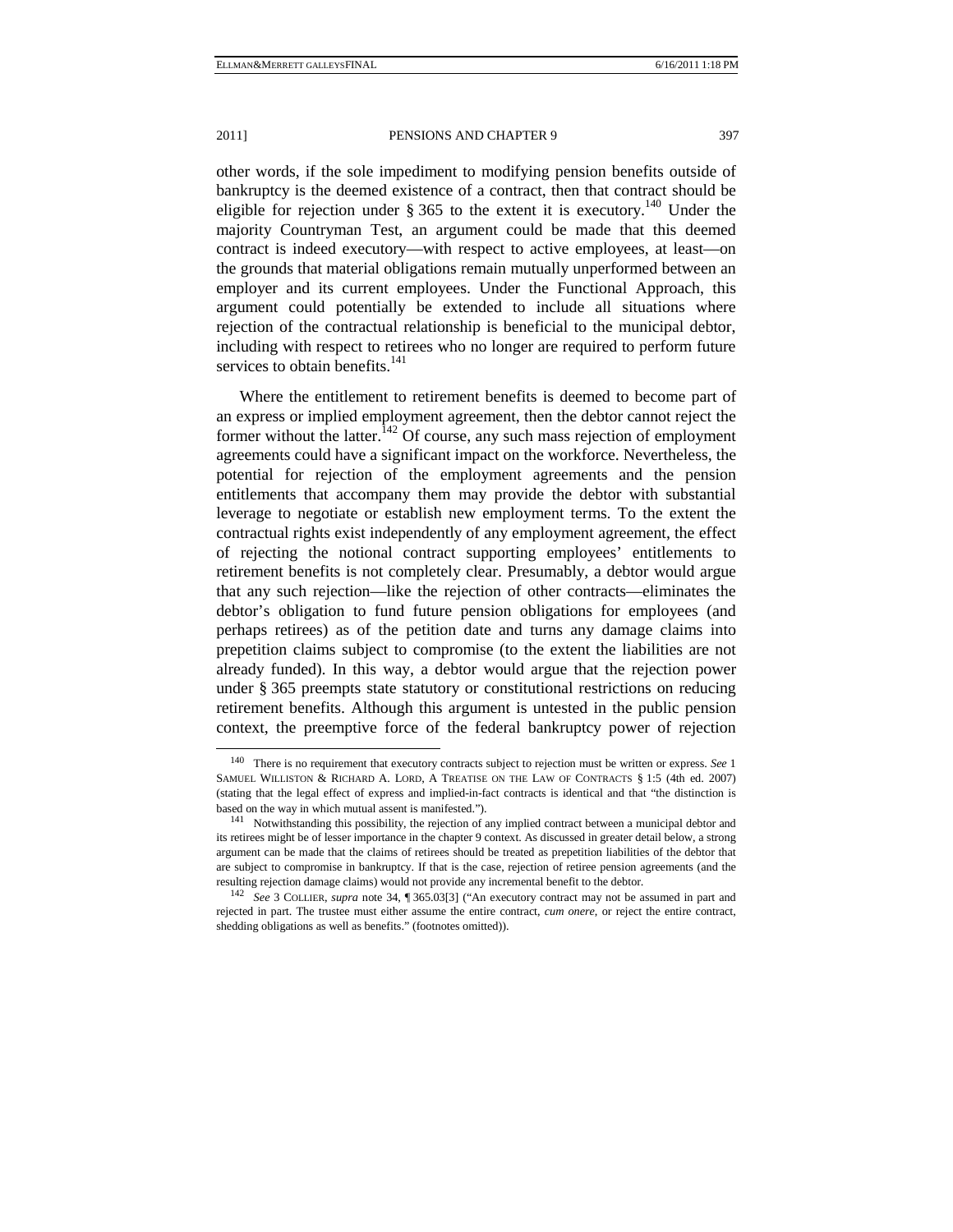should not be underestimated. In situations where a debtor attempts to reject a contract that is protected by state law, courts generally hold that the state law is preempted. As the court reasoned in *Vallejo*, "state labor law applicable outside of the bankruptcy context, and the contracts clause of the California Constitution, Article I, Section 9, do not apply to the City's rejection of its collective bargaining agreements because they conflict with [§] 365 and the Bankruptcy Code. They are preempted."<sup>143</sup>

The preemptive effect of § 365 over potentially conflicting state laws has been recognized in other contexts. For example, in the recent chapter 11 cases of Chrysler LLC and its affiliated debtors, the debtors moved to reject agreements with 789 of their dealerships.<sup>144</sup> Outside of bankruptcy, each of the dealership agreements was protected by applicable state laws imposing conditions and financial burdens on the termination of the agreements.<sup>145</sup> The dealers argued, in part, that the debtors should be prohibited from rejecting the dealership agreements unless they also complied with the state dealer laws.<sup>146</sup> The bankruptcy court disagreed. Quoting *Vallejo*, the court held that the provisions of the state dealer laws were preempted to the extent that they would impede the debtors' ability to make full use of  $\S 365$ .<sup>147</sup> Moreover, since rejecting the dealership agreements, the debtors and the new owner of the Chrysler business have successfully fended off several post hoc attempts by states to pass legislation purporting to reinstate certain dealership rights under the rejected agreements.

Although many of these arguments remain theoretical for now, or at least untested, a chapter 9 debtor has the ability to pursue potentially powerful relief under § 365 where pension obligations arise under collective bargaining agreements or other written agreements, or arise by virtue of an implied statutory contract. In these situations, employees and retirees hold most of the cards outside of chapter 9, but the filing of a bankruptcy petition could shift the

 <sup>143</sup> *In re* City of Vallejo, 403 B.R. 72, 77 (Bankr. E.D. Cal. 2009), *aff'd*, Int'l Bhd. of Elec. Workers, Local 2376 v. City of Vallejo (*In re* City of Vallejo), 432 B.R. 262 (E.D. Cal. 2010); *see also Int'l Bhd. of Elec. Workers*, 432 B.R. at 268 ("[A] state's authorization that its municipalities may seek [c]hapter 9 relief is a declaration of state policy that the benefits of [c]hapter 9 take precedence over control of its municipalities."); Cnty. of Orange v. Merrill Lynch & Co. (*In re* Cnty. of Orange), 191 B.R. 1005, 1021 (Bankr. C.D. Cal. 1996) ("By authorizing the use of chapter 9 by its municipalities, California must accept chapter 9 in its totality; it cannot cherry pick what it likes while disregarding the rest.").<br><sup>144</sup> See In re Old Carco LLC, 406 B.R. 180, 186–87 (Bankr. S.D.N.Y. 2009).<br><sup>145</sup> See id. at 199 (stating that the dealer stat

periods for wind-downs and buy-back requirements for terminations with or without cause."). 146 *See id.* 

<sup>147</sup> *See id.* at 205–06.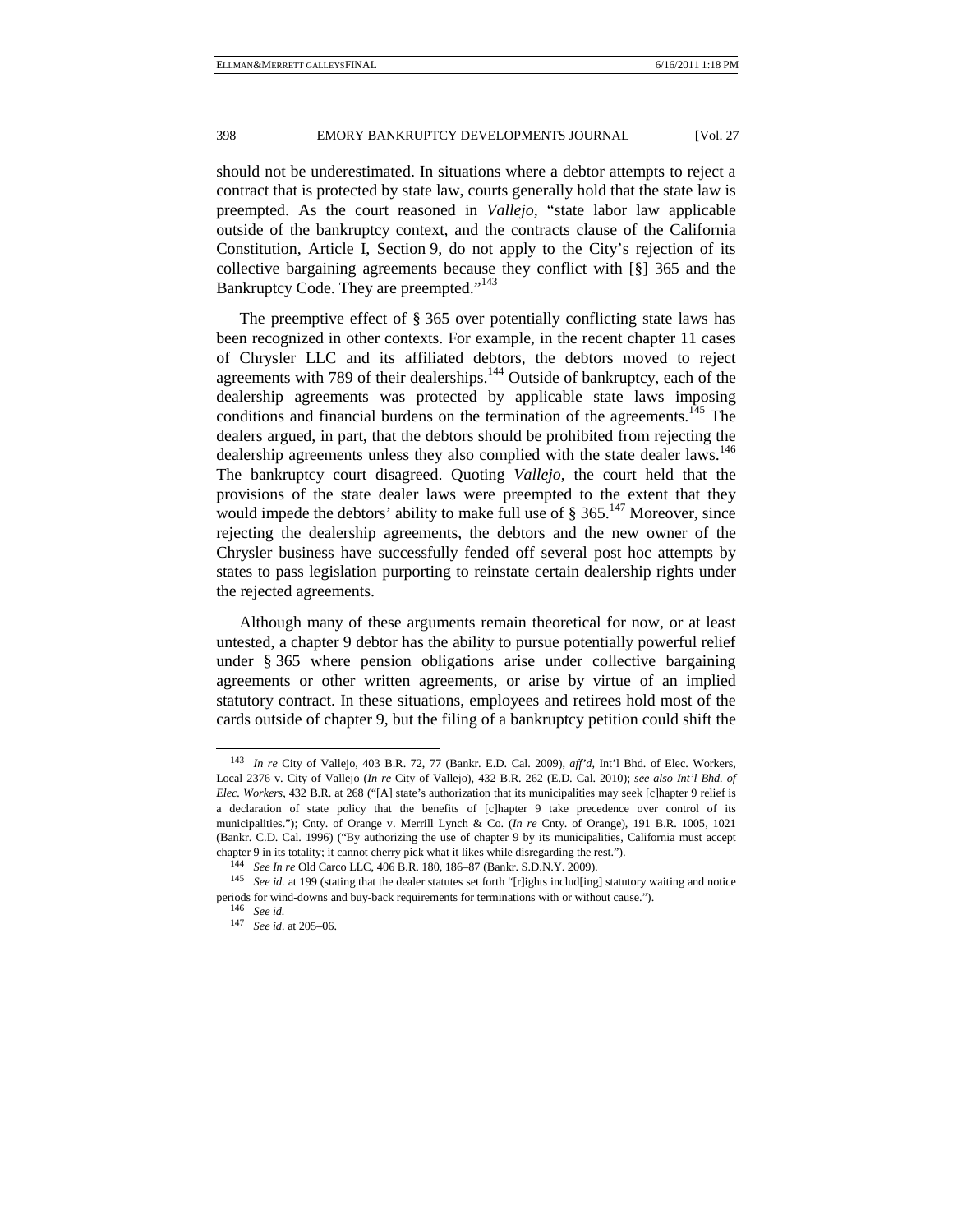balance of power significantly. If nothing else, the inherent uncertainty of the situation may be used to bring the necessary parties to the bargaining table. And where bargaining is unsuccessful or cannot on its own modify "vested" state rights, the debtor may have the ability to seek relief from the bankruptcy court.

In addition, any damages resulting from the rejection of a "contractual" pension right would still have to be established and addressed as described below. To what extent that claim can be compromised will depend on the ultimate outcome of the chapter 9 case.

#### *C. The Claims Allowance Process*

Chapter 5 of the Bankruptcy Code provides the basic framework for the allowance and disallowance of claims in bankruptcy.<sup>148</sup> Beginning with the filing of a proof of claim or request for payment, the claims allowance process ultimately results in the determination of the validity, amount, and priority of all claims asserted against a debtor. Section 901(a) of the Bankruptcy Code incorporates much of this process into chapter 9 cases, including § 501 (filing of proofs of claim and interests), §502 (allowance of claims or interests), 503 (allowance of administrative claims), and  $\S 507$  (priorities among claims).<sup>149</sup> Importantly, however, certain key aspects of the claims allowance process are not applicable in chapter 9, and other provisions relating to equity and other "interests" simply have no application with respect to a municipality. Nonetheless, because much of the process available to a chapter 11 debtor has been incorporated into chapter 9, a municipal debtor may benefit from some of the same procedural and substantive techniques used by chapter 11 debtors to fix, and in some cases reduce, their prepetition pension liability. The claims allowance process is not, by itself, a method of reducing liability. Rather, it represents a tool that, when combined with other provisions of the Bankruptcy Code, may assist the debtor in its overall strategy to address its pension liabilities and increase its negotiating leverage with respect to its pension obligations.

One core aspect of the claims process is to distinguish between priority and nonpriority claims. Once a claim is recognized as a priority claim, the claimant is entitled to receive full payment of the claim in any chapter 9 case or

<sup>148</sup> *See* 11 U.S.C. §§ 501–11 (2006). 149 *See id.* § 901(a) (incorporating certain sections of chapter 5 of the Bankruptcy Code into chapter 9 practice).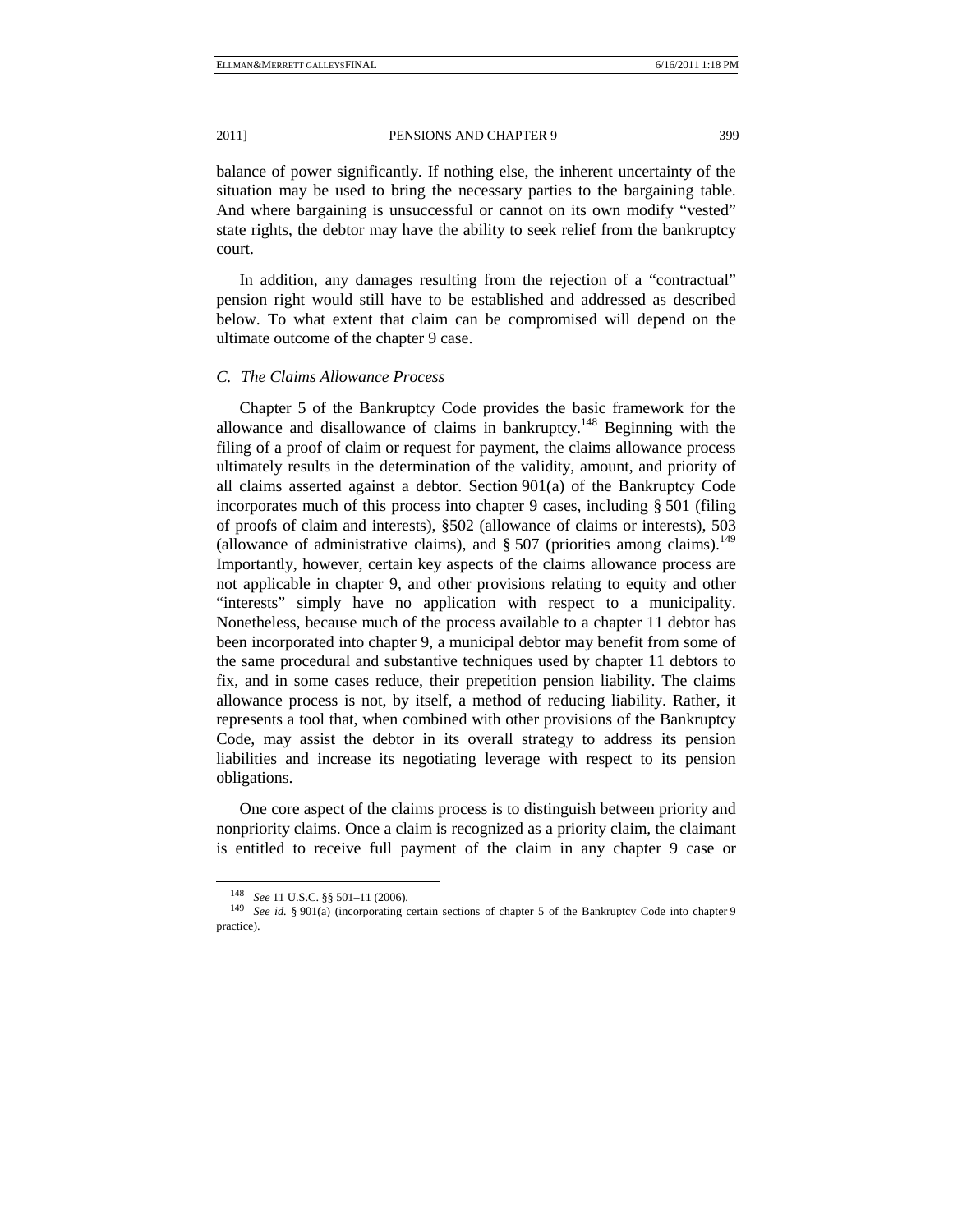chapter 11 reorganization.<sup>150</sup> In contrast, classification as a general unsecured, nonpriority claim shifts the leverage back to the debtor because such claims may be subject to significant impairment, including in connection with the "cram down" process in a nonconsensual plan of adjustment, described in greater detail below.<sup>151</sup> As previously discussed, one of the significant benefits of rejecting a pension-related executory contract is that (1) the rejection is deemed a breach as of the petition date and (2) any resulting future damage claims caused by this breach are treated as prepetition, unsecured nonpriority claims.<sup>152</sup> These rejection damage claims then can be compromised with other general unsecured claims. Any pension-related claims that improperly assert a priority status may be reclassified by the bankruptcy court on request of the  $dektor.<sup>153</sup>$ 

Certain prepetition claims are entitled to priority in chapter 7 or 11 bankruptcy. Notably, most types of prepetition claims that would be entitled to priority against a corporate debtor under chapter 11 are *not* entitled to priority against a municipal debtor. Chapter 9, for example, disregards nine categories of claims entitled to priority under  $\S 507$  of the Bankruptcy Code.<sup>154</sup> Among the types of claims denied priority status in chapter 9 is the fifth priority given under other chapters of the Bankruptcy Code to certain contributions to an employee benefit plan arising from services rendered during the 180 days prior to the petition date.<sup>155</sup> Accordingly, any liability of a chapter 9 debtor arising

 <sup>150</sup> *See, e.g.*, *id.* § 1129(a)(9)(A) (requiring administrative claims to receive full payment, in cash, on the effective date of any chapter 11 plan); *id.* § 943(b)(5) (same with respect to chapter 9 plan). With respect to prepetition priority claims under §  $507(a)(1)$  to (8) of the Bankruptcy Code, § 1129(a)(9) also requires any approved plan to pay these claimants in full, either as of the effective date of the plan or over time. *See id.* § 1129(a)(9). As more fully explained below, however, chapter 9 of the Bankruptcy Code denies priority status to all claims that enjoy priority under other chapters of the Bankruptcy Code with the sole exception of administrative expenses under § 503(b) and other claims afforded priority under § 507(a)(2) of the Bankruptcy Code. See infra note 155.<br>
<sup>151</sup> See infra Part III.D.<br>
<sup>152</sup> See supra Part III.B.<br>
<sup>152</sup> See supra Part III.B.<br>
<sup>153</sup> See 11 U.S.C. § 502(b)(1) (excepting from allowable claims those claims that are "unenforceable

against the debtor and property of the debtor, under any agreement or applicable law for a reason other than because such claim is contingent or unmatured"). 154 *See id.* § 901(a) (omitting, with the exception of § 507(a)(2) relating to postpetition administrative

expenses, all priority provisions of § 507(a) of the Bankruptcy Code from incorporation into chapter 9). 155 *See id.* § 507(a)(5) (granting fifth priority status to up to \$11,725 per covered employee in "allowed

unsecured claims for contributions to an employee benefit plan . . . arising from services rendered within 180 days before the date of the filing of the petition or the date of the cessation of the debtor's business, whichever occurs first"). Chapter 9 also excludes the fourth priority status otherwise granted to certain unpaid prepetition wages earned within 180 days before the petition date—an additional potential diminution of rights of active employees in the event of a chapter 9 filing. *See id.* § 507(a)(4) (granting fourth priority status to certain wages, salaries, and commissions over the same period).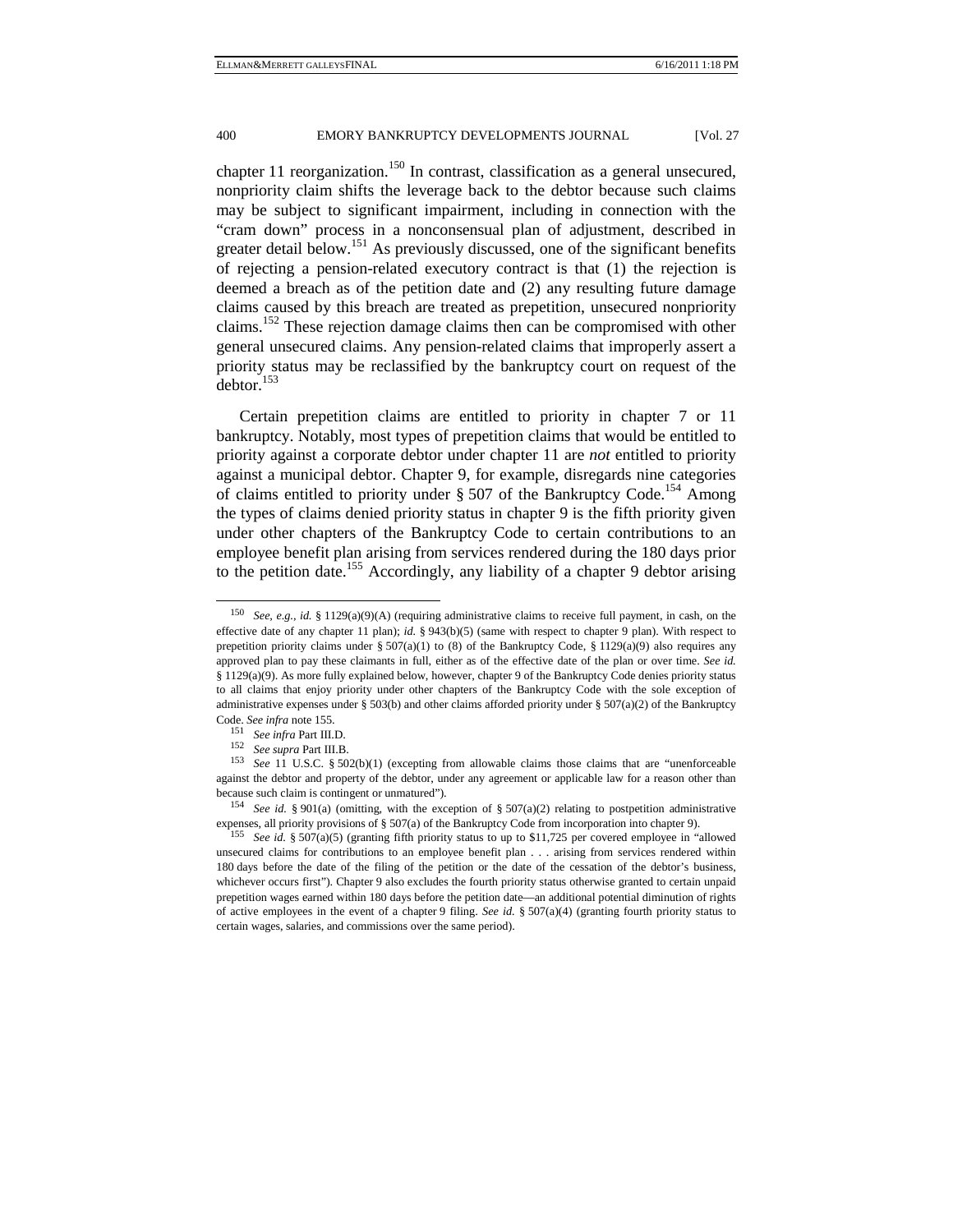from prepetition underfunding of a benefit plan is not entitled to priority. If a pension plan participant seeks a priority for this type of claim, the debtor has the power to object.<sup>156</sup>

As to a municipal debtor's *postpetition* obligations to its pension participants, chapter 9 incorporates § 503, providing for the allowance of certain administrative expenses, and  $\S 507(a)(2)$ , which accords priority to administrative expenses allowed under  $\S 503(b)$ .<sup>157</sup> Administrative expenses typically include the costs of administering the bankruptcy cases and may include the value of goods and services received by the debtor postpetition in the operation of the municipality. In chapter 9, as in chapter 11, wages and benefits earned after the petition date are entitled to administrative expense priority and generally will have to be paid in full.<sup>158</sup> To qualify as an administrative expense, postpetition obligations under prepetition agreements must satisfy the test first articulated by the First Circuit Court of Appeals in *In re Mammoth Mart, Inc*. 159 Under *Mammoth Mart*, a claim is entitled to administrative expense priority only if both (1) the claim arises out of a transaction with the estate and (2) the consideration supporting the claimant's right to payment was both supplied, and beneficial, to the debtor-in-possession or trustee in the operation of the business.160 Applying the *Mammoth Mart* test,

*Id.* at 954 (footnote and citation omitted). The court's citation to § 64(a)(1) refers to the Bankruptcy Act, which was in effect at the time of this ruling.

<sup>&</sup>lt;sup>156</sup> *See id.* § 502(a) (providing that claims are "deemed allowed, unless a party in interest . . . objects").<br><sup>157</sup> *See id.* § 901(a) ("Sections . . . 503 [and] 507(a)(2) . . . of this title apply in a case under this status to administrative claims arising under § 503(b) of the Bankruptcy Code); *see also id.* § 503(b)(1)(A)(i)

<sup>(</sup>according administrative priority for postpetition wages and benefits). 159 Cramer v. Mammoth Mart, Inc. (*In re* Mammoth Mart, Inc.), 536 F.2d 950 (1st Cir. 1976), *superseded by statute*, 11 U.S.C. § 1113, *as recognized in In re* Colo. Springs Symphony Orchestra Ass'n, 308 B.R. 508 (Bankr. D. Colo. 2004). 160 More specifically, the *Mammoth Mart, Inc.* court stated as follows:

For a claim in its entirety to be entitled to first priority under  $\S$  64(a)(1), the debt must arise from a transaction with the debtor-in-possession. When the claim is based upon a contract between the debtor and the claimant, the case law teaches that a creditor's right to payment will be afforded first priority only to the extent that the consideration supporting the claimant's right to payment was both supplied to and beneficial to the debtor-in-possession in the operation of the business. When third parties are induced to supply goods or services to the debtor-in-possession pursuant to a contract that has not been rejected, the purposes of  $\S$  64(a)(1) plainly require that their claims be afforded priority. It is equally clear that a claimant who fully performs under a contract prior to the filing of the petition will not be entitled to first priority even though his services may have resulted in a direct benefit to the bankrupt estate after the filing. Similarly, even when there has technically been performance by the contract creditor during the reorganization period, he will not be entitled to  $\S$  64(a)(1) priority if the bankrupt estate was not benefitted in fact therefrom.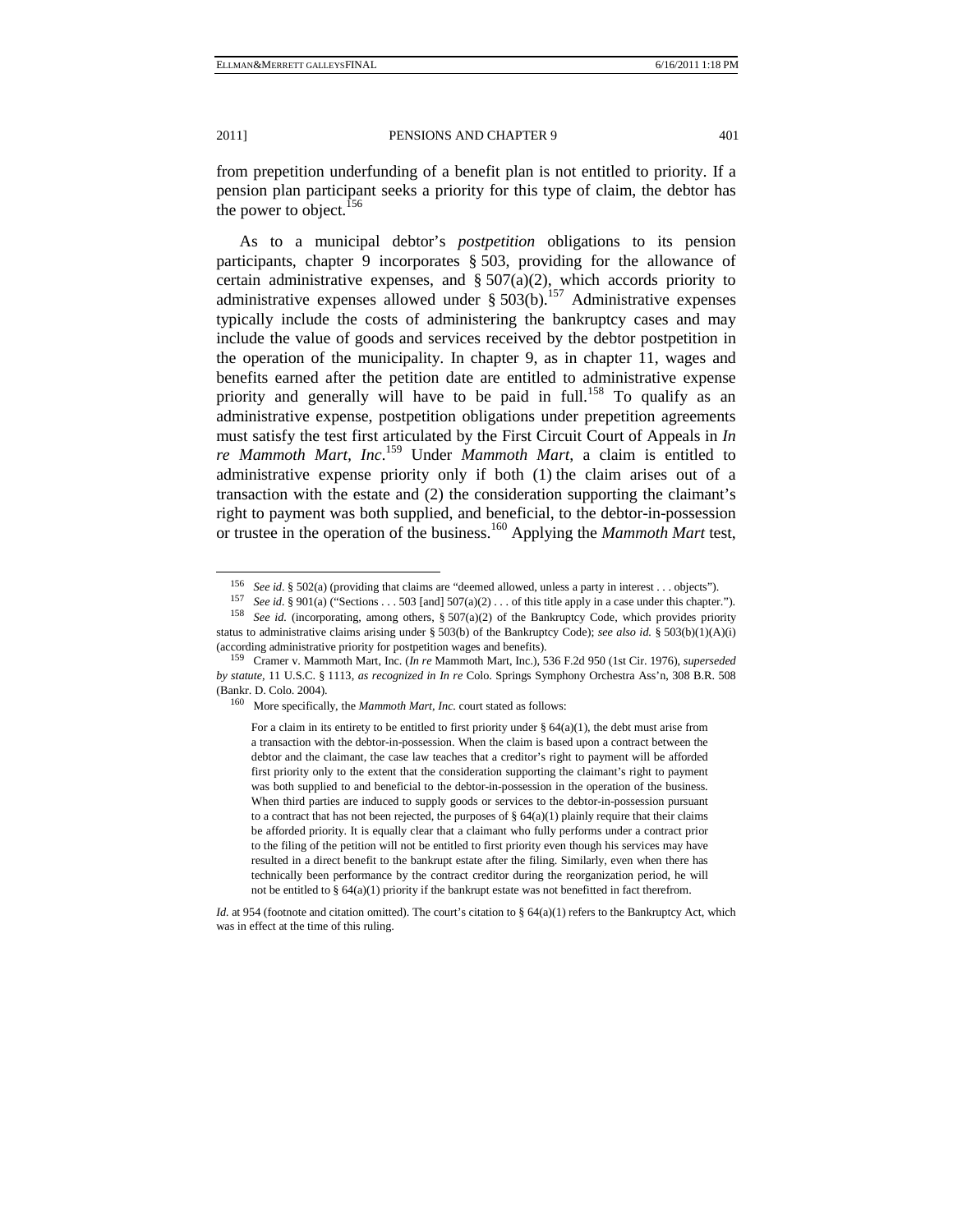a chapter 9 debtor's postpetition obligations to its retirees arising out of prepetition contractual (or impliedly contractual) relationships arguably are entitled to nothing more than general unsecured nonpriority status and may be impaired in a plan of adjustment.<sup>161</sup> Likewise, employees' claims arguably would be entitled to priority only to the extent that they relate to postpetition services provided to the debtor.

These claim-priority issues were addressed in *Prichard II*. In particular, on February 12, 2010, certain of the City's retirees filed a motion seeking to require the debtor to make pension contributions as required by the City's pension plan and the confirmation order in its prior chapter 9 bankruptcy case, *Prichard I*.<sup>162</sup> The City failed to make one monthly payment into the fund immediately prior to filing its second chapter 9 petition in October 2009, and all subsequent payments after the filing of its chapter 9 case.<sup>163</sup> The retirees sought to compel the City to pay, on an administrative priority basis, every payment that it had missed since the petition date and all future payments throughout the pendency of the City's chapter 9 case.<sup>164</sup> The retirees asserted that the City was obligated to make these payments under  $\S 503(b)(1)(A)$  of the Bankruptcy Code, which provides that "there shall be allowed, administrative expenses, . . . including . . . the actual, necessary costs[,] and expenses of preserving the estate."<sup>165</sup> Subsection (i) of  $\S 503(b)(1)(A)$  further provides that "wages, salaries[,] and commissions for services rendered after the commencement of the case" are specifically entitled to administrative priority.<sup>166</sup>

In its response, the City argued that its obligations to the retirees were not entitled to administrative expense priority under the *Mammoth Mart* test because (1) the consideration received for the retirees' claims was provided prior to the petition date and (2) the obligation to make the pension payments

-

As noted earlier, there is no bankruptcy estate in a chapter 9 case, nor is there a trustee or debtor in possession. *See supra* note 87. To apply *Mammoth Mart*, to a chapter 9 debtor, one approach would be to distinguish more generally between the prepetition debtor and the postpetition debtor. In this formulation of the test, administrative priority would be granted to (1) claims arising out of transactions with the postpetition debtor (rather than the estate) where (2) the consideration supporting the claim was supplied to and beneficial to the postpetition debtor (rather than the debtor-in-possession). This appears to be the approach argued in

*Prichard II*, as discussed below.<br><sup>161</sup> *See infra* Part III.D.<br><sup>162</sup> Prichard Administrative Expense Motion, *supra* note 98, at 4.<br><sup>163</sup> *See id.* at 3.<br><sup>164</sup> *Id.* at 4.<br><sup>165</sup> *Id.* at 3-4; *see also* 11 U.S.C. § 503(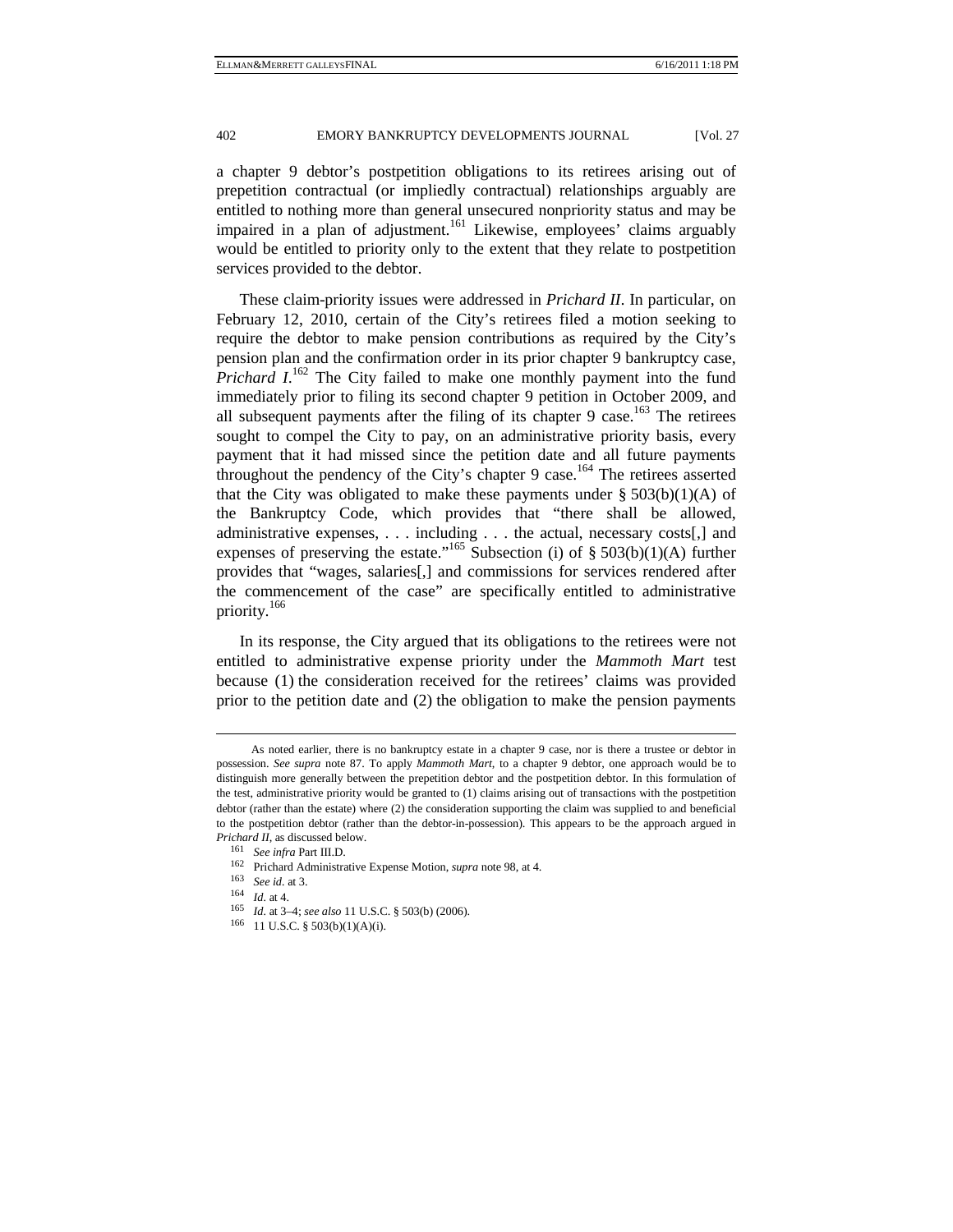arose out of contractual commitments made before the chapter 9 debtor came into existence.<sup>167</sup> The City further argued that the bankruptcy court was prohibited from directing the city to make the payments under § 904 of the Bankruptcy Code, which disallows court interference with "(1) any of the political or governmental powers of the debtor; (2) any of the property or revenues of the debtor; or (3) the debtor's use or enjoyment of any incomeproducing property."168 Two days after the city filed its response, the bankruptcy court entered an order denying the retirees' administrative expense request pursuant to findings of fact and conclusions of law that it had made on the record.<sup>169</sup> The court did not issue an opinion with respect to its order. In light of this decision, *Prichard II* provides support for the proposition that any pension benefit earned prior to the petition date, and potentially any other obligation earned under a prepetition agreement, is entitled to no more than general unsecured, nonpriority treatment.

Certain procedural mechanisms in the claims allowance process also can help a municipal debtor address its pension obligations. Section 924 of the Bankruptcy Code requires municipal debtors to file a list of known creditors and the amount of the applicable claim owed to each creditor (the "Scheduled Creditor List"), similar to the schedules of liabilities in a chapter 11 case.<sup>170</sup> In addition to these "scheduled" claims, the debtor may ask the court to establish a deadline (a so-called bar date) by which all claimants must file a proof of claim, setting forth the asserted amount and bases of their claims if they disagree with the scheduled claims.<sup>171</sup> A proof of claim is deemed filed on behalf of each creditor that appears on the Scheduled Creditor List in the amount stated, provided that this amount is not listed as disputed, contingent, or unliquidated.<sup>172</sup> But creditors holding claims listed as disputed, contingent, or unliquidated—or who disagree with the amount or classification of their

 <sup>167</sup> Memorandum of Law in Support of City of Prichard's Responses to Retirees' Motions for Administrative Claim, to Compel Payment of Administrative Expenses and to Compel Debtor to File a Plan of Reorganization, at 3, *In re* City of Prichard, Ala. (*Prichard II*), No. 09-15000 (Bankr. S.D. Ala. Oct. 27, 2009) (No. 93). 168 11 U.S.C. § 904; *see also* Prichard Response, *supra* note 167, at 3–4. 169 Order Denying Prichard Retirees' Motion for Administrative Claim and to Compel Payment of

Administrative Expenses, at 1, *In re* City of Prichard, Ala. (*Prichard II*), No. 09-15000 (Bankr. S.D. Ala. Oct. 27, 2009) (No. 97).<br><sup>170</sup> *See* 11 U.S.C. § 924 (providing that the "debtor shall file a list of creditors").<br><sup>171</sup> *See* FED. R. BANKR. P. 3003(c) (providing in part that the "court shall fix and for cause shown may

extend the time within which proofs of claim or interest may be filed").<br><sup>172</sup> See 11 U.S.C. § 925 ("A proof of claim is deemed filed under [§] 501 of this title for any claim that

appears in the list filed under [§] 924 of this title, except a claim that is listed as disputed, contingent, or unliquidated.").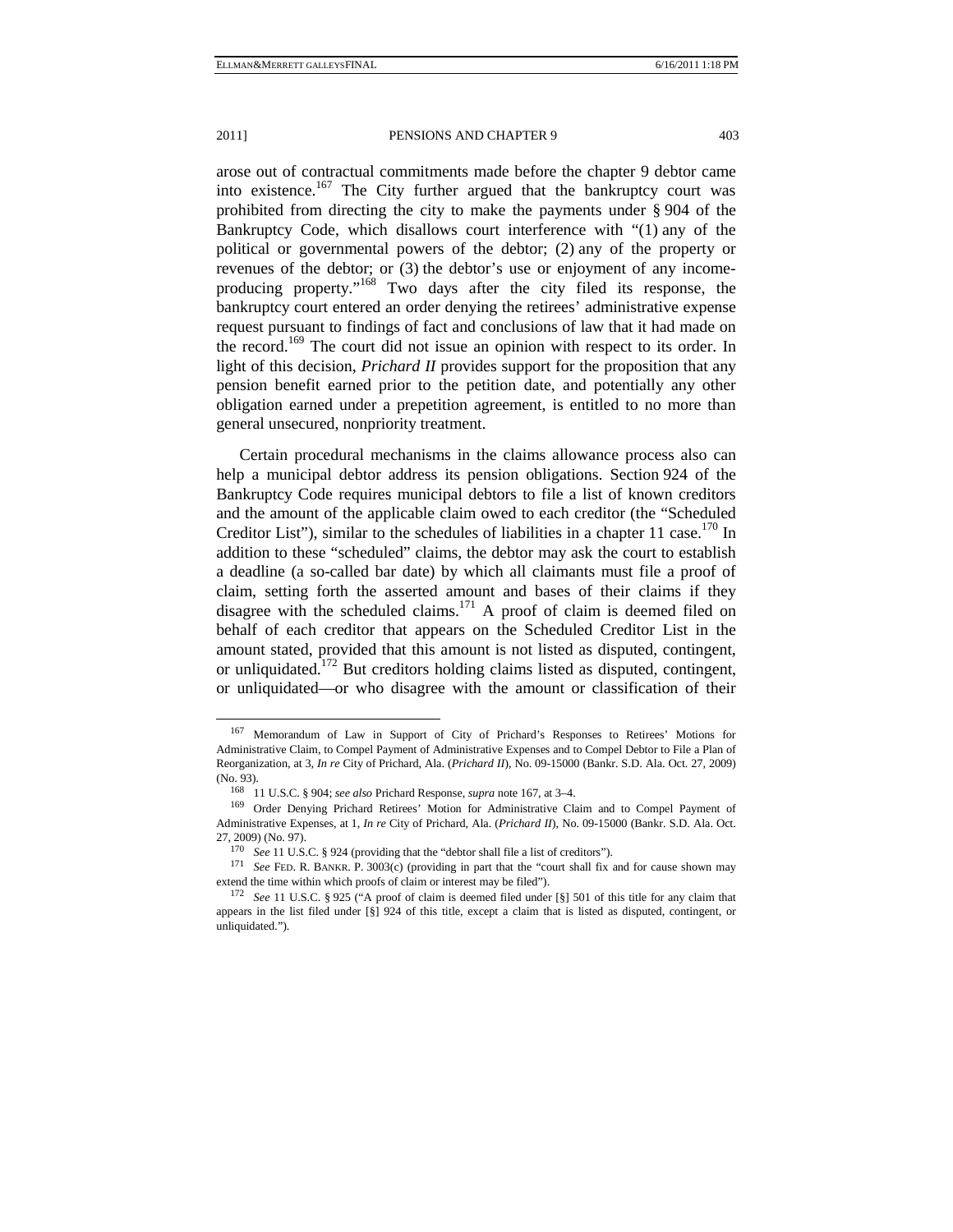claims on the Scheduled Creditor List—must file a proof of claim by the bar date established by the court.

The bar date mechanism is widely used in chapter 11 and chapter 7 cases, but is available in chapter 9 as well. Establishing a bar date provides the debtor with (1) a clear picture of its overall asserted liabilities, as well as the basis for such liability; and (2) a fixed date, beyond which no new claims may be asserted against the debtor on account of prepetition liability. If a claimant fails to file a proof of claim by the established deadline, the claim may be forever barred from being asserted in the future (absent limited extenuating circumstances).<sup>173</sup> If this occurs, the amount of the claim is limited to the undisputed, liquidated amount declared by the debtor in its Scheduled Creditor List.<sup>174</sup> Although courts sometimes permit the filing of single proofs of claim on behalf of entire classes of individuals, $175$  where the filing of a class claim is not permitted, the onus is on each individual claimant to protect its own rights.

*Id.* at 395 (footnote omitted). In applying the *Pioneer* test, courts are more likely to allow the late filing of a proof of claim where the notice of the bar date is inadequate or ambiguous or where the claimants are unsophisticated individuals. *See, e.g.*, Zilog, Inc. v. Corning (*In re* Zilog, Inc.), 450 F.3d 996, 1006–07 (9th Cir. 2006) (finding excusable neglect to permit the late-filing of certain proofs of claim because the subject claimants were unrepresented individuals and the bar date notice was ambiguous). Accordingly, depending upon the circumstances and the quality of notice provided, an unrepresented retiree that failed to file a proof of claim by a court-ordered bar date may be able to argue successfully that his or her failure to act was the result

of "excusable neglect." 174 *See* 11 U.S.C. § 925. 175 *See, e.g.*, Birting Fisheries, Inc. v. Lane (*In re* Birting Fisheries, Inc.), 92 F.3d 939, 940 (9th Cir. 1996) (affirming the bankruptcy court's approval of the filing of a class proof of claim by a class of former employees asserting wage claims against the debtor); Reid v. White Motor Corp., 886 F.2d 1462, 1470 (6th Cir. 1989) (stating that bankruptcy courts are authorized to permit the filing of class proofs of claim and affirming the bankruptcy court's rejection of a class claim with respect to a class action seeking severance pay on behalf of the debtor's former employees because the class representative failed to comply with the procedural requirements for such claims); Am. Reserve Corp. v. Huddleston (*In re* Am. Reserve Corp.), 840 F.2d 487, 488, 493 (7th Cir. 1988) (holding that bankruptcy courts may exercise discretion to authorize the

 <sup>173</sup> *See id.* A claimant may be permitted to file a proof of claim after the bar date in appropriate circumstances. Rule 9006(b) of the Federal Rules of Bankruptcy Procedure allows a party to move for the extension of any deadline established under the Bankruptcy Rules or by order of the court after its expiration where the failure to meet the deadline was the result of "excusable neglect." FED. R. BANKR. P. 9006(b). Courts employ the equitable test outlined by the Supreme Court in *Pioneer Inv. Servs. Co. v. Brunswick Assocs. Ltd. P'ship*, 507 U.S. 380 (1993), to determine whether "excusable neglect" exists. In *Pioneer*, the Court stated that:

Because Congress has provided no other guideposts for determining what sorts of neglect will be considered "excusable," we conclude that the determination is at bottom an equitable one, taking account of all relevant circumstances surrounding the party's omission. These include, as the Court of Appeals found, the danger of prejudice to the debtor, the length of the delay and its potential impact on judicial proceedings, the reason for the delay, including whether it was within the reasonable control of the movant, and whether the movant acted in good faith.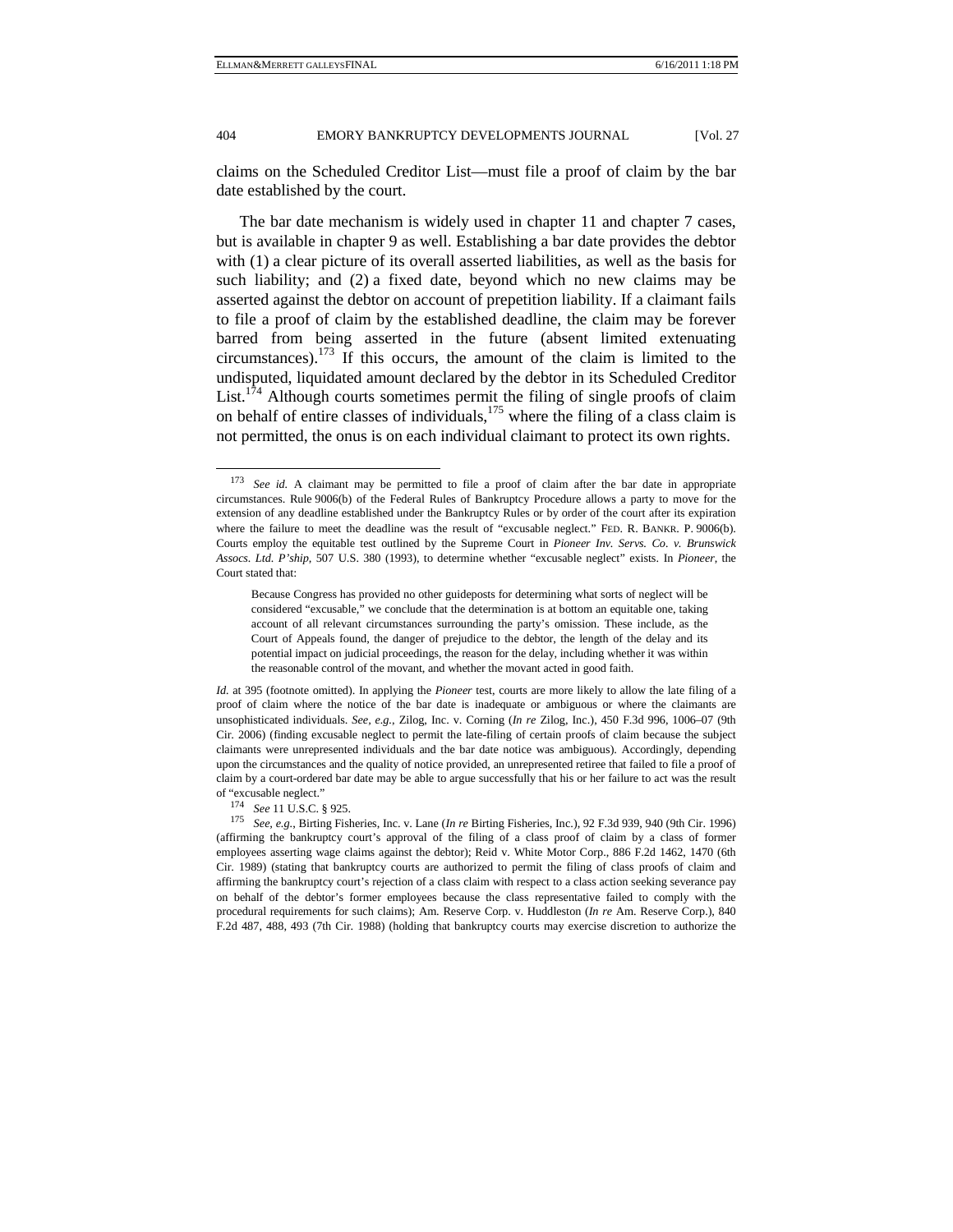If claim disputes arise, the bankruptcy court is empowered to hear those disputes. Although claimants may seek to have these issues moved to another forum for determination, the debtor has the ability to argue strongly to maintain these matters in the bankruptcy forum.<sup>176</sup> The bankruptcy court, moreover, has the ability to estimate these liabilities under  $\S$  502(c), which also applies in chapter  $9.177$ 

Where pension liabilities (or the calculation of these liabilities) are disputed, the bar date process may exert further pressure on affected claimants by forcing them to defend their position, and it brings claims disputes into the bankruptcy court (at least in the first instance). For example, in *Vallejo*, the City sought to unilaterally reduce retiree health benefits, arguing that its liability to affected retirees should terminate with the expiration of the collective bargaining agreements under which the benefits arose.<sup>178</sup> A committee of retirees countered that the claimants' rights to health benefits were vested under California law and, accordingly, fixed in perpetuity.<sup>179</sup> This

There shall be estimated for purpose of allowance under this section—

(1) any contingent or unliquidated claim, the fixing or liquidation of which, as the case may be, would unduly delay the administration of the case; or

(2) any right to payment arising from a right to an equitable remedy for breach of performance.

11 U.S.C. § 502(c); *see also id.* § 901(a) (incorporating § 502 of the Bankruptcy Code into chapter 9 in its entirety). 178 *See* Transcript of Hearing at 12–13, *In re* City of Vallejo, 403 B.R. 72 (Bankr. E.D. Cal. 2009), *aff'd*,

Int'l Bhd. of Elec. Workers, Local 2376 v. City of Vallejo (*In re* City of Vallejo), 432 B.R. 262 (E.D. Cal. 2010) (counsel to the City stating, "Our contention is that that period of time ends when those contracts [*i.e.*, the applicable collective bargaining agreements] would have expired under their own terms") (No. 710). 179 *See* Transcript of Hearing, *supra* note 178, at 20–22 (outlining the committee's position that the

retirees' health benefits could not be reduced notwithstanding the expiration of the underlying collective bargaining agreement). Thus, in the committee's view, the proper calculation of the retirees' claims required an actuarial analysis to determine the amount of each claim. The issue of who should pay for these actuarial services was hotly contested. *See, e.g.*, *id.* at 37 (quoting counsel for the City, "I'm not really sure what the City is supposed to do when they hire an actuary. Calculate the claim according to how it doesn't think the claim should be calculated?").

-

filing of class proofs of claim and stating that "the right to file a proof of claim on behalf of a class seems

secure"). 176 In *S.G. Phillips Constructors, Inc.*, for example, the Second Circuit Court of Appeals held that a bankruptcy court had jurisdiction over a creditor's prepetition contract claim against the debtor. S.G. Phillips Constructors, Inc. v. City of Burlington, Vt. (*In re* S.G. Phillips Constructors, Inc.), 45 F.3d 702, 706 (2d Cir. 1995). Referring to the "basic principle that the filing of a proof of claim 'invokes the special rules of bankruptcy concerning objections to the claim, estimation of the claim for allowance purposes, and the rights of the claimant to vote on the proposed distribution'" the court reasoned that "'a claim filed against the estate is a core proceeding because it could arise only in the context of bankruptcy.'" *Id.* at 706 (quoting *In re*  Manville Forest Prods. Corp., 896 F.2d 1384, 1390 (2d Cir. 1990).<br><sup>177</sup> Section 502(c) of the Bankruptcy Code provides that: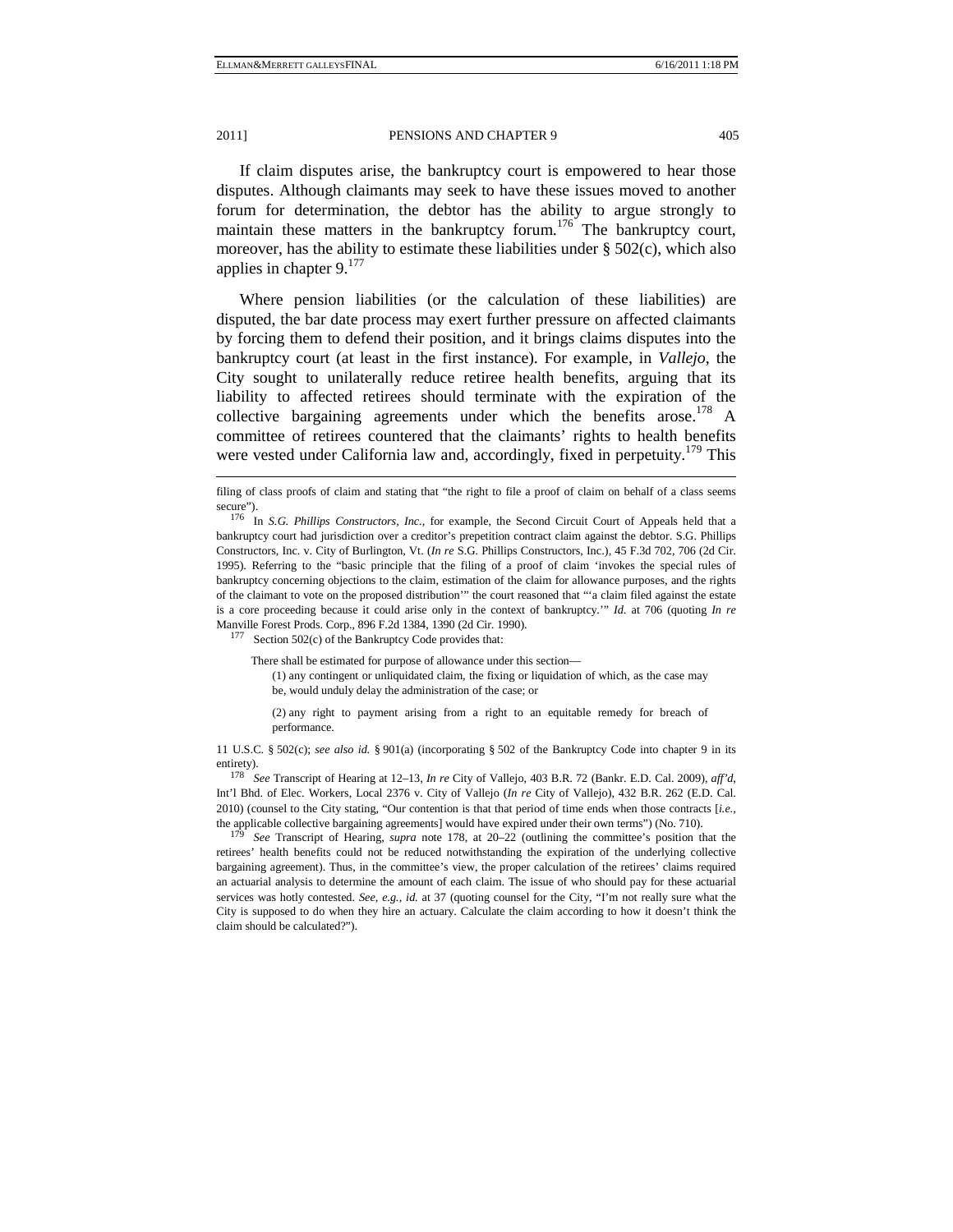dispute caused the bankruptcy court to impose a bar date on retirees and require submission of proofs of claim for lost health benefits.<sup>180</sup> In fact, because of the complexity of determining the amount of each retiree's entitlement to benefits, the committee and the debtor reached an agreement whereby, unless a retiree wished to propose his or her own means of calculating the applicable benefit, the retiree would simply choose between the committee's (more favorable) method and the debtor's (less favorable) method.181 Nevertheless, each retiree was required to submit a proof of claim or else accept the debtor's calculation.182 One likely result of the *Vallejo* bar date approach is that many retirees may have failed to file a proof of claim on or before the bar date and consequently lost their ability to challenge the debtor's calculation of their claims.<sup>183</sup> This potentially disparate treatment is a result the official retiree committee in *Vallejo* was striving to avoid.<sup>184</sup>

Notably, pensioners in *Vallejo* were not required to submit proofs of claim with respect to their pension benefits because, generally, the City paid all pension liabilities in full.<sup>185</sup> Nevertheless, the claims and bar date process could be adopted and applied to pension liabilities if a municipal debtor wished to contest these claims. Establishing a well defined claims process could exert further pressures on pension plan participants, create a mechanism and a forum to adjudicate claim disputes efficiently, and improve a debtor's negotiating position with respect to its pension liabilities.

 <sup>180</sup> *See* Order Fixing Bar Date for Health Benefit Claims and Claims Based on Certain Pension Benefits, *In re City of Vallejo*, 403 B.R. at 72. (No. 781). 181 *See* Proof of Claim Based on Impairment of Retiree Health Benefits and Payment of Reduced Pension

Benefits, *In re City of Vallejo*, 403 B.R. at 72 (requesting by customized proof of claim form that retirees select a methodology for calculating their health benefit claims; the retirees were given the option of selecting (a) the formula advanced by the retiree committee, (b) the formula preferred by the City, or (c) some other formula that the retirees were asked to specify).<br><sup>182</sup> The approved bar date notice for retiree health benefit claims provides that the claims of retirees who

do not timely complete and file a proof of claim will be forever barred. *See* Order Fixing Bar Date, *supra* note

<sup>180,</sup> at 1–2. 183 *But see* discussion on permissible late-filing of proofs of claim under the "excusable neglect" standard, *supra* note 173. 184 *See* Transcript of Hearing, *supra* note 178, at 30 (counsel for the retiree committee alleging that the

City was "sticking it to the retirees through a divide-and-conquer strategy and mov[ing] the committee to the side"). 185 *See* Order Fixing Bar Date, *supra* at 180, at 3 (stating that "[t]o date, the City has made all payments

on account of pension benefits, and its intention is to continue to do so").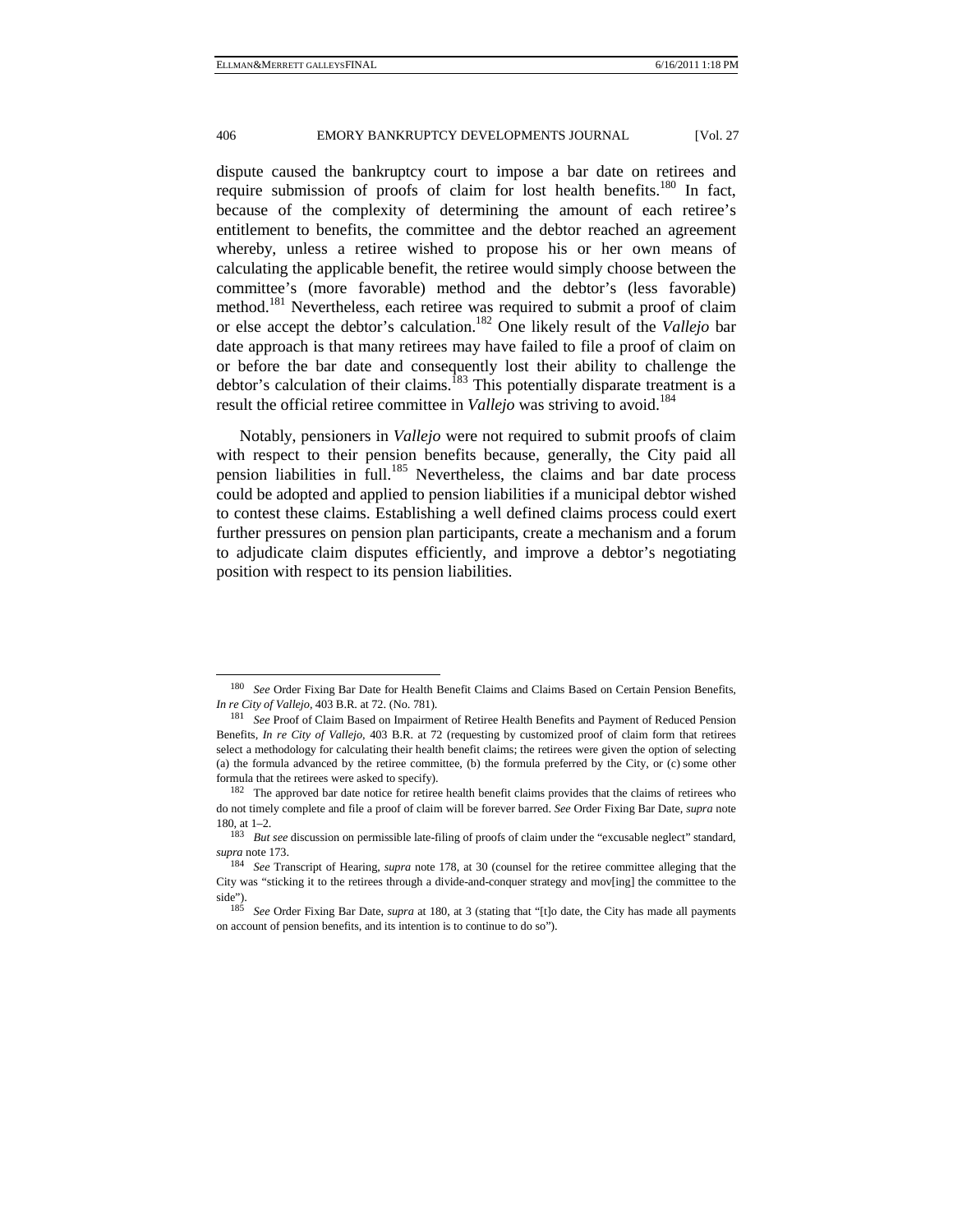#### *D. Plan of Adjustment*

The ultimate goal of chapter 9 is to achieve confirmation of a "plan of adjustment"—the document that sets forth the specifics of how a municipality proposes to restructure its various obligations.<sup>186</sup> Section 943 of the Bankruptcy Code identifies the basic requirements for confirmation of a plan of adjustment.<sup>187</sup> In general, the confirmation requirements of  $\S$  943 incorporate those found in chapter 11 with respect to corporate plans of reorganization.188 However, some changes in the confirmation standards are necessitated by the differences between private entities governed by chapter 11 and public municipalities governed by chapter  $9.189$  Notably, unlike a chapter 11 debtor, a chapter 9 debtor cannot elect to liquidate substantially all of its assets.<sup>190</sup> Therefore, the "best interests of creditors" test for confirmation of chapter 11 plans<sup>191</sup>—which requires that non-accepting creditors fare at least as well under the plan as in a hypothetical chapter 7 liquidation—does not work the same way in chapter 9. Rather, as described below, the focus in chapter 9 is, more generally, whether the plan offers the best alternative available.

The plan of adjustment process may provide a municipality with one of its most significant tools to address its pension obligations. Unlike in chapter 11, the Bankruptcy Code prohibits any party other than the municipal debtor from proposing a plan of adjustment in a chapter 9 case.<sup>192</sup> Consequently, the municipal debtor fully controls the plan process and cannot be subjected to competing plans of adjustment propounded by third parties.

 <sup>186</sup> *See* 11 U.S.C. § 109(c) (2006) ("An entity may be a debtor under chapter 9 of this title if and only if such entity . . . desires to effect a plan to adjust such debts . . . .").<br><sup>187</sup> See id. § 943(b) (requiring the bankruptcy court to confirm the plan if it meets seven requirements).<br><sup>188</sup> See id. § 943(b)(1) (requiring t

incorporated under section 901 of the Bankruptcy Code); *see also id.* § 901(a) (incorporating various chapter 11 plan and plan confirmation provisions including  $\S$  1122, 1123(a)(1), 1123(a)(2), 1123(a)(3), 1123(a)(4), 1123(a)(5), 1123(b), 1123(d), 1124, 1125, 1126(a), 1126(b), 1126(c), 1126(e), 1126(f), 1126(g), 1127(d), 1128, 1129(a)(2), 1129(a)(3), 1129(a)(6), 1129(a)(8), 1129(a)(10), 1129(b)(1), 1129(b)(2)(A), 1129(b)(2)(B), 1142(b), 1143, 1144, and 1145 of the Bankruptcy Code). 189 *Compare id.* § 943(b), *with id.* § 1129 (listing the confirmation requirements applicable to chapter 11

plans).<br><sup>190</sup> *See supra* note 34.<br><sup>191</sup> The best interests of creditors test is codified in § 1129(a)(7) of the Bankruptcy Code, which

conditions confirmation of a plan on non-accepting creditors in impaired classes of claims "receiv[ing] or retain[ing] under the plan . . . a value, as of the effective date of the plan, that is not less than the amount that such holder would so receive or retain if the debtor were liquidated under chapter 7 of this title on such date." 11 U.S.C. § 1129(a)(7). 192 *See id.* § 941 (providing that "the *debtor* shall file a plan" (emphasis added)).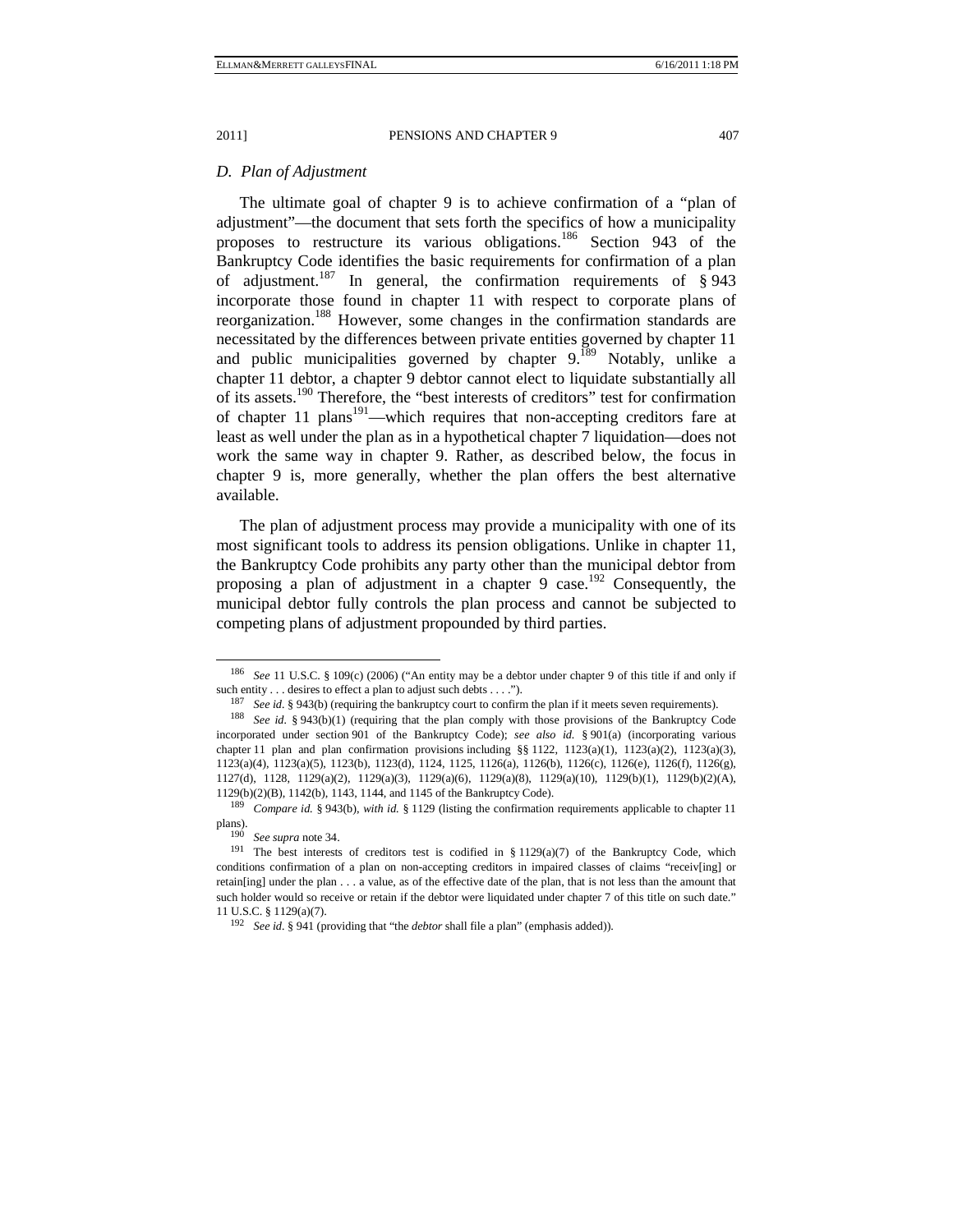Most fundamentally, a plan of adjustment may provide for impairment of certain types of claims. Although administrative priority claims (potentially including claims for pension benefits earned *after* the bankruptcy filing date) cannot be impaired, unsecured nonpriority claims may be subject to compromise if the confirmation requirements of § 943 of the Bankruptcy Code are met.<sup>193</sup>

There is limited case law on this topic in the chapter 9 context; however, several important lessons can be learned. For example, if the municipality has been authorized by the state to avail itself of chapter 9, state laws, ordinances, and other rules should not be available to impede the municipal debtor's efforts to use chapter 9 to impair and restructure its obligations.<sup>194</sup> Accordingly, even where state law establishes rules of priority or otherwise prefers one unsecured creditor over another, chapter 9 (and the state's voluntary agreement to permit chapter 9 filings) allows the debtor to disregard such state law preferences and impair the rights of such unsecured creditors.<sup>195</sup> In fact, even where a municipality otherwise would be unable to obtain relief from an obligation based upon constitutional restrictions upon the impairment of contracts by state legislation—the very basis for much of the argument that public pension obligations cannot be amended—case law seems to make clear that such restrictions do not hamper a chapter 9 municipality's attempts to impair these obligations.196 These rules and others have resulted in a number of different types of impairment in chapter 9 plans of adjustment, including, among others,

<sup>193</sup> *See supra* note 189. 194 *See* United States v. Bekins, 304 U.S. 27, 54 (1938) ("[T]he natural and reasonable remedy through composition of the debts of the district was not available under state law by reason of the restriction imposed by the Federal Constitution upon the impairment of contracts by state legislation. The bankruptcy power is competent to give relief to debtors in such a plight and, if there is any obstacle to its exercise in the case of the districts organized under state law it lies in the right of the State to oppose federal interference."); *In re* Corcoran Hosp. Dist., 233 B.R. 449, 460 (Bankr. E.D. Cal. 1999) ("'To create a federal statute based upon the theory that federal intervention was necessary to permit adjustment of a municipality's debts and then to prohibit the municipality from adjusting such debts is not, in the point of view of this Court, a logical or necessary result.'" (quoting *In re* City of Columbia Falls, Mont., Special Improvement Dist. No. 25, 143 B.R.

<sup>750, 760 (</sup>Bankr. D. Mont. 1992))); *see also* cases cited *supra* notes 143–44. 195 *In re* Sanitary & Improvement Dist., # 7, 98 B.R. 970, 974 (Bankr. D. Neb. 1989). Although the court determined that the plan was not confirmable as filed, it also held that state law preferring bondholders to warrant holders would not necessarily prevent debtor from impairing bondholders while providing some value to warrant holders, in violation of state law, so long as "new bonds" issued pursuant to plan complied with applicable state law. 196 *See Bekins*, 304 U.S. at 54; *In re City of Columbia Falls*, 143 B.R. at 759–60 (holding that chapter 9

preempts any state law that would otherwise impede a debtor's ability to impair its unsecured bond debt).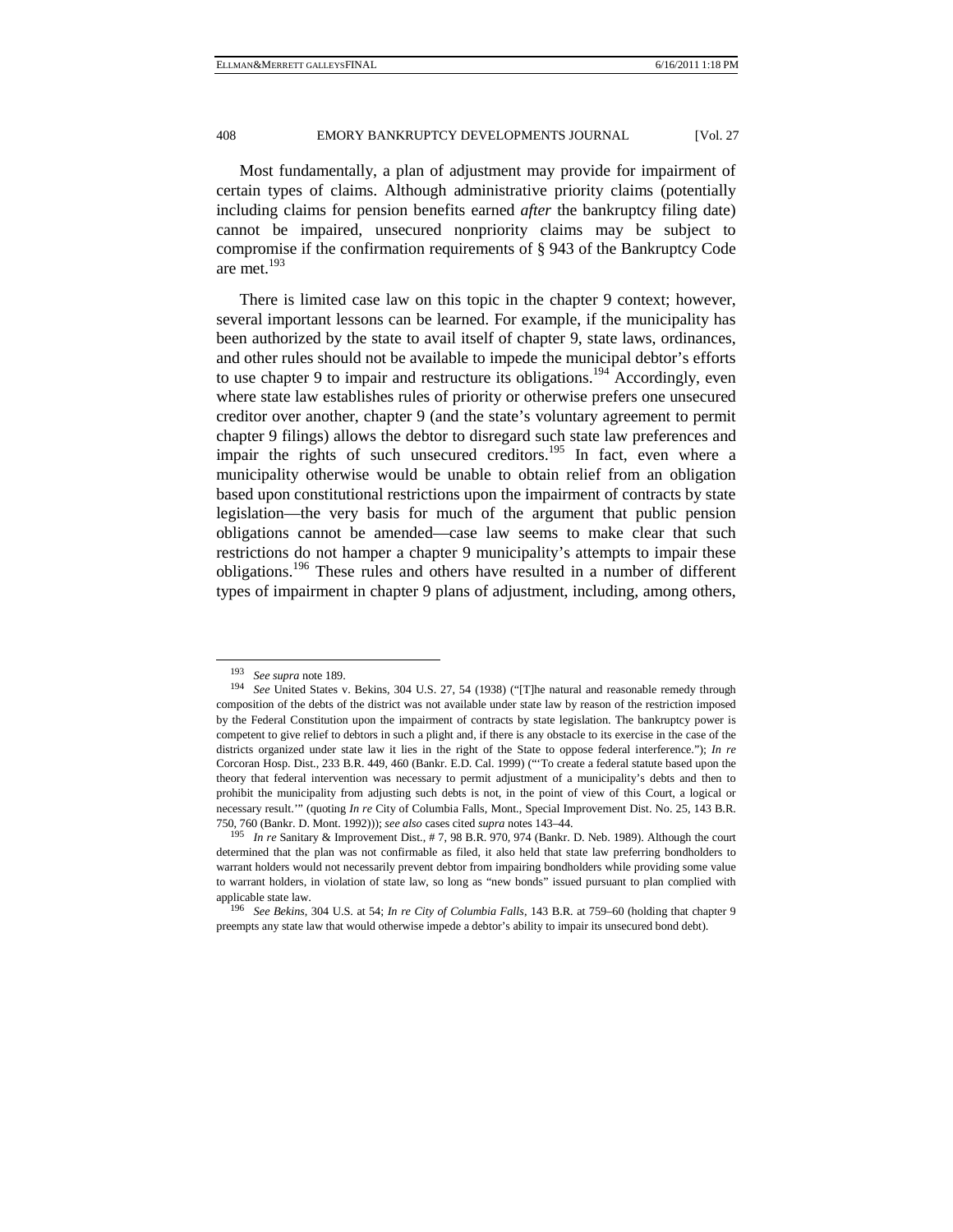imposition of non-market rates of interest, extended repayment terms, and less than full payment of principal and interest. $197$ 

Ultimately, whether a particular municipality can successfully impair its pension obligations through a plan of adjustment depends on whether it can satisfy each of the confirmation requirements of § 943 of the Bankruptcy Code. This showing is extremely fact intensive and depends entirely upon the particular provisions of a municipal debtor's plan and the facts and circumstances leading to the municipal debtor's chapter 9 filing. Although a detailed review of each of the confirmation requirements of § 943 is beyond the scope of this article, several of the requirements deserve discussion.

Absent consent from all impaired classes of creditors, a municipal debtor must resort to the "cram down" provisions of § 1129(b) of the Bankruptcy Code, incorporated into chapter 9 by  $\S 901$ .<sup>198</sup> The chapter 9 cram down rules permit a debtor to overcome a dissenting class of creditors (such as a class including pension holders) if the debtor can demonstrate that the plan does not "discriminate unfairly" against such dissenting class and that it is "fair and equitable" with respect to classes of secured and unsecured claims.<sup>199</sup> In chapter 9, this showing requires a court to examine whether the proposed treatment is all the impaired creditor "'can reasonably expect in the circumstances.'"200 Although confirmation of any plan is a fact-intensive inquiry, given the extreme budgetary shortfalls and pension underfunding that currently exist, some municipalities presumably can make a strong argument that even significant impairment provides pension claimants with all they "can reasonably expect in the circumstances." As Prichard's mayor noted in

 <sup>197</sup> *See, e.g.*, *In re* Westfall Twp., Case No. 09-02736 (Bankr. M.D. Penn, Mar. 2, 2010) (approving plan of adjustment that reduced \$20 million judgment to \$6 million and paid judgment through quarterly payments over the course of 20 years, without interest); *In re* Village of Alorton, Case No. 05-30055 (Bankr. S.D. Ill. Dec. 11, 2006) (approving plan of adjustment that paid judgment through monthly payments over the course of 20 years, with payments beginning after five years); *In re City of Columbia Falls*, 143 B.R. at 760 (stating that a chapter 9 plan of adjustment may provide for less than full payment of general obligation bonds, so long as other requirements of chapter 9 were met); *In re Sanitary & Improvement Dist., # 7*, 98 B.R. at 973–74 (explaining that general obligation bonds are general unsecured claims, subject to impairment); *In re* City of Camp Wood, Texas, Case No. 05-54480 (Bankr. W. D. Tex. June 13, 2007) (approving a plan of adjustment that impaired prepetition general obligation bond debt through (a) a principal reduction, funded by cash generated through a sale of assets; (b) a new 20-year amortization schedule; and (c) a new interest rate of 5%).<br><sup>198</sup> See supra note 188.<br><sup>199</sup> 11 U.S.C. § 1129(b)(1) (2006). To confirm a plan of adjustment that impairs c

one impaired class must have accepted the plan. *See id.* §§ 901, 943(b)(1), 1129(a)(10). 200 6 COLLIER, *supra* note 34, ¶ 943.03[1][f][i][B] (quoting Lorber v. Vista Irrigation Dist., 127 F.2d 628,

<sup>639 (9</sup>thCir. 1941)).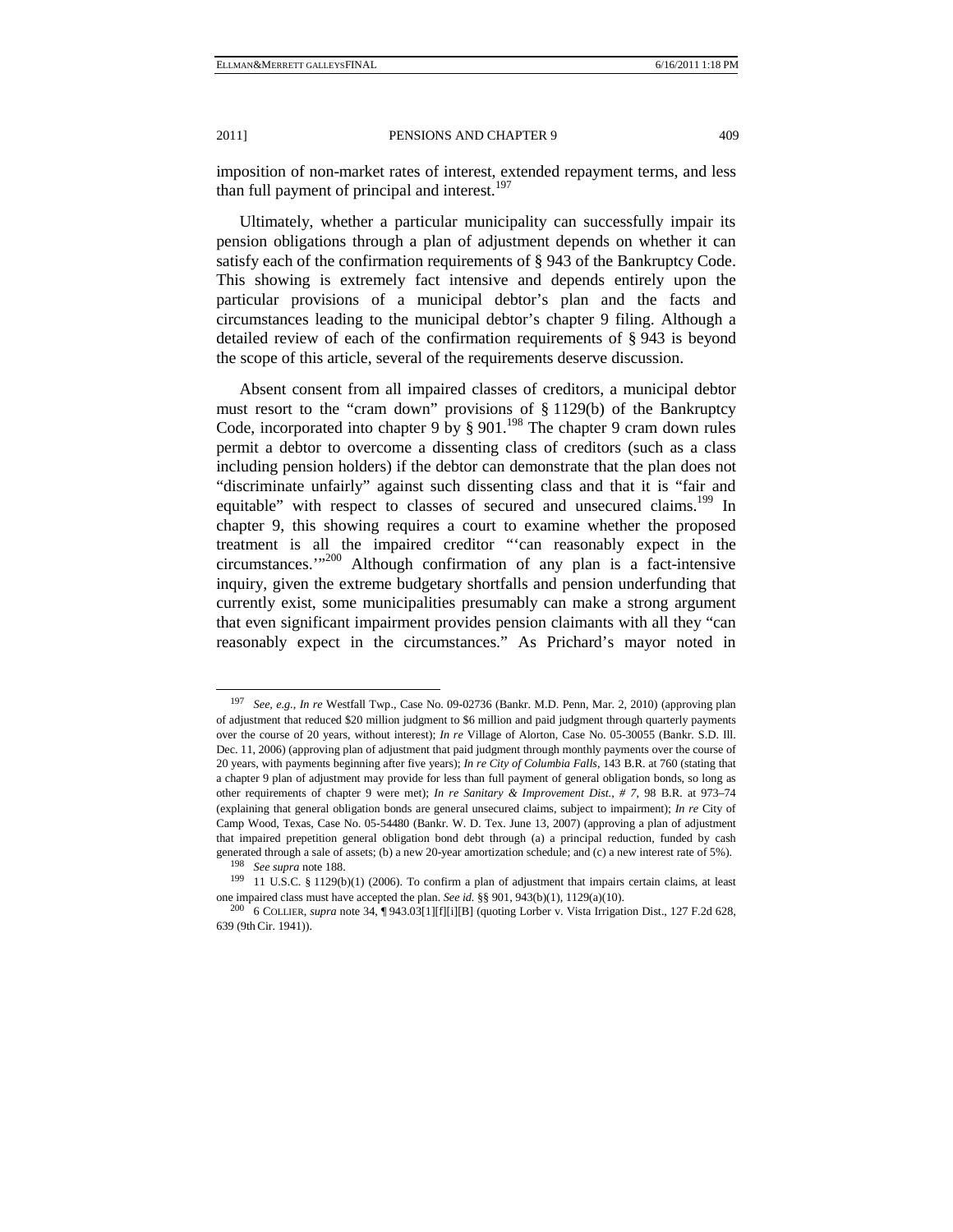response to unhappy retirees whose pension benefits were to be impaired in *Prichard II*, "You can't expect to get what we don't have."<sup>201</sup>

In addition, the court must examine whether the proposed plan is feasible, which requires a showing that there is a reasonable likelihood that the municipality's future tax revenues are sufficient to make the payments proposed by the plan.<sup>202</sup> The plan also must be the result of fair and equitable bargaining, openly arrived at and devoid of overreaching,203 and must not discriminate unfairly against any particular class of creditors.<sup>204</sup> Each of these requirements makes clear that, not only must a municipal debtor negotiate with its pension holders, but the pension holders cannot disproportionately bear the impact of the municipality's proposed restructuring.

Other issues that must be addressed for the municipality to confirm its plan of adjustment include demonstrating that the plan is in the "best interests of creditors."205 As noted above, in chapter 11, this test generally means that payments under the plan to creditors will yield at least as much as would be received on a liquidation of the debtor's business and the distribution of the proceeds to creditors.206 This type of test does not work in chapter 9, however, because a municipality cannot be liquidated.<sup>207</sup> Thus, the best interests of creditors test in chapter 9 is interpreted to mean that the plan must be better than the alternative, which is dismissal of the case with every creditor left to fend for itself.<sup>208</sup>

Moreover, a municipal debtor must obtain all necessary regulatory approvals with respect to the plan provisions<sup>209</sup> and must demonstrate that the actions proposed by the plan are not prohibited by  $law$ <sup>210</sup> Although these requirements should not impede a municipality's attempts to impair prepetition pension claims based upon prepetition pension plans, any unilateral attempt to

 <sup>201</sup> *Prichard Bankruptcy Brings Pensioners to Council Meeting*, WPMI Local 15, Mobile, Ala. (Oct. 29, 2009), *available at* http://www.local15tv.com/mostpopular/story/Prichard-Bankruptcy-Brings-Pensioners-to-Council/NMnXDMYgu0iIn9OvlFhjYQ.cspx.<br>
<sup>202</sup> See 6 COLLIER, *supra* note 34, ¶ 943.03[7][b].<br>
<sup>203</sup> Town of Belleair, Fla. v. Groves, 132 F. 2d 542 (5th Cir. 1942), *cert. denied*, 318 U.S. 769 (1943).<br>
<sup>204</sup> 11 U.S.C. § 1

to dismiss a chapter 9 case, which could result in a potentially chaotic scramble of individual creditors pursuing their rights in an *ad hoc* fashion). 209 11 U.S.C. § 943(b)(6). 210 *Id.* § 943(b)(4).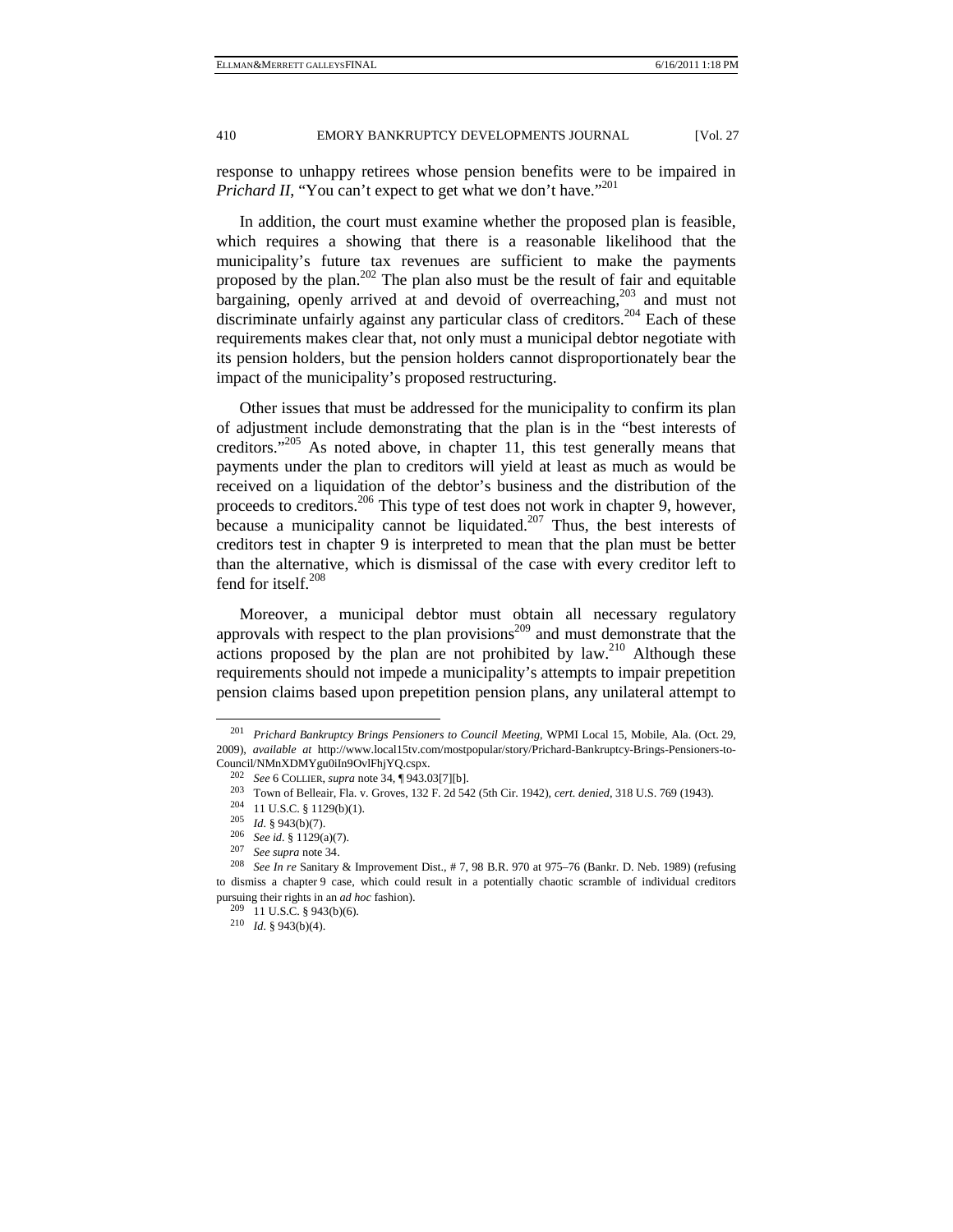implement new or altered benefits on a going forward basis will likely be held to violate this requirement, absent appropriate legislative approval.<sup>211</sup>

Very few municipal debtors have attempted to use the chapter 9 plan of adjustment process to impair pension obligations. However, at least one confirmed plan of adjustment—the plan in *Prichard*  $I^{212}$ —indicates that the use of a plan of adjustment to impair pension obligations may offer a viable alternative for municipalities. In *Prichard I*, the municipal debtor experienced significant and unsustainable shortfalls in its pension plan.<sup>213</sup> To address this and other issues, the debtor commenced a chapter 9 case and achieved confirmation of a plan of adjustment that included, as one of its most significant provisions, the impairment of claims relating to pension obligations.214 In particular, the *Prichard I* plan of adjustment included, among others, the following terms: (1) a \$16.5 million cash infusion to be paid to the pension plan in 2009, approximately nine years after the confirmation of the plan of adjustment; (2) reduction of all existing and future pension benefit payments by 8.5%; (3) no future pension increases for retirees based upon wage increases for employees; (4) potential further reductions in benefits based upon future plan performance; and (5) an agreement to seek legislative approval of certain other changes to the plan.<sup>215</sup> It is unclear how the debtor in *Prichard I* was able to obtain court approval of the sweeping relief set forth in the plan of adjustment, some of which goes beyond the mere impairment of unsecured nonpriority obligations and actually effects a modification of an existing pension plan. Whatever the court's basis, the *Prichard I* plan of adjustment provides support for the notion that impairment of pension benefits through a plan of adjustment is possible.

Nine years later, the City of Prichard filed its second chapter 9 case, *Prichard II*, and proposed a plan of adjustment that included significant impairment of pension obligations, including the termination of its pension

 <sup>211</sup> *See, e.g.*, *In re* City of Columbia Falls, Mont., Special Improvement Dist. No. 25, 143 B.R. 750, 760 (Bankr. D. Mont. 1992) (holding that § 943(b) does not prevent attempts to impair the rights of prepetition bondholders but, instead, "applies to postpetition actions after confirmation of the plan; a city may not, for

example, issue bonds as part of a plan that will not conform to all state law requirements for such bonds"). 212 *See* Order Approving Disclosure Statement and Confirming Plan of Readjustment of Debts at 6–7, *In re* City of Prichard, Alabama, Case No. 99-13465 (Bankr. S.D. Ala. Oct. 6, 2000) (No. 123).

<sup>&</sup>lt;sup>213</sup> See Corkery, *supra* note 138 (reporting that Prichard filed its 1999 chapter 9 petition when it "simply ran [out] of money to pay its pension obligations").

ran [out] of money to pay its pension obligations"). 214 *See* Order Approving Disclosure Statement and Confirming Plan of Readjustment of Debts, *supra* note 212, at 6–7*.* 

<sup>215</sup> *See id.*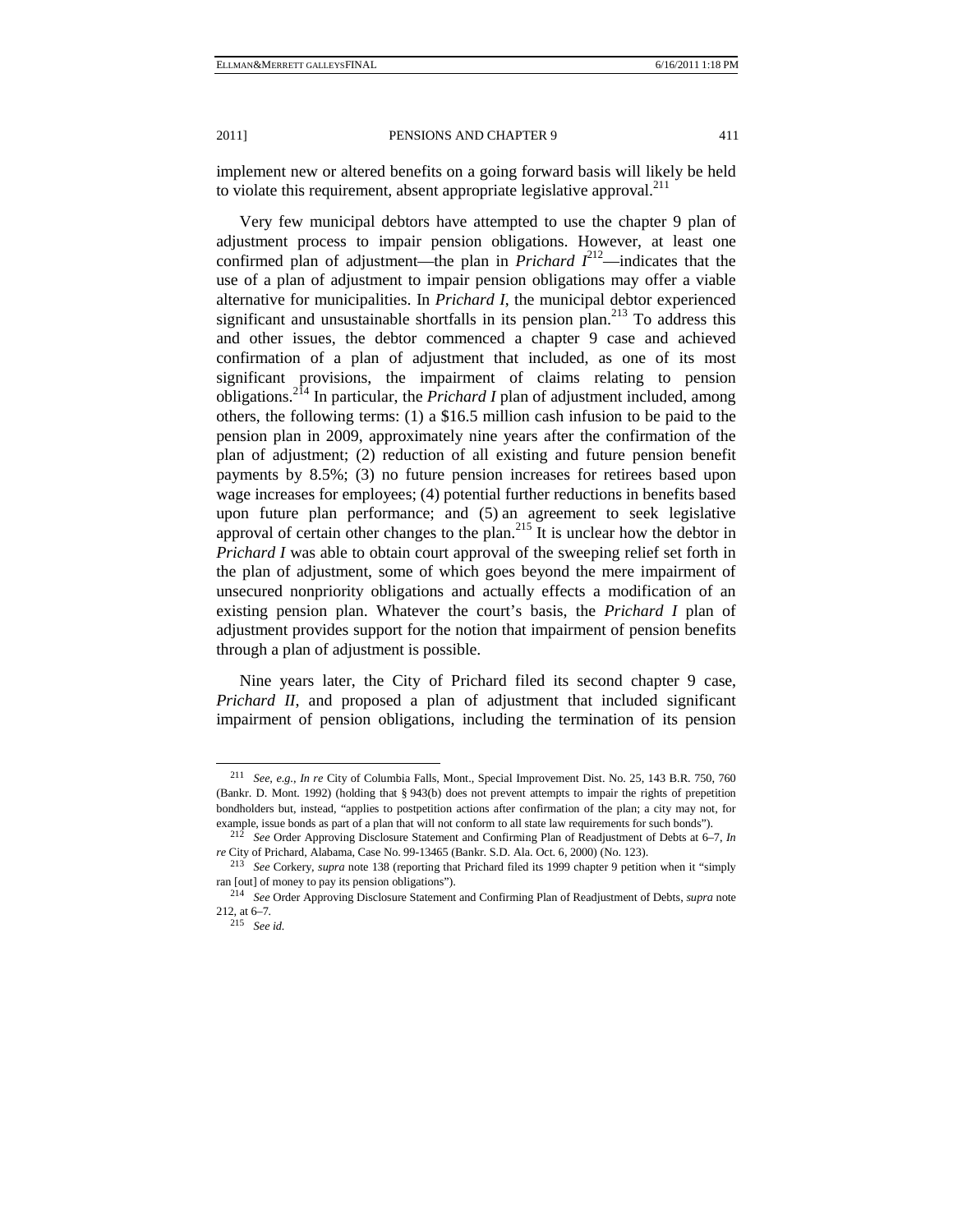plan for current employees and the establishment of a new pension plan.<sup>216</sup> Not surprisingly, Prichard's retirees did not welcome, or consent to, this plan of adjustment and ultimately obtained a dismissal of the entire case as described above.<sup>217</sup> Unless the City's appeal is successful in reinstating the chapter 9 case, the bankruptcy court will never rule on Prichard's second plan of adjustment. Still, the City's efforts to use the bankruptcy process to restructure its pension obligations could yet serve as a model for other municipalities looking for a solution to their overwhelming pension liabilities.<sup>218</sup>

#### **CONCLUSION**

Underfunded pension obligations constitute one of the most significant problems facing municipalities across the country. Restructuring pension benefits is a challenge because they often enjoy significant protection under state law. Although it remains unclear whether municipalities will elect to pursue the protections and benefits of chapter 9 of the Bankruptcy Code in large numbers, chapter 9 offers tools to municipalities wishing to pursue a fundamental restructuring of pension obligations. Will these tools succeed in permitting municipalities to achieve the pension restructurings that they desperately need? That is not clear. Because the treatment of pension obligations is complex, chapter 9 does not offer simple, off-the-shelf solutions and there are few if any relevant precedents for how treatment of such obligations would play out in chapter 9. Nevertheless, in jurisdictions where it is available, chapter 9 of the Bankruptcy Code at a minimum may provide a municipal debtor with helpful tools to significantly improve its negotiating position with respect to its pension obligations. For example, the City of Vallejo chose to avoid any direct confrontation with its pension holders in its chapter 9 case, yet still achieved reductions in its liabilities indirectly by rejecting and renegotiating certain collective bargaining agreements. By

 <sup>216</sup> First Amended Plan of Adjustment, *In re* City of Prichard, Ala. (*Prichard II*), No. 09-15000 (Bankr.

S.D. Ala. Oct. 27, 2009) (Docket No. 131). 217 *See* Laura Stuart, *Prichard Pensioner: Bankruptcy Plan is 'Ridiculous,'* LOCAL <sup>15</sup> NEWS (May 20, 2010), *available at* http://www.local15tv.com/news/local/story/Prichard-Pensioner-Bankruptcy-Plan-is-Ridiculous/tyxUbvn6ZEC7n22SMsoWKQ.cspx (quoting a pensioner as stating that "[n]ot only. . .is [the proposed plan] ridiculous to the retirees, it is ridiculous for the city fathers to even come up with such an asinine plan to pay their retirees. Those people who have given their lives for the city"); *supra* Part III.A (discussing dismissal of the City's chapter 9 case). 218 *See* Corkery, *supra* note 138 (stating that although "bankruptcy law remains murky on how far a city

or town can go in scrapping deals for current retirees, cases like *Prichard* and other workout efforts stand to reshape the debate over how local governments deal with mounting public-pension problems").